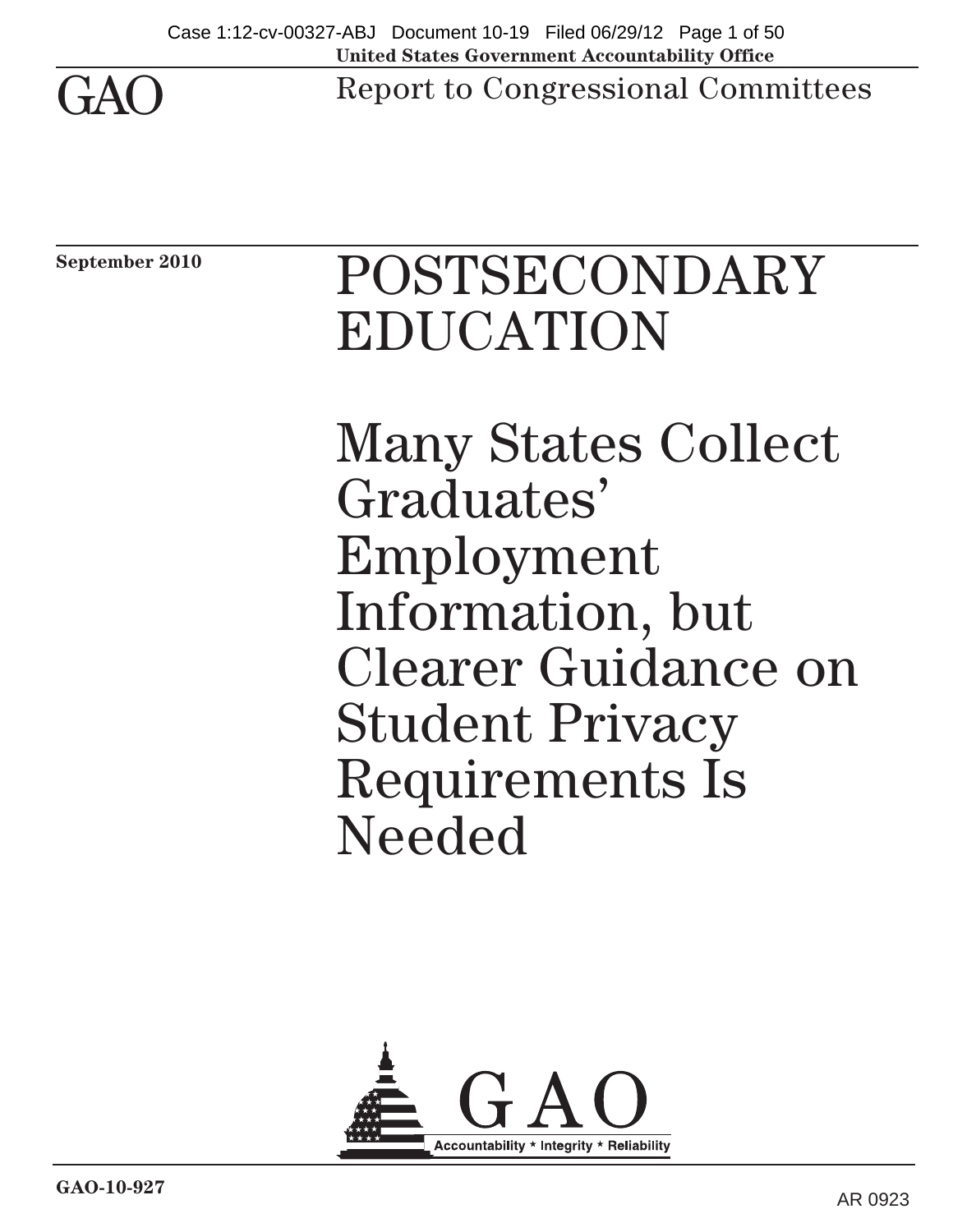

Highlights of GAO-10-927, a report to congressional committees.

### **Why GAO Did This Study**

Postsecondary education plays an important role in producing a skilled workforce able to compete in the global economy. Some stakeholders have suggested that collecting information on graduates' employment outcomes—whether they are employed in their field of study, for example—will provide better information to help assess the impact of a postsecondary education. The Higher Education Opportunity Act directed GAO to study the information that states have on the employment outcomes of postsecondary graduates. This report describes (1) the extent and purposes for which states collect employment-related information and the challenges they faced in doing so, (2) potential approaches to expanding states' collection efforts across states and nationwide, and (3) how selected states and schools collaborate with employers to align education and workforce needs. To address these objectives, GAO reviewed relevant research and interviewed officials from the U.S. Departments of Education (Education) and Labor, as well as postsecondary institutions, state agencies, and employers in seven states and two countries selected based on their data collection capabilities.

### **What GAO Recommends**

GAO recommends that Education clarify means by which states can collect and share graduates' employment information under the Family Educational Rights and Privacy Act and establish a time frame for doing so. Education agreed with the recommendation.

For more information, contact Katherine Iritani, 202-512-7215, iritanik@gao.gov.

**September 2010** 

## POSTSECONDARY EDUCATION

**Many States Collect Graduates' Employment Information, but Clearer Guidance on Student Privacy Requirements Is Needed** 

### **What GAO Found**

Twenty-six states collect some employment-related data, such as data on salary and industry, on individual postsecondary graduates by linking student databases with states' labor data, according to a national 2010 study of state education databases. Officials in seven states GAO contacted reported using graduates' employment data for a variety of purposes, including economic development and institutional feedback. For example, one state reported using the data to compile information on the educational level of the local workforce to accommodate an out-of-state employer interested in opening offices in that area. However, some stakeholders cautioned against potentially inappropriate uses of the data, such as holding institutions accountable for the employment outcomes of graduates, noting that such outcomes are often beyond schools' control. Additionally, some state officials said that they faced challenges in their data collection efforts, including the means by which they can appropriately link student and employment data and comply with the Family Educational Rights and Privacy Act (FERPA), which prohibits disclosing a student's education records without written consent. Education officials acknowledged that confusion exists among some states and said they are planning to provide further guidance through various means, but as of September 2010, these plans had not been implemented.

A review of relevant literature and interviews with state officials and experts helped identify three potential approaches for expanding the collection of graduates' employment data, but many stakeholders emphasized the need to decide upon the specific purposes of the system prior to creating it. Possible approaches include expanding direct state-to-state data sharing, using a third party to expand interstate data sharing, and expanding existing national education-related surveys. An advantage of state-to-state data sharing is to follow individual students who go to school in one state and get a job in another. However, many stakeholders noted that sharing student data across states raises privacy concerns under FERPA, much like sharing data across different agencies within the state. In Australia and the United Kingdom, postsecondary institutions conduct national surveys of all recent graduates to obtain employment and other outcome information.

States and schools that GAO contacted collaborate with employers to align education and workforce needs in several ways, including through workforce investment boards, advisory committees, and employer surveys. The extent of school efforts to partner with employers varied depending on the mission and goals of the institution, with community colleges and vocational schools with their emphasis on career and technical training—making greater use than 4-year schools of advisory committees. For example, a private, nonprofit technical school in one state has an advisory committee for each program that drives the curriculum for that program. On the basis of employer input, the school discontinued its auto body program because of a lack of opportunities View GAO-10-927 or key components.<br>For more information, contact Katherine Iritani. and began networking with employers to identify programs in new areas.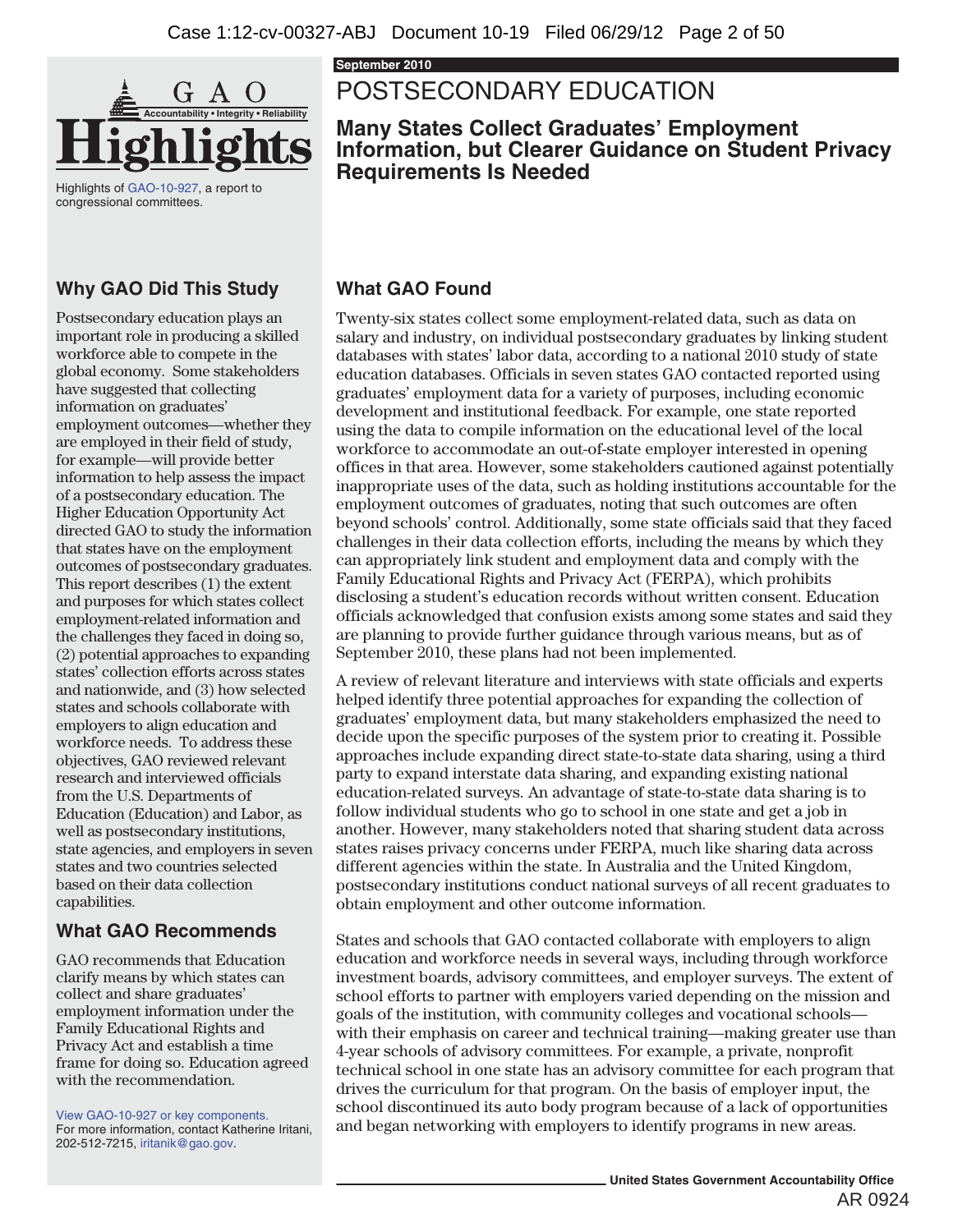## **Contents**

| Letter                      |                                                                                                                                                                                           | 1        |
|-----------------------------|-------------------------------------------------------------------------------------------------------------------------------------------------------------------------------------------|----------|
|                             | Background<br>About Half of States Collect Employment-Related Information on                                                                                                              | 4        |
|                             | Graduates for a Variety of Purposes, but Compliance with<br><b>Student Privacy Requirements Presents Challenges</b><br>Several Potential Approaches Exist for Expanding the Collection of | 7        |
|                             | <b>Graduates' Employment Data</b><br>States and Schools Collaborate with Employers in Several Ways to                                                                                     | 15       |
|                             | <b>Align Education and Workforce Needs</b>                                                                                                                                                | 23       |
|                             | Conclusions<br><b>Recommendation for Executive Action</b>                                                                                                                                 | 26<br>27 |
|                             | <b>Agency Comments and Our Evaluation</b>                                                                                                                                                 | 27       |
| <b>Appendix I</b>           | <b>Scope and Methodology</b>                                                                                                                                                              | 29       |
| <b>Appendix II</b>          | <b>Selected Characteristics of States' Postsecondary</b><br><b>Student Unit Record Data Systems</b>                                                                                       | 33       |
| <b>Appendix III</b>         | <b>Examples of Selected National Surveys of</b><br><b>Postsecondary Education Students</b>                                                                                                | 35       |
| <b>Appendix IV</b>          | <b>Structure of Postsecondary Education in Australia</b>                                                                                                                                  |          |
|                             | and United Kingdom and Data Collection Methods                                                                                                                                            | 37       |
| <b>Appendix V</b>           | <b>Comments from the Department of Education</b>                                                                                                                                          | 41       |
| <b>Appendix VI</b>          | <b>GAO Contacts and Staff Acknowledgments</b>                                                                                                                                             | 44       |
| <b>Related GAO Products</b> |                                                                                                                                                                                           | 45       |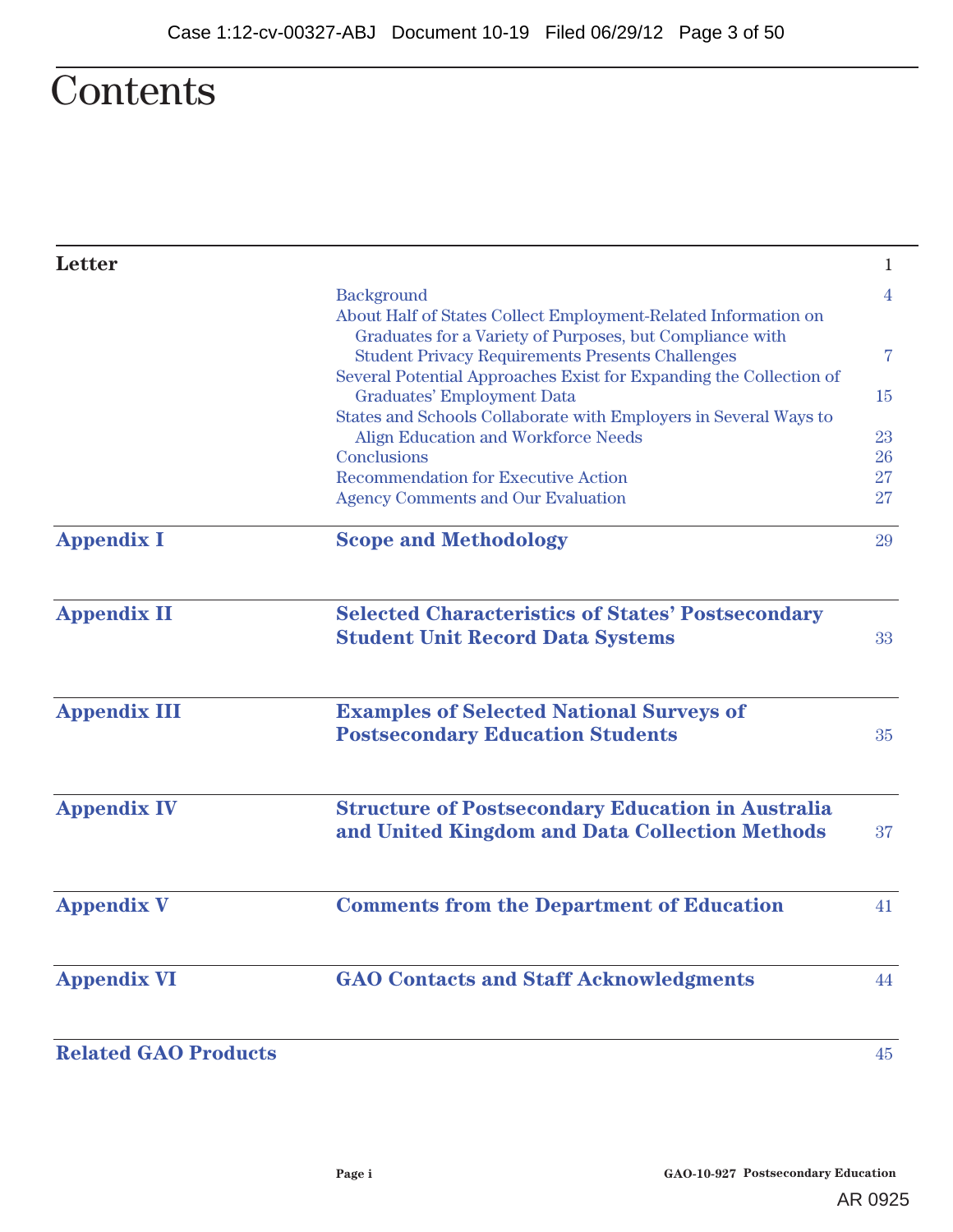#### **Tables**

| Table 1: Data Capabilities of Selected States and Extent to Which |     |
|-------------------------------------------------------------------|-----|
| These States' Postsecondary Data Systems Collect Certain          |     |
| <b>Education and Employment Data on Graduates</b>                 | 10  |
| Table 2: Description of Selected Possible Approaches to Expand    |     |
| the Collection of Graduates' Employment Information               | 22. |
|                                                                   |     |

#### **Figure**

Figure 1: States Maintaining Postsecondary SUR Databases That Capture Employment-Related Data from Unemployment Insurance Wage Records 8

#### **Abbreviations**

| B&B          | <b>Baccalaureate and Beyond</b>                  |
|--------------|--------------------------------------------------|
| <b>BPS</b>   | <b>Beginning Postsecondary Students</b>          |
| <b>ELS</b>   | <b>Education Longitudinal Study</b>              |
| <b>FERPA</b> | <b>Family Educational Rights and Privacy Act</b> |
| <b>HEOA</b>  | <b>Higher Education Opportunity Act</b>          |
| $K-12$       | kindergarten through 12th grade                  |
| <b>SHEEO</b> | <b>State Higher Education Executive Officers</b> |
| <b>SUR</b>   | student unit record                              |
| <b>TAFE</b>  | <b>Training and Further Education</b>            |
| U            | unemployment insurance                           |
| WRIS         | Wage Record Interchange System                   |

This is a work of the U.S. government and is not subject to copyright protection in the United States. The published product may be reproduced and distributed in its entirety without further permission from GAO. However, because this work may contain copyrighted images or other material, permission from the copyright holder may be necessary if you wish to reproduce this material separately.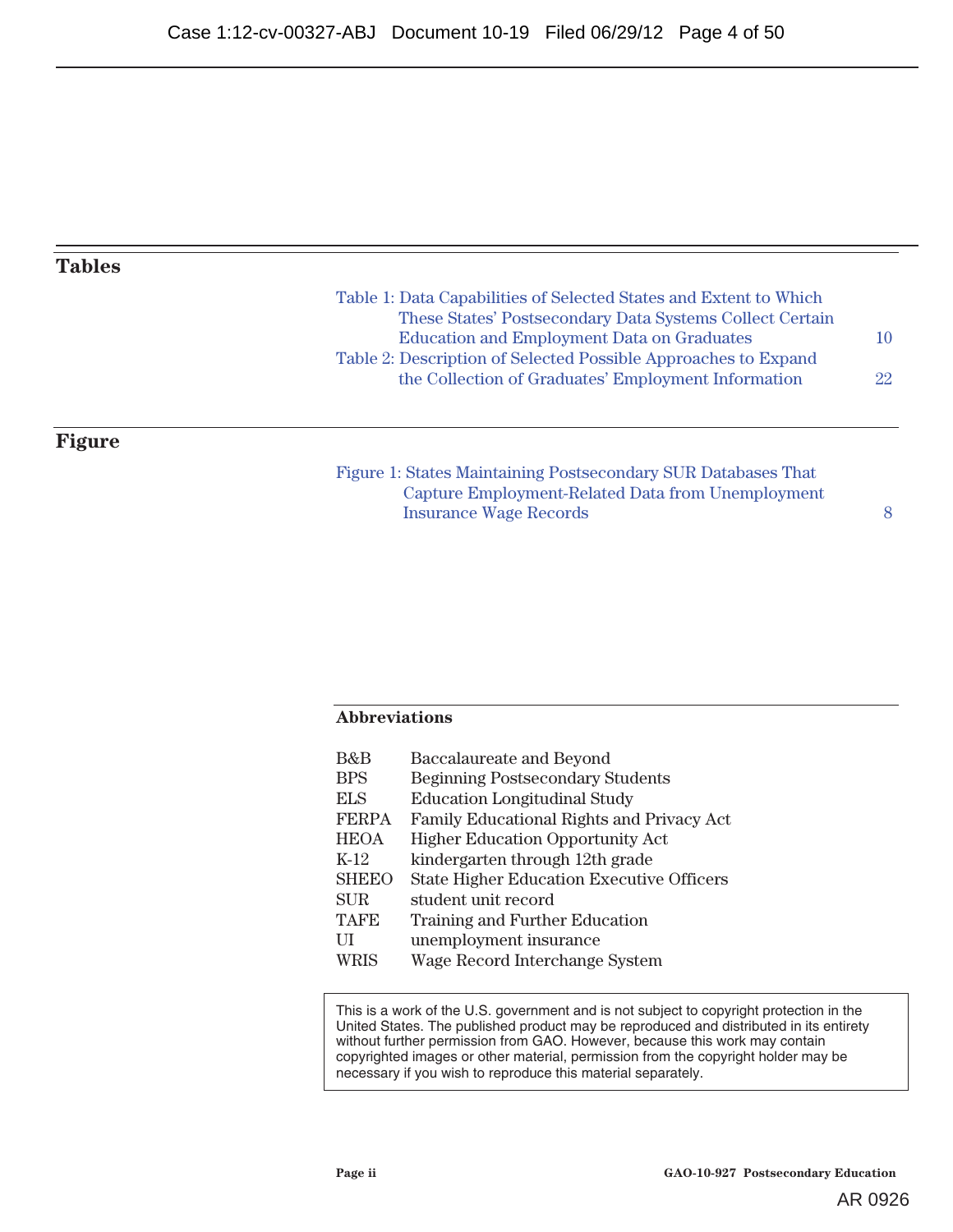

**United States Government Accountability Office Washington, DC 20548** 

September 27, 2010

The Honorable Tom Harkin Chairman The Honorable Michael B. Enzi Ranking Member Committee on Health, Education, Labor and Pensions United States Senate

The Honorable George Miller Chairman The Honorable John Kline Ranking Member Committee on Education and Labor House of Representatives

While individuals may pursue postsecondary education for multiple reasons, one of the key reasons for doing so is to obtain employment.<sup>1</sup> Postsecondary education plays an important role in producing a skilled workforce able to compete in the global economy. To this end, the U.S. Department of Education (Education) provided more than \$110 billion in financial aid in fiscal year 2009 to help students finance the cost of a postsecondary education. In today's economic climate, and because of the escalating costs of postsecondary education, policymakers and consumers have noted the need for reliable information about what happens to students after they graduate. For instance, questions about college graduates from different programs arise. Among them are the following: Are the graduates employed? Are they working in their field of study? Are they working in another state? To follow students' progress from postsecondary education to the workforce over time and across state lines, there is growing interest in examining the employment information states currently are collecting, and the feasibility of collecting data across states to address student mobility.

 $\overline{a}$ 

<sup>1</sup> Postsecondary education refers to the educational level that follows the completion of a school providing a secondary education, such as high school, and is often optional. Undergraduate, postgraduate, and vocational schools make up the various types of postsecondary education.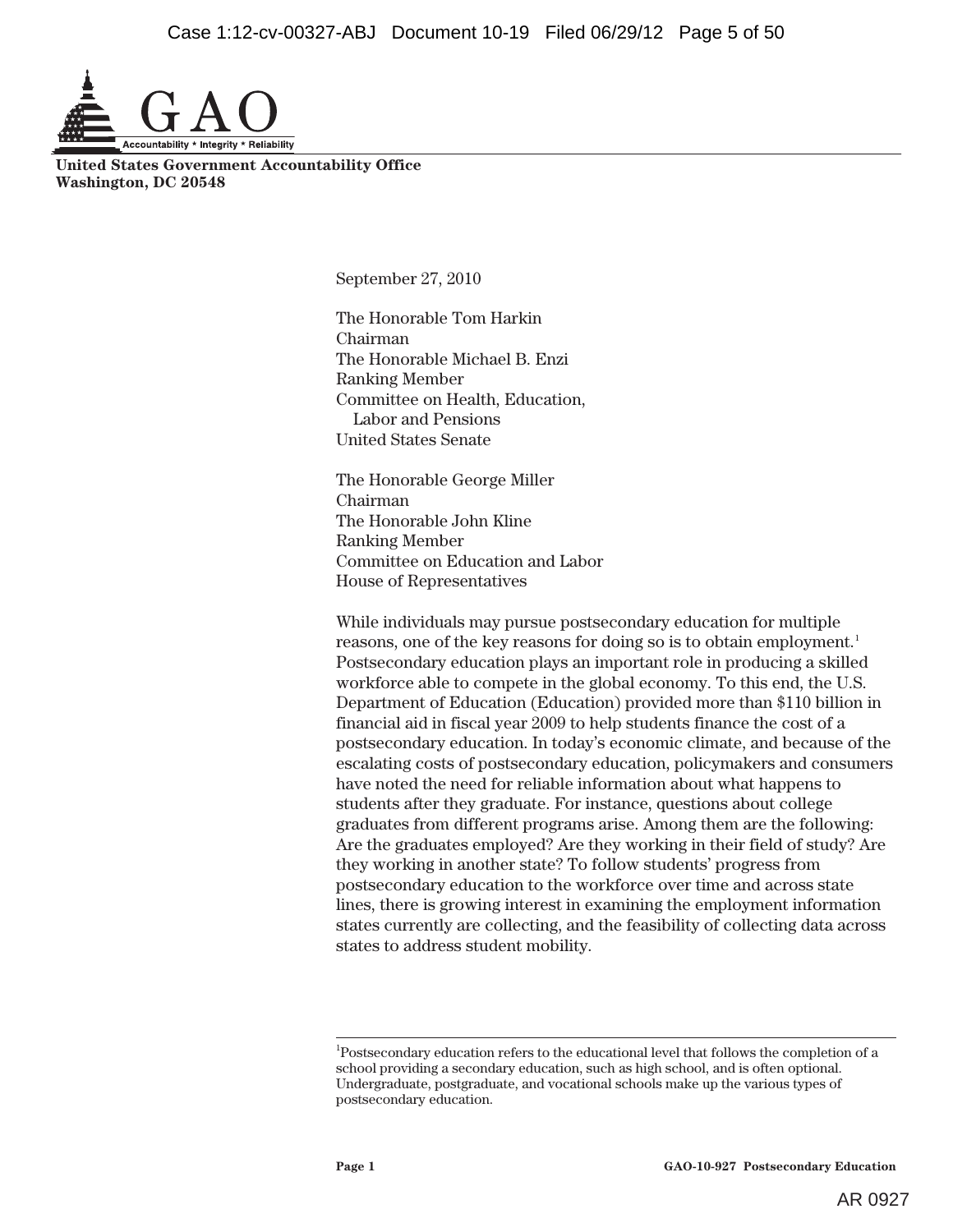Section 1102 of the Higher Education Opportunity Act (HEOA) directed GAO to study the information that states have on employment of postsecondary education graduates.2 Essentially, the mandate requires a study of the availability of information at the state level regarding postsecondary graduates' employment, possible options for collecting and displaying such data, and how industry evaluates postsecondary education programs. This report addresses the following questions: (1) To what extent and for what purposes are states collecting employment-related information on postsecondary graduates, and what challenges have they faced in doing so? (2) What are the potential approaches and challenges to expanding the collection of graduates' employment information across states and nationwide? (3) How do selected states and postsecondary institutions collaborate with employers to align education and workforce needs?

To determine the extent to which states collect employment information on postsecondary graduates and the methods used to collect such information, we reviewed relevant research and studies, and consulted with subject matter experts. We reviewed information from a 2007 report by the Lumina Foundation<sup>3</sup> and a 2010 report by the State Higher Education Executive Officers (SHEEO),<sup>4</sup> to obtain information on the extent to which states are collecting employment-related and other outcome information on postsecondary education graduates, and how states obtain such information. In addition, to further understand how states collect, use, and display graduates' employment-related information, we selected seven states—Colorado, Connecticut, Florida, Indiana, Michigan, North Dakota, and Washington—for a combination of site visits and telephone interviews. These states were selected to reflect a geographically diverse set of states with a range of abilities to collect student and employment information. Within each selected state, we interviewed officials from the departments of higher education and labor; representatives from selected public, private, and for-profit postsecondary institutions, such as 2-year and 4-year colleges; and one or more employers. Our findings from these states are for illustrative purposes only

 $\frac{1}{2}$ Pub. L. No. 110-315, § 1102, 122 Stat. 3078, 3491-92 (2008).

<sup>3</sup> Peter Ewell and Marianne Boeke, *Critical Connections: Linking States' Unit Record Systems to Track Student Progress*, New Agenda Series, Lumina Foundation for Education, National Center for Higher Education Management Systems (January 2007).

<sup>4</sup> Tanya I. Garcia and Hans Peter L'Orange, *Strong Foundations: The State of State Postsecondary Data Systems*, State Higher Education Executive Officers (July 2010).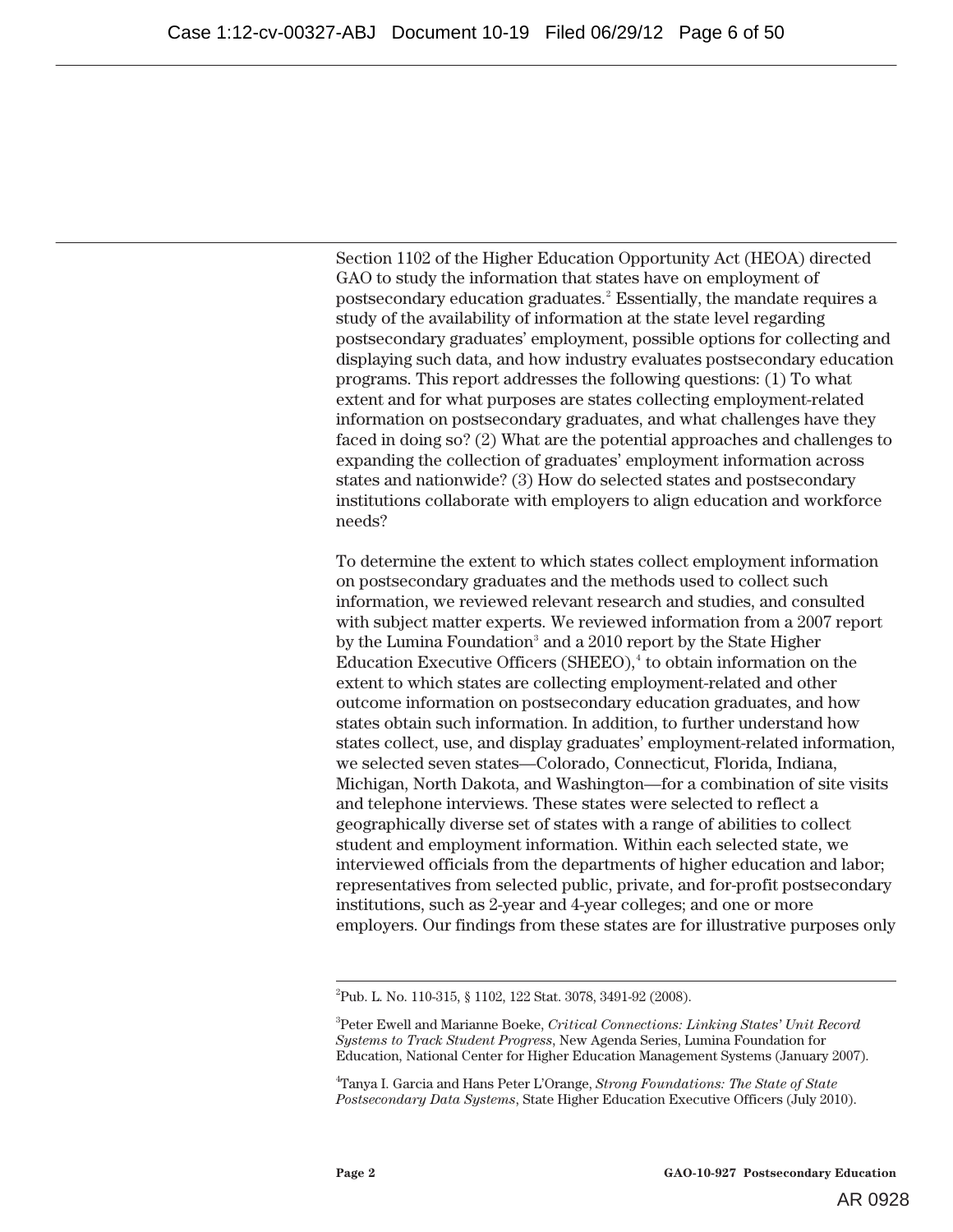and are not generalizable nationally. Additionally, while we asked states about what they did to validate the data they collect on students, we did not use data collected by states to substantiate any of our findings.

To identify the potential approaches and challenges for expanding efforts to collect graduates' employment information, we focused on the states' efforts to share data both internally and with other states.<sup>5</sup> We also interviewed officials from federal and state education and labor departments, experts in the areas of state student data systems and postsecondary education, as well as representatives from postsecondary education organizations and institutions. We also examined postsecondary data collection systems of two selected countries—Australia and the United Kingdom—to obtain an international perspective (see app. IV). We selected these countries primarily on the basis of expert recommendations about countries known to be active in collecting outcome data on postsecondary graduates and preparing graduates for the workforce. In addition, we reviewed the Family Educational Rights and Privacy Act (FERPA), which includes requirements related to the use and disclosure of data on individual students.<sup>6</sup> To determine how selected states, schools, and employers identify and address workforce needs, we interviewed subject matter experts and officials in our seven selected states, including members of local workforce organizations and employers, and reviewed relevant provisions of the Workforce Investment Act of 1998.<sup>7</sup>

We conducted this performance audit from July 2009 to September 2010 in accordance with generally accepted government auditing standards. Those standards require that we plan and perform the audit to obtain sufficient, appropriate evidence to provide a reasonable basis for our findings and conclusions based on our audit objectives. We believe that the evidence obtained provides a reasonable basis for our findings and conclusions

<sup>-&</sup>lt;br>5  ${}^{5}$ We focused on state rather than federal efforts because the HEOA provided generally that nothing in the Higher Education Act of 1965 authorizes the U.S. Department of Education to create a federal unit record system to track individual college students. Sec. 113, § 134, 122 Stat. 3110-11 (codified at 20 U.S.C. § 1015c).

<sup>6</sup> 20 U.S.C. § 1232g.

 $^7$ Pub. L. No. 105-220, 112 Stat. 936 (codified in pertinent part as amended at 29 U.S.C. §§ 2801-2945). In addition, section 504 provided generally that nothing in the act was to be construed to permit the development of a national database of personally identifiable information on individuals receiving benefits under it. 112 Stat. 1245 (codified at 20 U.S.C. § 9274(b)).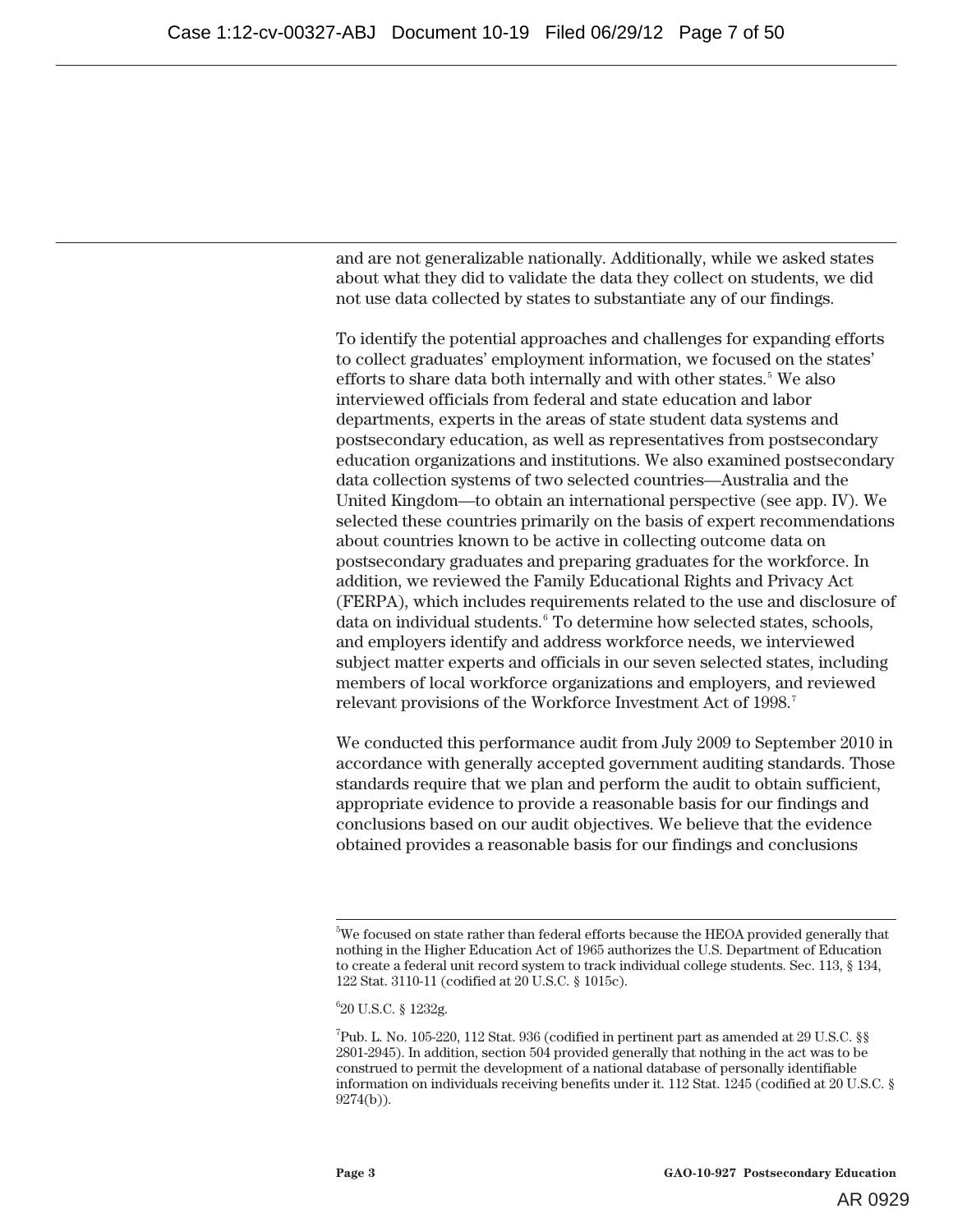|                   | based on our audit objectives. Appendix I discusses our scope and<br>methodology in further detail.                                                                                                                                                                                                                                                                                                                                                                                                                                                                                                                                                                                                                                                                                                                                                                                                                                                                                                                                                                                                                                                                                                                                                                                                                                                                                                                                                                                                                                                                                                                                                            |
|-------------------|----------------------------------------------------------------------------------------------------------------------------------------------------------------------------------------------------------------------------------------------------------------------------------------------------------------------------------------------------------------------------------------------------------------------------------------------------------------------------------------------------------------------------------------------------------------------------------------------------------------------------------------------------------------------------------------------------------------------------------------------------------------------------------------------------------------------------------------------------------------------------------------------------------------------------------------------------------------------------------------------------------------------------------------------------------------------------------------------------------------------------------------------------------------------------------------------------------------------------------------------------------------------------------------------------------------------------------------------------------------------------------------------------------------------------------------------------------------------------------------------------------------------------------------------------------------------------------------------------------------------------------------------------------------|
| <b>Background</b> | A growing number of states are recognizing the potential of collecting data<br>at the state level to inform changes in policy and practice that can lead to<br>improved educational outcomes for students. State-level student unit<br>record (SUR) data systems are one example of how individual students<br>can be tracked over time-often called longitudinal data systems-as they<br>move through the education system. In each state, a number of separate<br>SUR data systems containing individually identified student data may exist<br>at all levels of the education system. For example, a state may have<br>multiple SUR systems that capture information on each student's<br>educational data from kindergarten through 12th grade (K-12), with each<br>school or school district maintaining its own SUR database, and other SUR<br>systems that capture information on students at postsecondary<br>institutions. Other state data systems capture information on people<br>employed in the state. However, these systems historically have not been<br>integrated with each other and therefore have not allowed for the tracking<br>of students as they progress from one education level to the next and<br>finally into the workforce. Furthermore, there is considerable variation<br>across data systems with respect to the data elements collected. The focus<br>of this report is on state-level SUR data systems containing postsecondary<br>data that other research has found are generally maintained by the state's<br>department of higher education or a similar agency that coordinates<br>postsecondary education efforts. |
|                   | The types of student data maintained in postsecondary SUR data systems<br>include the following:                                                                                                                                                                                                                                                                                                                                                                                                                                                                                                                                                                                                                                                                                                                                                                                                                                                                                                                                                                                                                                                                                                                                                                                                                                                                                                                                                                                                                                                                                                                                                               |
|                   | basic demographic and enrollment data such as name, gender, ethnicity,<br>$\bullet$<br>major, degree granted, and academic history and                                                                                                                                                                                                                                                                                                                                                                                                                                                                                                                                                                                                                                                                                                                                                                                                                                                                                                                                                                                                                                                                                                                                                                                                                                                                                                                                                                                                                                                                                                                         |
|                   | financial aid information such as family income, expected family<br>contribution, and financial assistance from state, federal, and other<br>sources.                                                                                                                                                                                                                                                                                                                                                                                                                                                                                                                                                                                                                                                                                                                                                                                                                                                                                                                                                                                                                                                                                                                                                                                                                                                                                                                                                                                                                                                                                                          |
|                   | Because most SUR databases historically have contained only education<br>information, states must use other sources to capture wage and other<br>employment-related information. One such source is the unemployment<br>insurance (UI) database, which contains wage records on certain workers<br>in the state and is maintained by all states as part of their administration of<br>the federal unemployment insurance program. States' UI wage records                                                                                                                                                                                                                                                                                                                                                                                                                                                                                                                                                                                                                                                                                                                                                                                                                                                                                                                                                                                                                                                                                                                                                                                                      |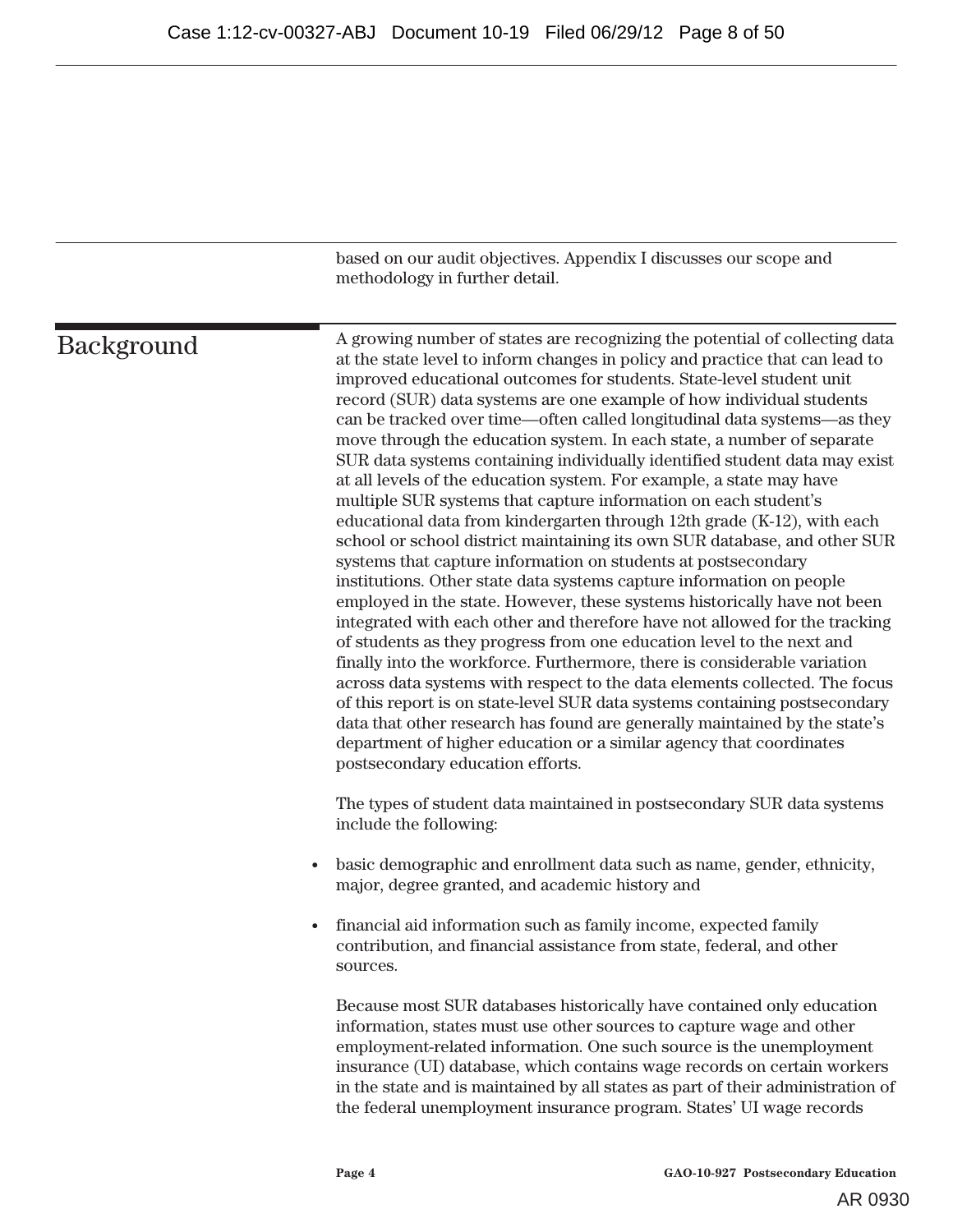generally include employees' wages, industry, and Social Security number. States compile UI wage records from data submitted each quarter by employers. Although UI wage records contain basic wage information for the majority of workers, certain categories of employees are excluded, such as self-employed persons, independent contractors, federal employees, and military personnel.<sup>8</sup>

At the time of our review, several federal initiatives were under way that promoted the linkage of education to employment databases. One such initiative is Education's Grant Program for Statewide Longitudinal Data Systems (SLDS), authorized by the Educational Technical Assistance Act of 2002,<sup>9</sup> through which Education awards competitive grants to states for the development of longitudinal data systems based on individual student records. While the grants initially focused on integrating the various K-12 systems maintained by schools and school districts, the focus has recently shifted to following students from prekindergarten through postsecondary education and into the workforce. In fiscal year 2010, Education awarded \$250 million in SLDS grants to 20 states. Another initiative is the Department of Labor's (Labor) Workforce Data Quality Initiative, which supports the development of longitudinal data systems that integrate education and workforce data using funds provided under the Consolidated Appropriations Act, 2010.<sup>10</sup> Labor announced the availability of approximately \$12.2 million to fund these competitive grants, for which applications were due by August 2010.

In establishing data linkages among agencies and sharing data from a student's education records, entities must be aware of and comply with FERPA, which generally affords parents and eligible students access to student education records while limiting the disclosure of those records to

9 Pub. L. No. 107-279, § 208, 116 Stat. 1940, 1981.

<sup>10</sup>Pub. L. No. 111-117, 123 Stat. 3034, 3228.

 <sup>8</sup>  ${}^{8}$ In prior reports, we found that there is a 6- to 9-month lag between the time employers report UI data and states update their UI wage records. See GAO-04-657, *Workforce Investment Act: State and Local Areas Have Developed Strategies to Assess Performance, but Labor Could Do More to Help* (Washington, D.C.: June 2004), and GAO-02-275, *Workforce Investment Act: Improvements Needed in Performance Measures to Provide a More Accurate Picture of WIA's Effectiveness* (Washington, D.C.: February 2002).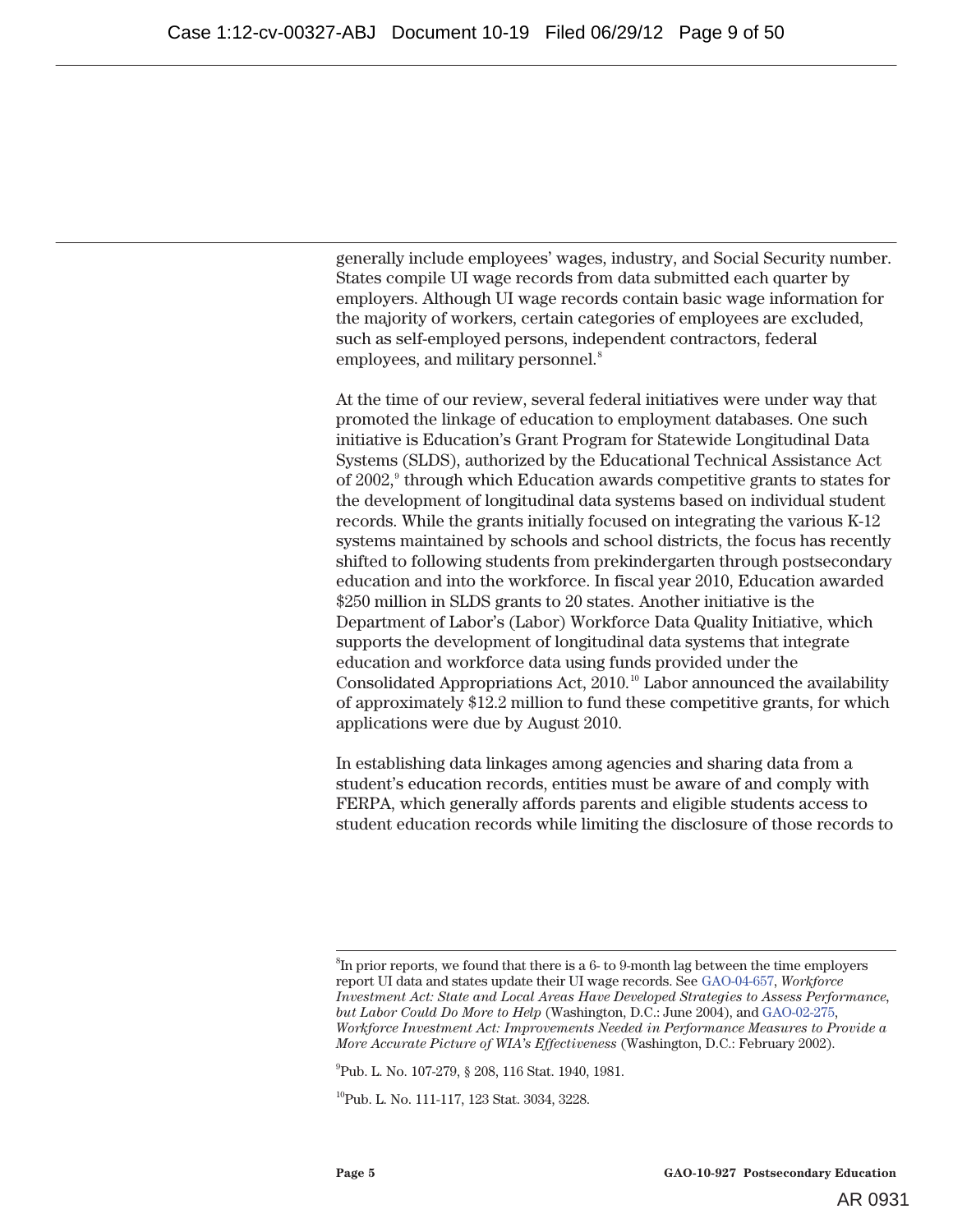third parties.11 Specifically, FERPA requires educational agencies and institutions that receive Education funds—such as schools, school districts, colleges, and universities—to provide parents and eligible students with access to education records and generally prohibits the disclosure of personally identifiable information from education records without the prior written consent of the parent or eligible student, unless an exception to the FERPA general consent requirement applies. One exception to the general consent requirement in FERPA permits educational agencies and institutions to disclose, without consent, personally identifiable information from students' education records to state and local educational authorities for the purpose of an audit or evaluation of federal- or state-supported education programs, or for the enforcement of or compliance with federal legal requirements that relate to those programs.<sup>12</sup> Representatives of state and local educational authorities—such as a state educational agency—may nonconsensually redisclose personally identifiable information from students' education records on behalf of the educational agency or institution in accordance with the redisclosure requirements of FERPA.<sup>13</sup> That is, the redisclosure must meet the statutory and regulatory exceptions to consent in FERPA. Accordingly, Education has interpreted FERPA to permit an educational authority to redisclose personally identifiable information from education records to another educational authority if the latter entity has the legal authority to audit or evaluate the federal- or state-supported education program of the educational agency or institution that disclosed the education records in the first place.<sup>14</sup>

 $1220$  U.S.C. § 1232g(b)(3).

 $1120$  U.S.C. § 1232g. In addition, the rights under FERPA, including the right to access student education records, transfer from the parent to the student when the student becomes an eligible student. An eligible student is a student who has turned 18 years old or attends a postsecondary institution at any age.

<sup>1334</sup> C.F.R. § 99.33 (b) (2009).

<sup>&</sup>lt;sup>14</sup>34 C.F.R. § 99.35(a) (2009). Within certain limitations, a state's K-12 educational agency that nonconsensually received personally identifiable information from education records to conduct an evaluation may nonconsensually redisclose the personally identifiable information to the state higher education authority. Such disclosure may be done on behalf of the educational agency that provided the information, in order for the state higher education authority to conduct another type of evaluation, as long as that state higher education authority has authority to conduct the evaluation of the disclosing districts' federal- or state-supported education program. There are other exceptions to FERPA's general requirements that may permit the sharing of information under certain circumstances. 20 U.S.C. § 1232g(b).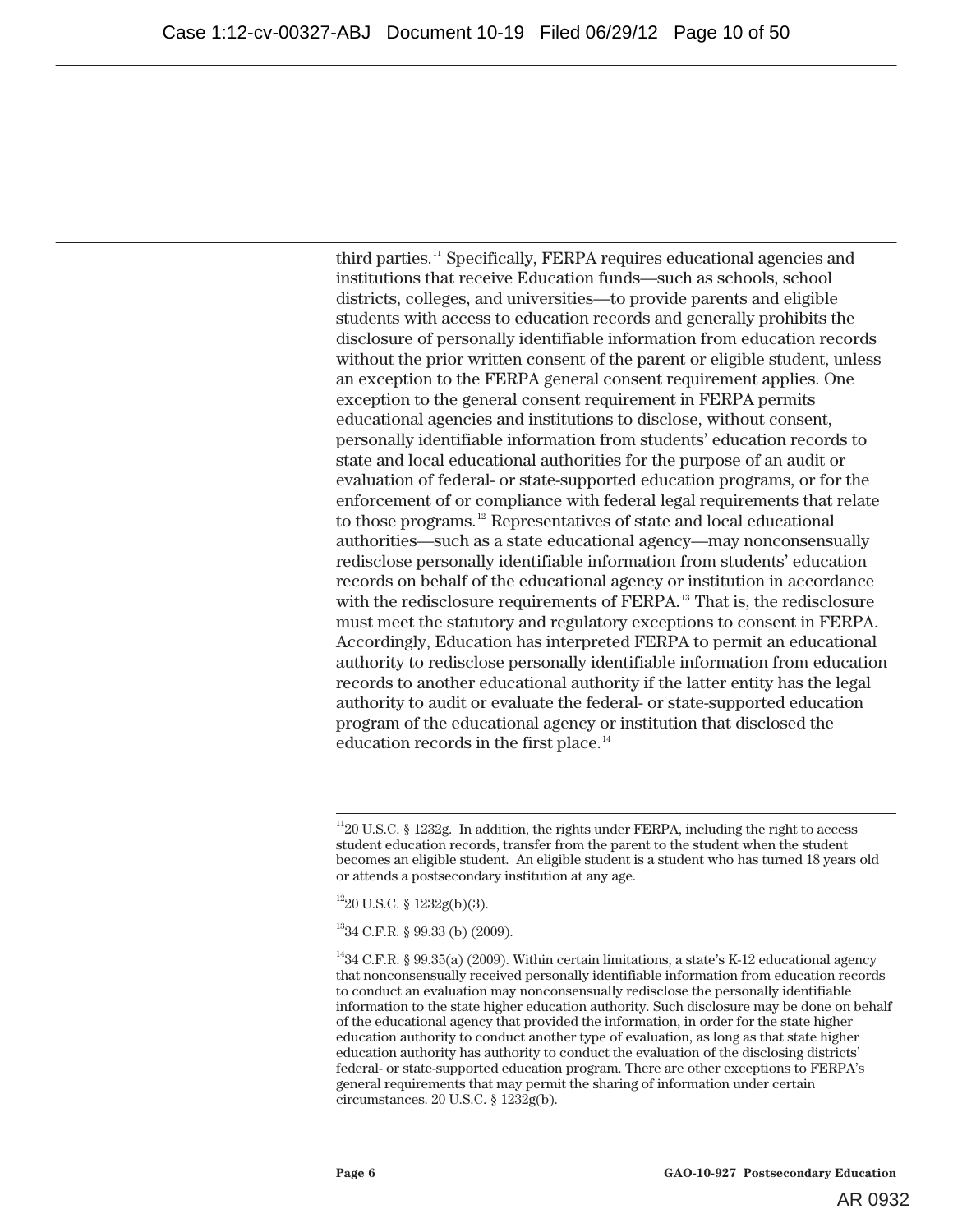| About half of all states collect employment-related information on<br><b>About Half of States</b><br>postsecondary graduates. This is usually accomplished by linking the<br><b>Collect Employment-</b><br>state's postsecondary data system with labor data, such as UI wage<br>records maintained by state labor agencies. According to the 2010 study<br><b>Related Information</b><br>on postsecondary data systems conducted by SHEEO, 45 states, including<br>on Graduates for a<br>the District of Columbia, have at least one postsecondary data system <sup>15</sup><br>(see app. II for a list of states with postsecondary systems and their<br>Variety of Purposes,<br>characteristics). Of these states, 26 have the capacity to capture<br>but Compliance with<br>employment information by linking their SUR data system with other<br>state-level labor/workforce data, such as UI wage records (see fig. 1).<br><b>Student Privacy</b><br>Requirements<br><b>Presents Challenges</b> |
|-------------------------------------------------------------------------------------------------------------------------------------------------------------------------------------------------------------------------------------------------------------------------------------------------------------------------------------------------------------------------------------------------------------------------------------------------------------------------------------------------------------------------------------------------------------------------------------------------------------------------------------------------------------------------------------------------------------------------------------------------------------------------------------------------------------------------------------------------------------------------------------------------------------------------------------------------------------------------------------------------------|
|                                                                                                                                                                                                                                                                                                                                                                                                                                                                                                                                                                                                                                                                                                                                                                                                                                                                                                                                                                                                       |

 $^{15}\rm{According}$  to SHEEO, 5 states do not have a SUR database: Delaware, Idaho, Michigan, Nebraska, and New Hampshire, and 1 state (Iowa) had limitations to its data system and enrollment numbers that precluded it from being included in the SHEEO report. Further, some states have multiple SUR databases, but for purposes of this report, we use states rather than individual data systems as the unit of analysis.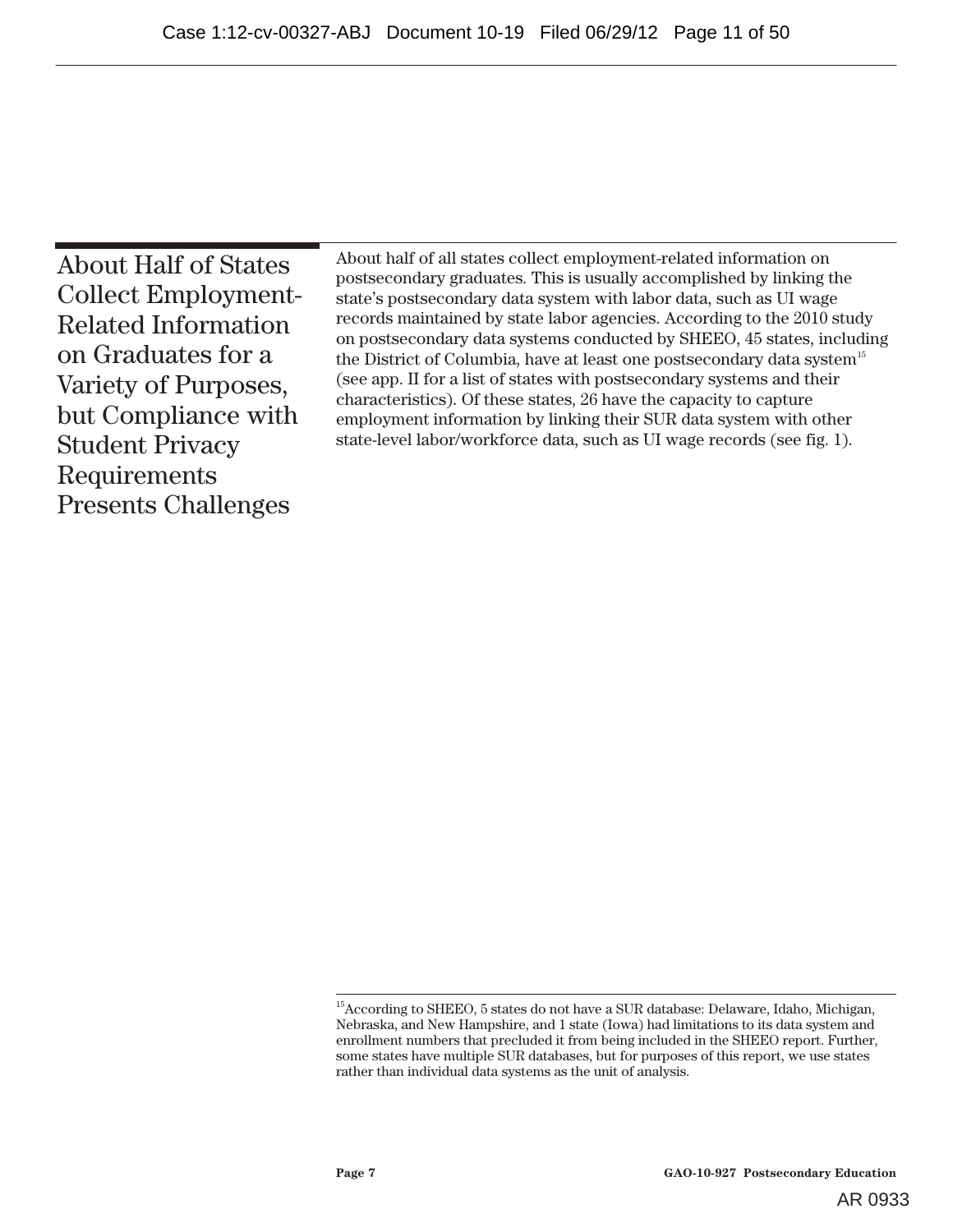



Sources: SHEEO Report: Strong Foundations: The State of State Postsecondary Data Systems, State Higher Education Executive Officers (July 2010); Art Explosion (map).

Note: According to SHEEO, Iowa had limitations to its data system and enrollment numbers that precluded it from being included in the report.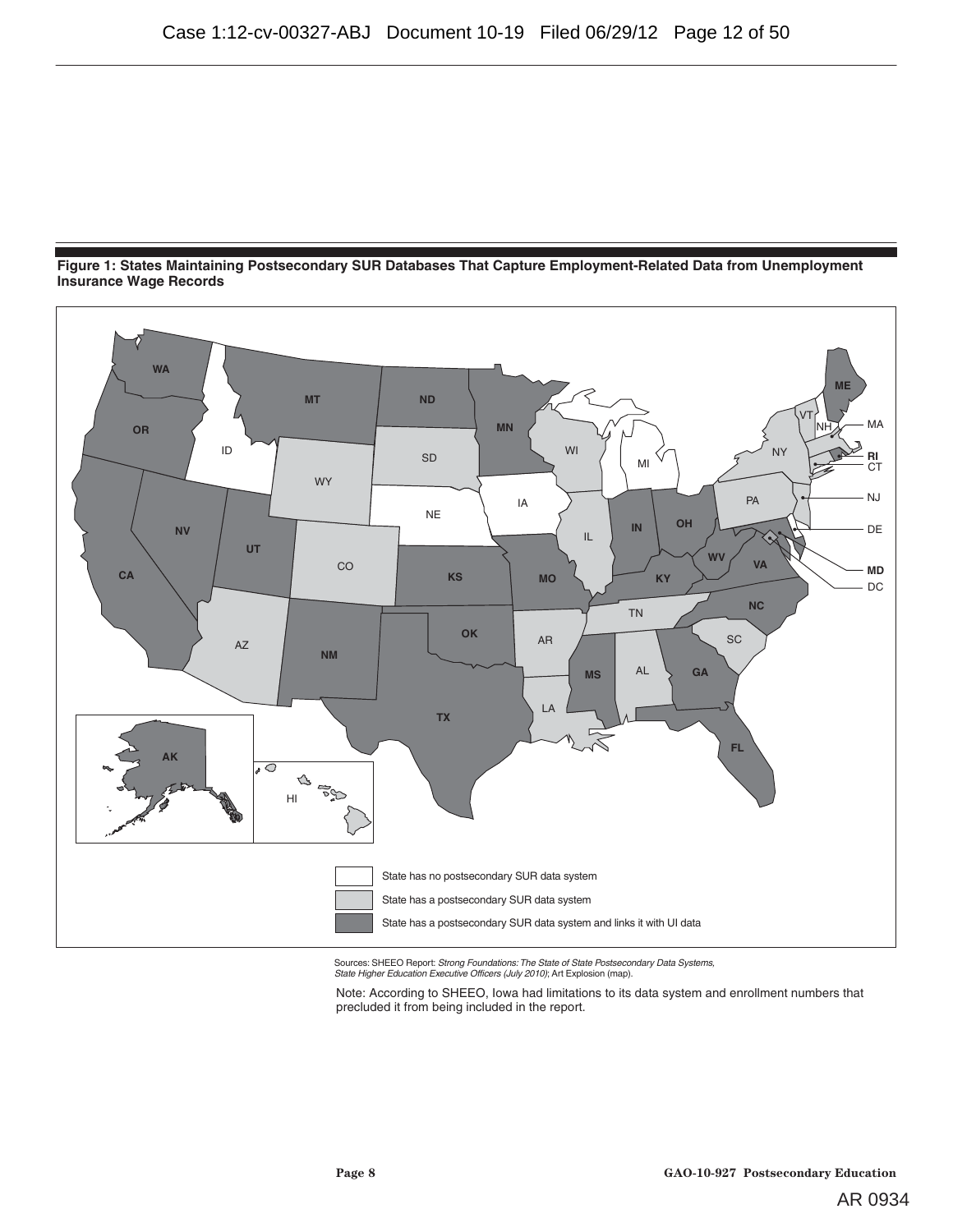Further, according to the SHEEO report, most of the state postsecondary data systems include information on public institutions within the state.<sup>16</sup> Of the 26 states with postsecondary data systems that linked to employment data, 24 collect data from both public 2- and 4-year institutions and the other 2 states collect data only from public 4-year institutions. Furthermore, 8 of the 26 states collect data from independent, nonprofit institutions, and 5 collect data from for-profit institutions.

The types of employment-related data collected by the 26 states that link student data with labor data include the following:

- whether graduates were employed in-state,
- wages earned,
- employer name, and
- industry of employment.

Of the 7 states we selected for review, 6 have one or more SUR data systems containing postsecondary data, and 4 states linked those data systems to labor data to capture employment information on graduates. Florida state education officials reported that they also link their postsecondary data system to federal databases such as those maintained by the U.S. Postal Service, Office of Personnel Management, and Department of Defense to obtain employment data on federal employees. Since UI wage records do not capture information for federal employees, this capability allows Florida officials to obtain employment information on postsecondary graduates who are employed by the federal government.

Some of the specific education and employment data elements collected on postsecondary graduates by the selected states include individual students' courses of study during college, job obtained within a particular industry, their salary once they were employed, and the type of financial assistance they received while in college (see table 1).

 $16$ State profiles from the SHEEO report indicated that of the 45 states with postsecondary SUR databases, 42 collect data from both public 2- and 4-year institutions and the other 3 states collect data only from public 4-year institutions. Furthermore, 19 states collect data from independent, nonprofit institutions, and 7 collect data from for-profit institutions.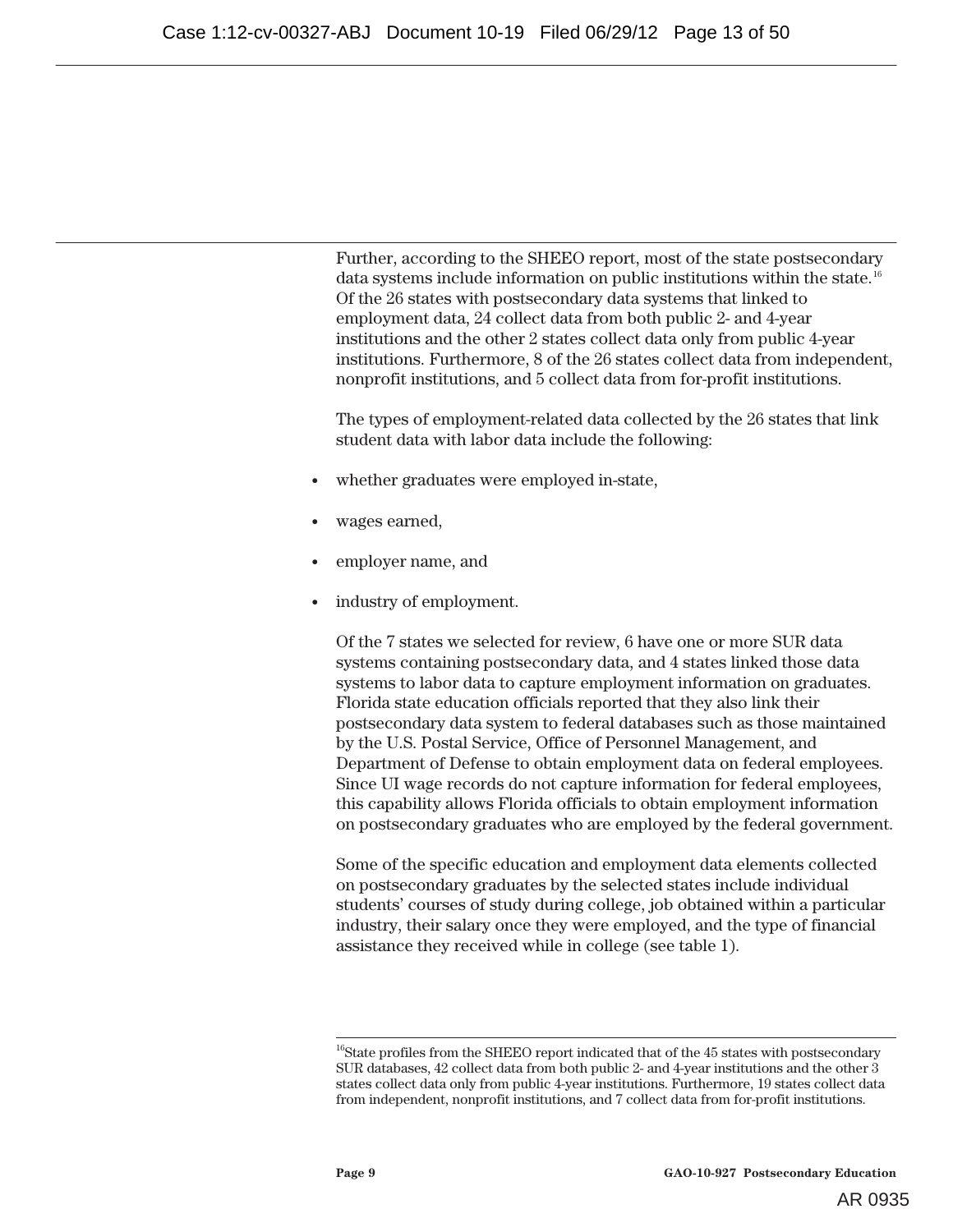#### **Table 1: Data Capabilities of Selected States and Extent to Which These States' Postsecondary Data Systems Collect Certain Education and Employment Data on Graduates**

| Characteristics of selected states' postsecondary data | <b>Selected states</b> |                    |      |      |       |        |       |
|--------------------------------------------------------|------------------------|--------------------|------|------|-------|--------|-------|
| systems                                                | Colo.                  | Conn. <sup>a</sup> | Fla. | Ind. | Mich. | N.Dak. | Wash. |
| Has postsecondary data system                          | X                      | x                  | X    | X    |       | X      | х     |
| Links postsecondary data system to labor data          |                        |                    | X    | x    |       | x      | x     |
| Data elements collected                                |                        |                    |      |      |       |        |       |
| Course of study                                        | X                      | x                  | X    | X    |       | Χ      | х     |
| Job obtained within employer's industry                |                        | x                  | X    | X    |       | х      | X     |
| Whether job is related to course of study              |                        |                    |      |      |       |        |       |
| Salary                                                 |                        | X                  | X    | X    |       | X      | х     |
| Student satisfaction with job preparation              |                        |                    |      |      |       |        |       |
| Financial aid received                                 | X                      |                    | x    | x    |       | Χ      |       |

Source: GAO analysis of data capabilities of selected states and the following data elements specified in HEOA mandate: type of job obtained, whether job was related to course of study, starting salary, student's satisfaction with his or her preparation for job, guidance<br>provided with respect to securing job, and type of assistance received for recipie

a While Connecticut does not link its postsecondary SUR data system to UI wage records, a state labor official said that the state has linked postsecondary data provided directly from public postsecondary institutions to UI wage data to capture certain labor elements required for annual reporting requirements.

In contrast, we found that occupational information was generally not available in states' labor systems, in part because their UI wage records often do not capture this information. Such information can indicate whether an individual got a job in a field related to his or her course of study during school. The UI wage records maintained by states commonly contain data that identify the industry—such as health care or retail—that employed individuals, but according to Labor, state labor agencies generally do not require employers to identify occupations in a way that would reflect the type of job—such as nurse or cashier. An industry code would indicate, for example, that a graduate with a nursing degree or certificate is employed in the health care industry but not whether the graduate is employed as a nurse or an administrative assistant. Several state officials and experts we spoke with believed that collecting the occupation code from employers would be valuable. However, some also acknowledged that this would require burdensome and costly system changes for both states and employers. One official in Connecticut estimated that it would initially cost the state approximately \$800,000 to add occupation codes to its unemployment insurance data system, and about \$400,000 each year thereafter.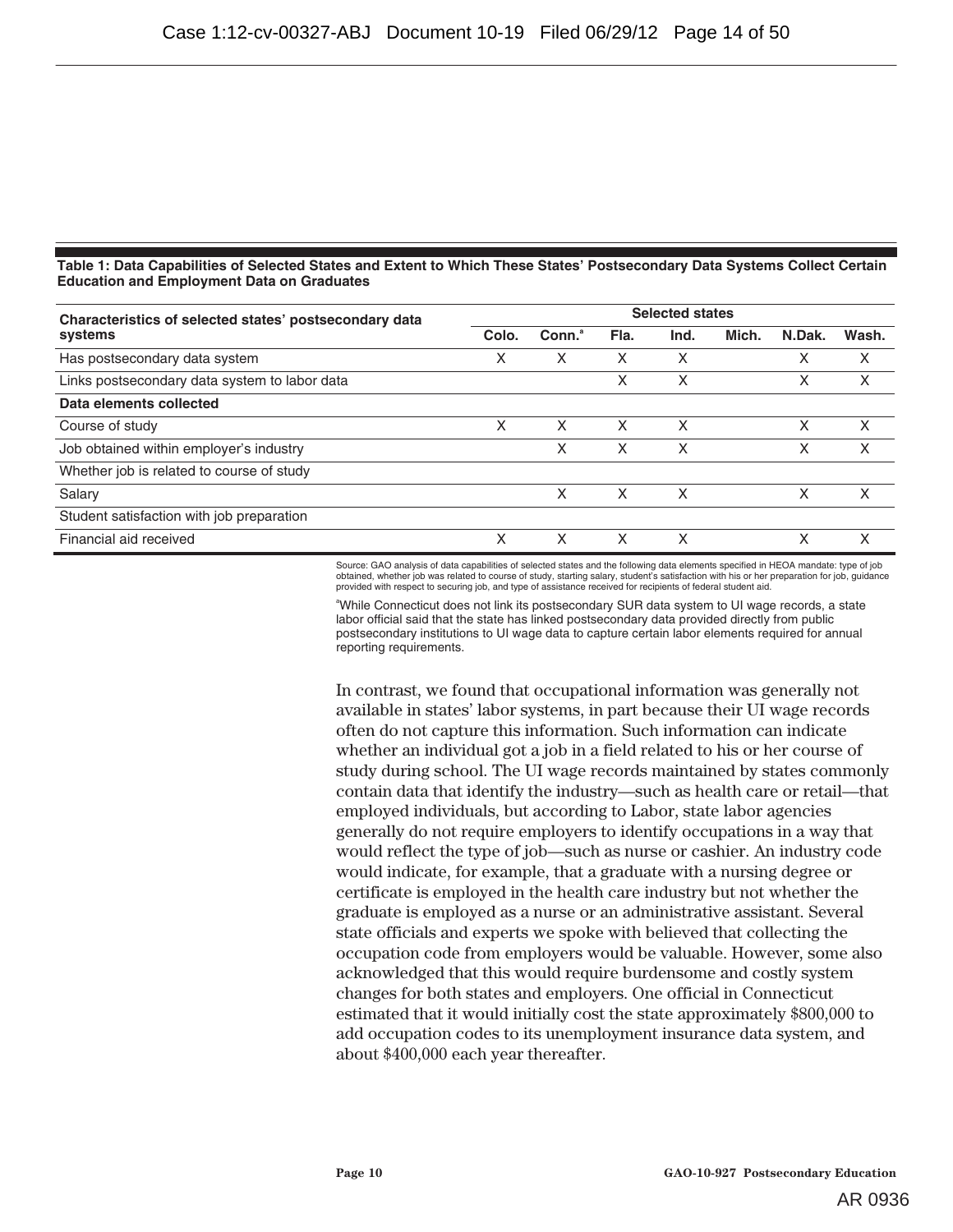Our selected states also reported that they were not able to use their data systems to gauge students' satisfaction with the preparation they received for the job obtained. Instead, student satisfaction information was usually collected through surveys administered by postsecondary institutions. For example, state officials and representatives at some institutions we interviewed said that student satisfaction surveys were typically conducted by for-profit institutions and certain professional programs at 4 year universities in the state because these schools were required to collect outcome information, such as placement rates, in order to satisfy national accreditation requirements.

Federal grant funds could result in further changes to states' systems for capturing employment information on graduates. All 7 states we contacted had received federal SLDS grants from Education, and some have used or planned to use these grants in part to develop student data systems, or expand their efforts to capture employment data using existing SUR data systems, according to state officials. For example, Colorado, which had a SUR data system containing postsecondary data but was not capturing any employment data from its UI wage record system, had established in 2009 a Government Data Advisory Board to oversee, among other things, the development of a comprehensive data system that would allow data to be collected on students from prekindergarten through their entry into the workforce. According to officials in Michigan, which had no postsecondary SUR database in place, the state planned to use the grant to develop a data system that linked K-12, postsecondary, and workforce data.

Officials in Selected States Report Using Graduates' Employment Data to Promote Economic Development, Provide Institutional Feedback, and Raise Consumer Awareness

Selected states reported using graduates' employment-related data for a variety of purposes:

• **Promote economic development.** One official in Florida mentioned that the state workforce agency used the data to compile information on the educational level of the local workforce population at the request of an out-of-state employer that was interested in opening offices in that area. State workforce officials in Indiana also said that they use the student unit record database to inform prospective employers about the educational attainment of local postsecondary graduates, their geographic location within the state, and whether these graduates are still seeking employment. Officials in North Dakota's Department of Commerce said that they combine graduates' employment information with labor market information to determine the extent to which graduates are prepared for employment in high-growth industries.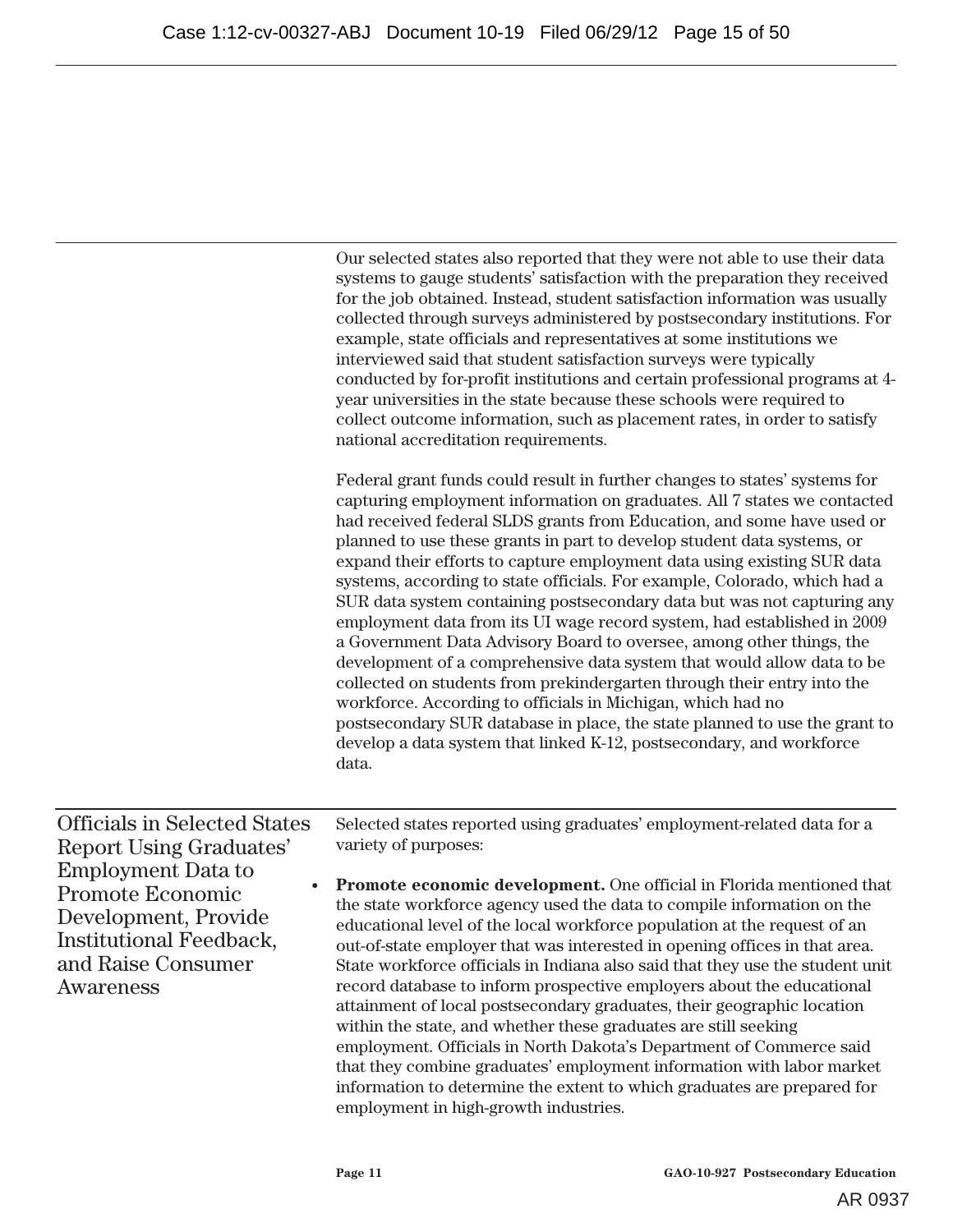#### **How Australia and the United Kingdom Use and Display Graduates' Employment Information**

Government officials we spoke with in Australia reported using education and employment information—collected through their Australian Graduate Survey—in a variety of ways. One way is to use the information as an accountability tool for overseeing universities that receive monetary incentives through a performance fund that is partly based on survey results. Australia also collects employment-related information on vocational education graduates and uses data collected at the time of enrollment and completion to determine how many students are trained in specific occupations, evaluate performance of training providers, and allocate funding, among other purposes. In the United Kingdom, employment information is also obtained through surveys of university and college graduates, which are used to help rank these institutions. Both countries make survey results publicly available through the Web sites of agencies that administer the surveys. For example, Australia publishes five annual reports based on information collected through the graduate surveys and made available online through the agency's Web site. These reports provide information on graduates such as earnings and course experiences. Prospective students can also use an online tool to view employment information on vocational schools, and can query the data through this tool to customize the data to their needs.

- **Provide institutional feedback.** North Dakota used the database to provide feedback to institutions. Using the data, the state compiled reports on the total number of degrees awarded, by institution, and whether graduates who earned those degrees were employed in-state. Indiana used its database to approve a master of liberal arts program at a particular campus. To do so, the state analyzed employment outcomes of graduates of a similar liberal arts program at other campuses and determined that these individuals were more likely to be employed in-state and have higher earnings after completing their degree.
- **Raise consumer awareness.** To better inform prospective students, some states that collect employment information reported that they make aggregate data and annual reports on graduates' employment publicly available, generally through their state Web site. For example, according to a state education official in Florida, the state higher education agency publishes an annual outcomes report that provides information on numbers of graduates, average salary, and whether they are working in-state. This report provides aggregate employment information on graduates and is publicly available on the state's Web site. Furthermore, some institutions we contacted, including for-profit and 4-year schools, also reported providing outcome information on the school's or state's Web site such as placement rates and average salary.

However, some stakeholders cautioned against what they considered to be potentially inappropriate uses of the data. Stakeholders raised concerns that employment outcomes that are beyond a school's control should not be used as a basis for assessing the quality of the education provided by the school or adequacy of preparing students for employment. For example, several postsecondary institution representatives in Michigan mentioned that many external factors such as the local economy are not captured by data systems even though they might influence whether graduates can successfully obtain employment. In addition, stakeholders were also concerned that employment outcome data may not be comparable from one institution to another, depending on how specific data elements are defined, such as job placement rate. Finally, representatives from several 4-year institutions and higher education associations noted that there are other reasons students choose to go to college besides employment, including enhancing skills and engaging in lifelong learning.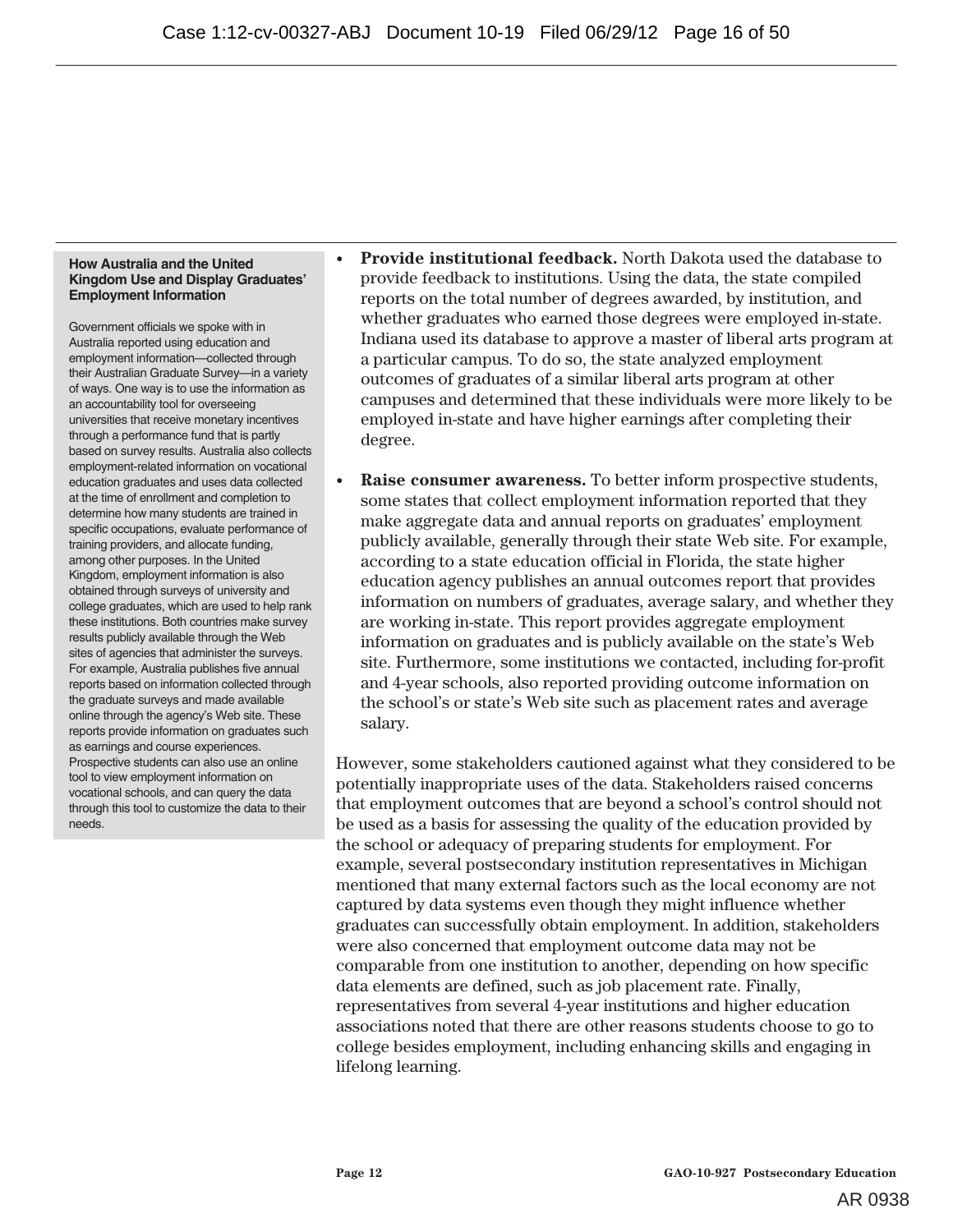Selected States Faced Challenges in Their Data Collection Efforts, Particularly Understanding Requirements for Protecting Student Privacy

One challenge cited by several state officials we interviewed was how to link postsecondary graduate student and employment data without violating student privacy requirements under FERPA. Linking student and employment data could entail sharing student records with entities outside education agencies, such as labor agencies, which in turn could violate FERPA. While FERPA may allow for the nonconsensual disclosure of personally identifiable information from student records with state educational agencies, as long as it is for a purpose permitted under one of FERPA's exceptions, such as for program evaluation to improve instruction, $i^{\prime\prime}$  it does not explicitly address the nonconsensual disclosure of personally identifiable information from education records to a stat e department of labor for the purpose of linking student and employment records or how these linkages could be performed. Consequently, some states have been unwilling to link their education data systems to labor data. Officials in Colorado and Michigan—states not linking education data to UI wage records—cited FERPA as a roadblock to their states' efforts to develop a comprehensive database that follows students after graduation. Moreover, the SHEEO report found that over half of states cited FERPA as a barrier to linking postsecondary data systems with labor data.

The means by which state education agencies can link or share student data consistent with FERPA can be complicated. According to stakeholders, how a state captures, maintains, and uses SUR data can depend on the individual state's laws, systems, or databases, and state educational agencies may need to take certain steps, such as establishing data use agreements among state agencies that share data in order to comply with FERPA and applicable state laws. States such as Florida and Indiana have established systems whereby educational data are not shared with the labor agency;<sup>18</sup> rather, the labor agency provides data to the

 $\frac{1}{2}$  $1720$  U.S.C. § 1232g(b)(1)(C) and (F) and (b)(3).

 $^{18}$ In Florida, this program is created by law and is referred to as the Florida Education and Training Placement Information Program. The purpose of the program is to compile, maintain, and disseminate information concerning the educational histories, placement and employment, and other measures of success of former participants in state educational and workforce development programs. Fla. Stat. § 1108.39 (2009).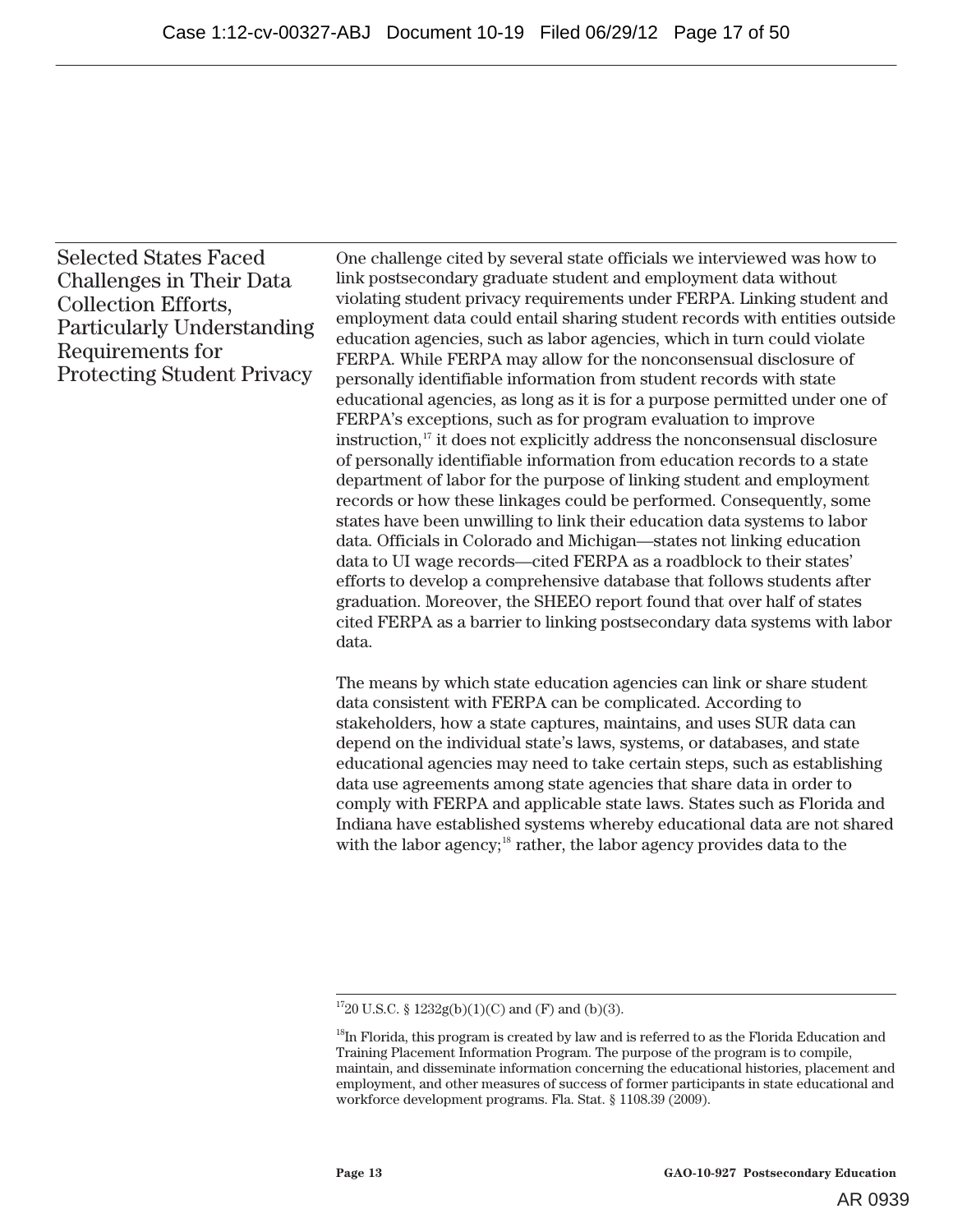educational agency, which then performs the linking function in-house within an education agency or state university system.<sup>19</sup>

Some state officials and other stakeholders we interviewed said that states' varying interpretations of FERPA have caused confusion, with one national stakeholder adding that the stakeholder has called upon Education to clarify FERPA so that states understand how they can link education and employment data. Education officials acknowledged that despite the agency's issuance of FERPA regulations in December 9, 2008, confusion remains among states in how to interpret FERPA's redisclosure provisions for sharing education data with noneducation entities.<sup>20</sup> Education officials said that they were taking steps to clarify how states can develop and use data in statewide longitudinal data systems consistent with FERPA. As previously discussed, many states are developing or enhancing statewide systems under Education's Grant Program for Statewide Longitudinal Data Systems, which supports data integration including education and workforce information. Education officials specifically said they were planning to improve the guidance and technical assistance available to education data stakeholders through activities that include issuing a Notice of Proposed Rulemaking; creating a Chief Privacy Officer position within Education; releasing technical briefs related to data security, confidentiality, and privacy; and launching a Privacy Technical Assistance Center. As of September 2010, Education said it was engaged in implementing these actions, with a timeline for completion expected to occur during fall 2010 and early winter 2011. At the time of this report, Education had not provided information on whether its guidance would specifically address linking education and employment data.

In addition, several state officials we spoke with were also challenged by trying to collect information on graduates who obtain employment outside of their state. Specifically, some state officials reported that existing postsecondary data systems are able to track students within the boundaries of a given state, but they have been rarely used to track

 $19$ In connection with other types of statewide longitudinal data systems, Education has explained that data maintained by a workforce agency is not an education record, so FERPA does not apply and does not present a barrier to the disclosure of such data by state workforce agencies to educational agencies. 74 Fed. Reg. 58,436, 58,452 (Nov 12, 2009).

 $2073$  Fed. Reg. 74,806. Education issued these regulations, in part, in an attempt to clarify permissible redisclosures by state and federal officials without consent for audit and evaluation purposes. 73 Fed. Reg. 74,821-22.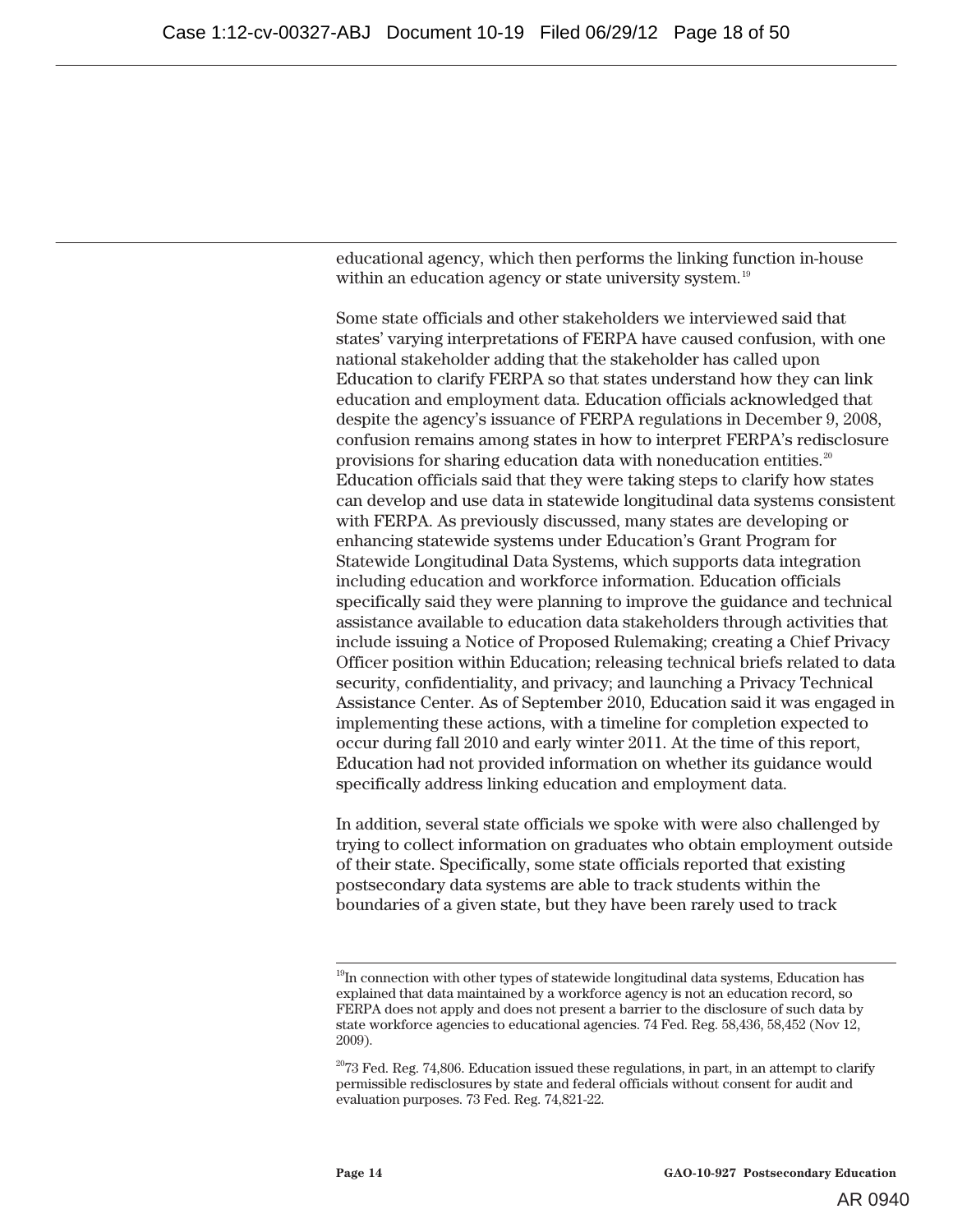|                                                                                                                            | students across state lines, in part based on the lack of common data<br>elements, standardized definitions, and interoperable data systems.                                                                                                                                                                                                                                                                                                                                                                                                                                                                                                                                                                                                                                                                                                                                                                                                                                                                                                                                                                                      |  |  |  |  |
|----------------------------------------------------------------------------------------------------------------------------|-----------------------------------------------------------------------------------------------------------------------------------------------------------------------------------------------------------------------------------------------------------------------------------------------------------------------------------------------------------------------------------------------------------------------------------------------------------------------------------------------------------------------------------------------------------------------------------------------------------------------------------------------------------------------------------------------------------------------------------------------------------------------------------------------------------------------------------------------------------------------------------------------------------------------------------------------------------------------------------------------------------------------------------------------------------------------------------------------------------------------------------|--|--|--|--|
| <b>Several Potential</b><br>Approaches Exist for<br>Expanding the<br>Collection of<br>Graduates'<br><b>Employment Data</b> | On the basis of our review of relevant literature and interviews with<br>numerous state officials and subject matter experts, we identified several<br>potential approaches for expanding the collection of postsecondary<br>graduates' employment information on a broad level, such as across states<br>or nationwide. These include direct state-to-state or regional data-sharing<br>arrangements, using third parties to assist state efforts in a variety of ways,<br>and expanded national surveys that collect employment-related data. <sup>21</sup><br>Each approach presents challenges. Regardless of how collection efforts<br>might expand, many state officials and other stakeholders we spoke to<br>emphasized the importance of having a clear understanding of the specific<br>policy questions that the data system should address prior to creating it.<br>For example, state officials in Colorado noted that when the policy<br>questions are known, it makes determining the required data elements<br>needed to answer those questions easier and can decrease unnecessary<br>data collection and costs. |  |  |  |  |
| <b>Expanding Direct State-to-</b><br><b>State Data Sharing</b>                                                             | One approach to expanding collection efforts is for states to directly share<br>postsecondary graduates' employment data with each other, which can be<br>done through data-sharing agreements. This approach allows states to<br>expand their data on graduates' subsequent employment and allows<br>analysis at the individual student or postsecondary institution level. <sup>22</sup> One<br>example of the use of this approach is the data-sharing agreement between<br>the Washington State Board for Community and Technical Colleges and<br>Oregon's labor agency to provide UI wage data from the latter state. Board<br>officials said this agreement allows the board to follow the employment<br>progress of students who graduate from community and technical colleges<br>in Washington and find a job in Oregon. This additional employment<br>information has enabled Washington to better evaluate the education<br>students received, since it has more data to determine whether                                                                                                                             |  |  |  |  |
|                                                                                                                            | <sup>21</sup> Education officials noted that they have not reviewed or endorsed the potential                                                                                                                                                                                                                                                                                                                                                                                                                                                                                                                                                                                                                                                                                                                                                                                                                                                                                                                                                                                                                                     |  |  |  |  |

approaches or the specific examples used to illustrate how they have been implemented.

 $\rm ^{22}A$  prior GAO report noted the challenges in following the employment progress of students because of the lack of data sharing across states. GAO*, Career and Technical Education: States Have Broad Flexibility in Implementing Perkins IV, GAO-09-683* (Washington, D.C.: July 29, 2009).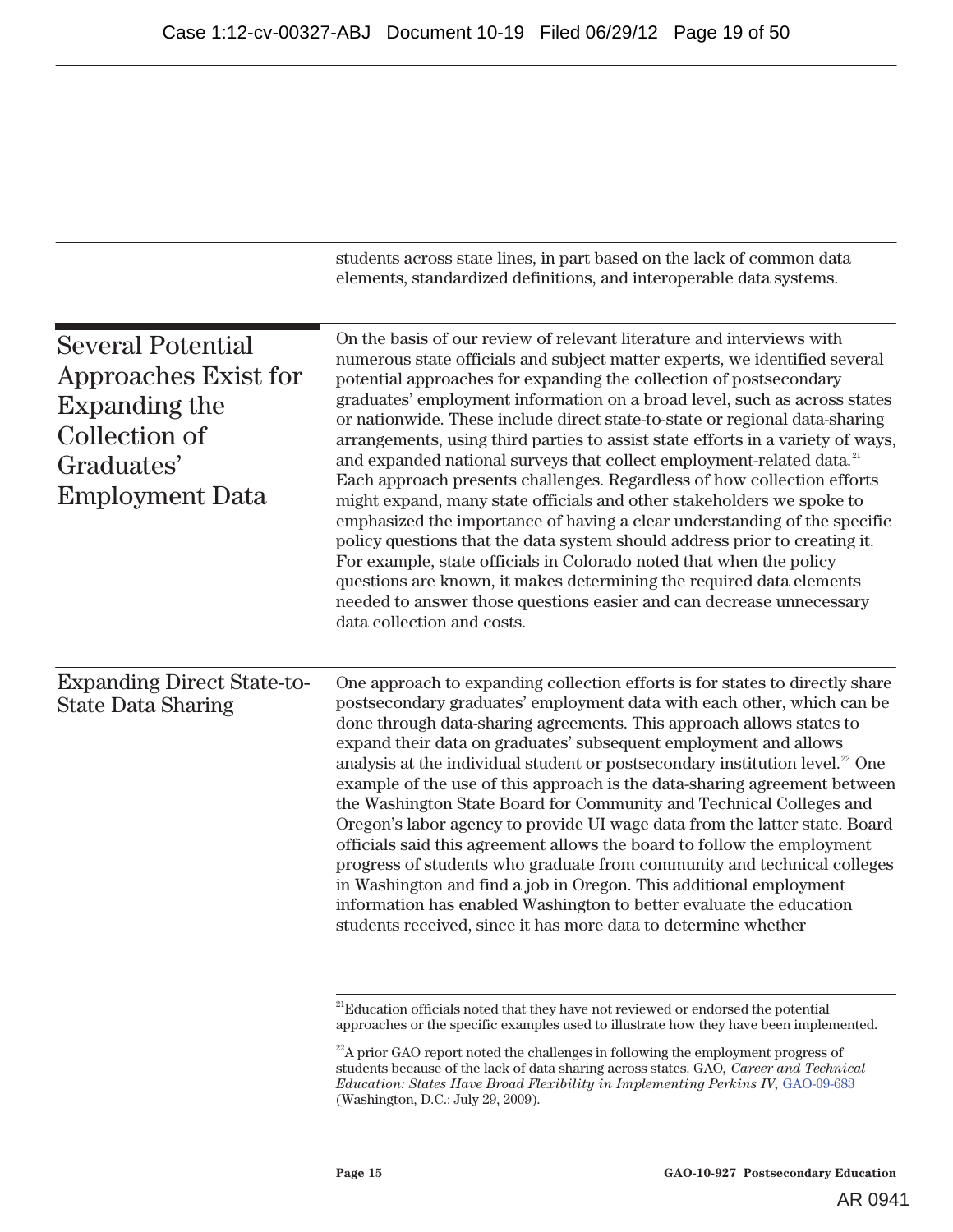Washington community college graduates are working in the field in which they were trained. The SHEEO report noted that only three statewide postsecondary data systems shared data with other states.

Several key challenges that affect interstate data-sharing agreements are similar to those associated with sharing data across agencies in the same state, including privacy concerns under FERPA, the lack of standardization of certain data elements, and coordinating ownership and allowable uses of the data, as well as other matters, sometimes referred to generally as governance issues. However, these challenges can be more complex when they arise across different states rather than within the same state. Education's current FERPA regulations do not explicitly address linking data between agencies of different states, so state officials told us they lack sufficient guidance on how data can be shared between states in a way that is consistent with the requirements of FERPA. Further, according to one stakeholder, many states have their own privacy laws in addition to FERPA, and this can create additional challenges for sharing data across states. Nonetheless, several national postsecondary education organizations have indicated that interstate data exchanges could be handled consistent with the requirements of FERPA if certain guidelines are followed, such as having state legislatures specifically authorize state agencies to create the exchanges. A second challenge is the lack of standard data elements among states that may use a different coding system: Even when a state's own agencies have agreed on what data to share with each other and how to standardize the coding, those same kinds of issues must be resolved again by agencies sharing data across states. Another challenge to sharing data across states involves governance issues such as who owns the data, who has the right to use them, and how data quality is managed and assured.

Washington's approach to complying with FERPA--in seeking information on the employment of college graduates that had moved to a neighboring state, Oregon--entailed close supervision of the data and data-linking process. To maintain complete control over the student records and matching process, a staff member from one of the educational authorities in Washington will drive to the Oregon Employment Security Department and personally oversee the match and deliver the data back to the Washington board, according to a Washington state board official. The official said that the current agreement would comply with FERPA requirements. The official also noted that Washington will no longer obtain data from Idaho and Montana, as it had through separate agreements in the past, because it would take too much time to drive to those locations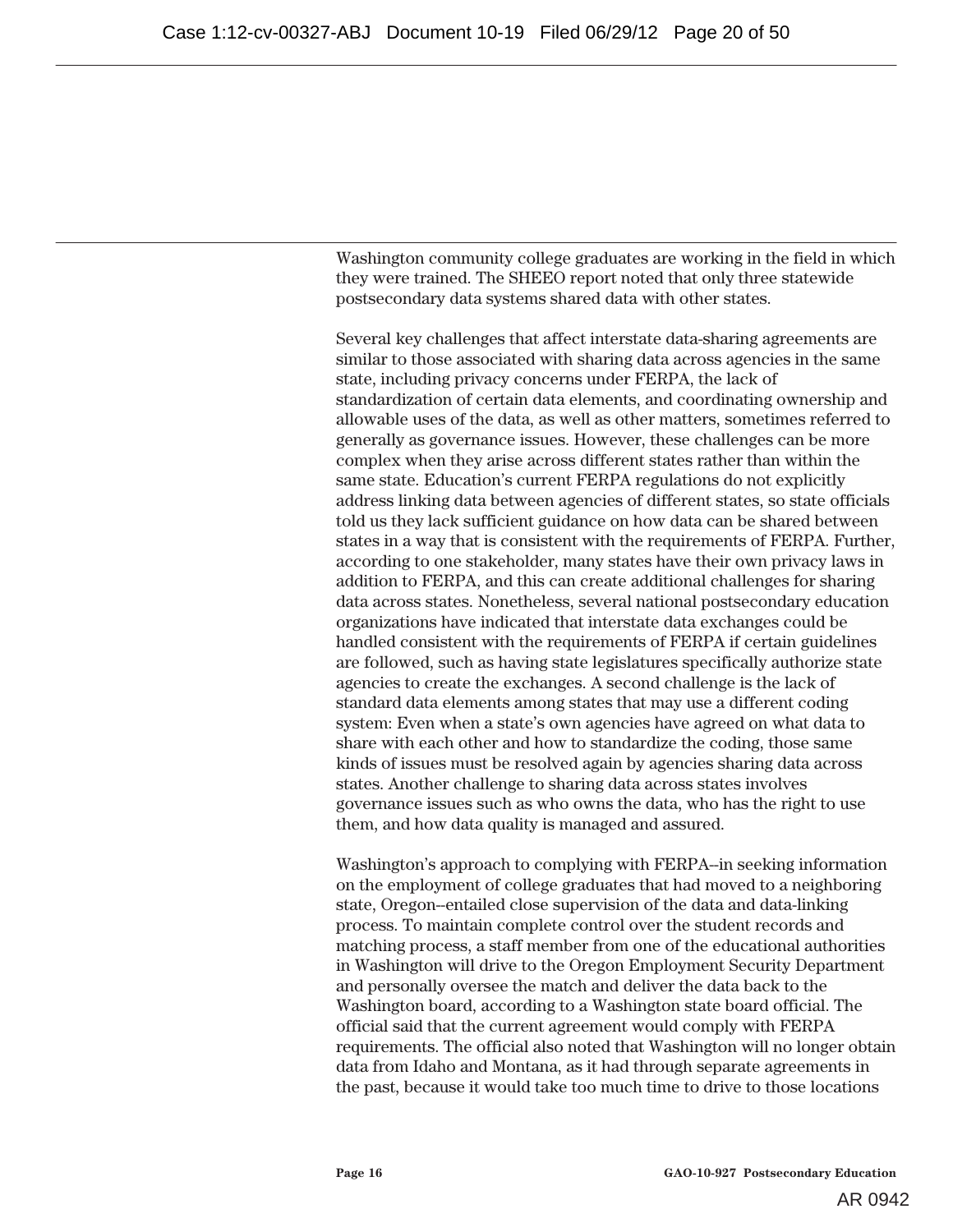|                                                                                | to conduct the match and the current procedure requires personal<br>oversight of the matching process.                                                                                                                                                                                                                                                                                                                                                                                                                                                                                                                                                                                                                                                                                                                                                                                                                                                                                                                                                                                                                                                                                                                                                                                                                                                                                                                                                                                                 |
|--------------------------------------------------------------------------------|--------------------------------------------------------------------------------------------------------------------------------------------------------------------------------------------------------------------------------------------------------------------------------------------------------------------------------------------------------------------------------------------------------------------------------------------------------------------------------------------------------------------------------------------------------------------------------------------------------------------------------------------------------------------------------------------------------------------------------------------------------------------------------------------------------------------------------------------------------------------------------------------------------------------------------------------------------------------------------------------------------------------------------------------------------------------------------------------------------------------------------------------------------------------------------------------------------------------------------------------------------------------------------------------------------------------------------------------------------------------------------------------------------------------------------------------------------------------------------------------------------|
| Using a Third Party to Help<br><b>Expand Interstate Data</b><br><b>Sharing</b> | A second potential approach for expanding data collection may be to have<br>third parties help, by coordinating interstate data sharing, or by<br>warehousing the relevant data from institutions or states. This involves<br>having states select one or more unrelated entities to serve various<br>functions such as facilitating data-sharing agreements and analyzing or<br>warehousing data. Similar to the first approach, this approach allows states<br>to follow students across state lines and analyze outcomes at student and<br>institution levels; however, it also presents FERPA and other challenges. <sup>23</sup> In<br>2007, Kentucky, Ohio, Tennessee, and West Virginia used the National<br>Center for Higher Education Management Systems, a private nonprofit<br>organization, to facilitate a data exchange designed to help the states<br>examine postsecondary student mobility across their borders. <sup>24</sup> Serving as a<br>third party "broker," the center created exchange agreements with each<br>state individually to resolve governance issues such as how the data would<br>be shared and used. The states also used an independent "administrator"<br>that received data from each state, matched data across states, and<br>constructed database tables based on the designated data elements. A third<br>party, according to officials from the center, can also develop standard data-<br>sharing methodology that can be applied to multiple states. |
|                                                                                | Another example of using a third party approach for sharing data is<br>Labor's Wage Record Interchange System (WRIS). The WRIS facilitates the<br>exchange of wage data among participating states for the purpose of<br>assessing and reporting on employment and training under the Workforce<br>Investment Act of 1998, among other purposes. States voluntarily<br>participate in the WRIS, which acts like a third party by using the WRIS<br>Clearinghouse to exchange wage data. According to Labor officials, the<br>WRIS permits state workforce agencies to obtain wage data of individuals<br><sup>23</sup> Using a third party administrator can also help states avoid giving one state access to                                                                                                                                                                                                                                                                                                                                                                                                                                                                                                                                                                                                                                                                                                                                                                                         |
|                                                                                | other states' records. Accessing another state's records can raise FERPA issues, according<br>to documentation from the National Center for Higher Education Management Systems.                                                                                                                                                                                                                                                                                                                                                                                                                                                                                                                                                                                                                                                                                                                                                                                                                                                                                                                                                                                                                                                                                                                                                                                                                                                                                                                       |

However, a third party that has education records, such as a contractor, must comply with FERPA with regard to any nonconsensual redisclosures of that information. Education had not issued any guidance on whether third parties may be utilized to facilitate the exchange of education records and employment records at the time of this review.

<sup>24</sup>*Tracking Postsecondary Students Across State Lines*, National Center for Higher Education Management Systems, (March 2008).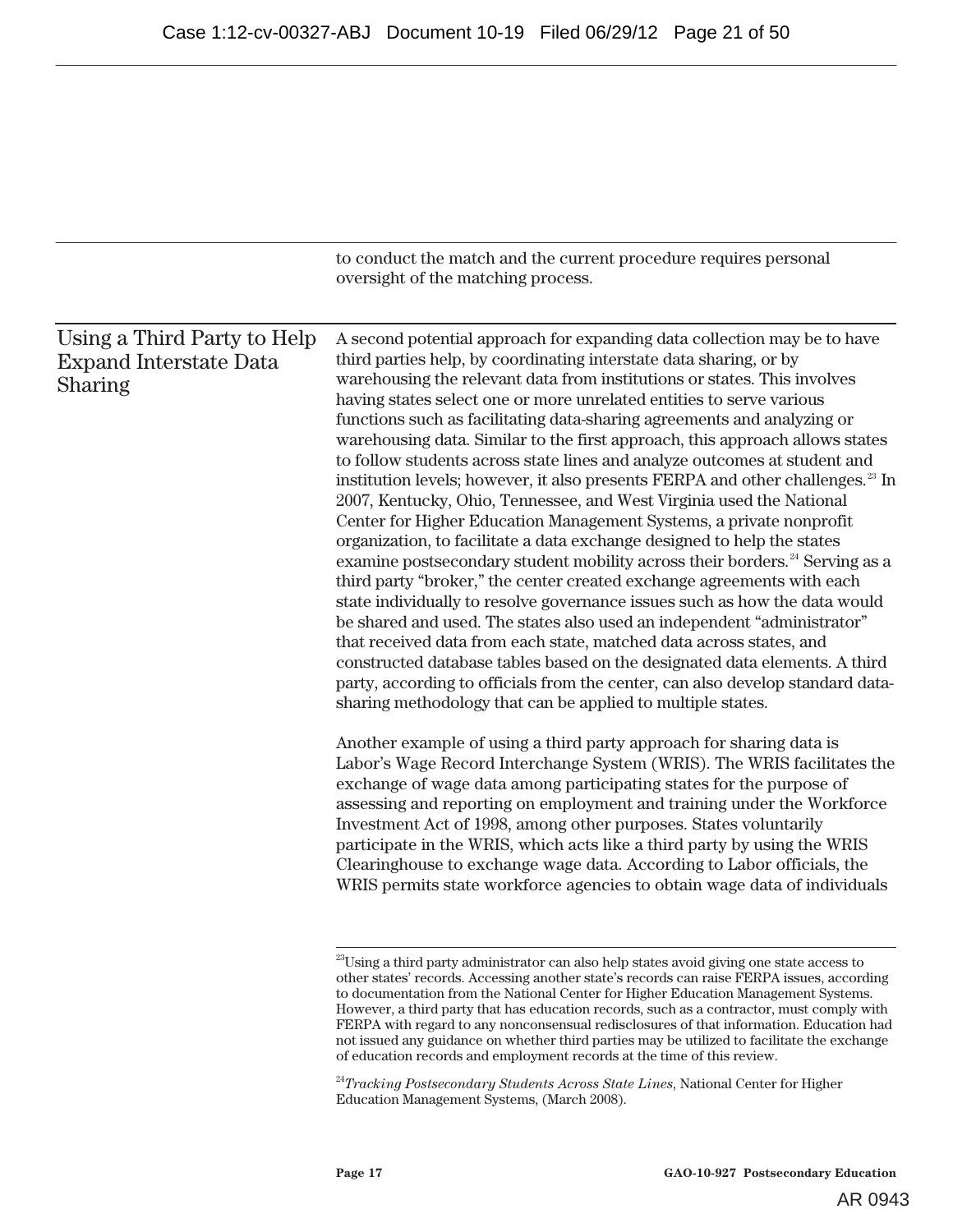who have participated in workforce investment programs in one state, then subsequently taken a job in another. By participating in the WRIS, states can have a more robust picture of the effectiveness of their workforce investment programs, and are able to report more comprehensive outcomes against their performance measures, according to Labor documentation.<sup>25</sup>

In addition to performing these coordination and administrative functions, a third party could serve as a warehouse, maintaining all or some of the data content submitted by other databases, such as those maintained by state agencies' SUR databases or postsecondary institutions. Stakeholders suggested, for example, that the National Student Clearinghouse, a nonprofit institution that verifies student enrollment and other records on behalf of postsecondary institutions, could serve as a third party warehouse of a system that would expand current collection efforts.<sup>26</sup> The Clearinghouse maintains enrollment data on over 92 percent of all postsecondary students, obtained directly from institutions, including public, private, and proprietary institutions, according to Clearinghouse officials. However, these data would still need to be linked to state department of labor wage records in order to furnish employment information on graduates. Clearinghouse representatives responded to this idea by emphasizing that all the parties, including the postsecondary institutions themselves, would have to agree to the arrangement, since local postsecondary institutions own any data that would be provided to the Clearinghouse.

One challenge associated with the third party approach that some officials raised is how to pay for the third party, in addition to some of the same challenges with the state-to-state approach, including FERPA compliance and governance challenges, like data ownership. Recent data-sharing discussions among Hawaii, Idaho, Oregon, and Washington highlight

<sup>&</sup>lt;sup>25</sup>The WRIS does not allow for the sharing of aggregate wage record results obtained through WRIS to third party entities, such as state education agencies. However, a proposal before the WRIS Advisory Group would allow states to participate in a process to share aggregate wage record results with education agencies to obtain information on behalf of workforce and economic development partner public agencies. Labor officials emphasized that participation by any state in such a process would be on an entirely voluntary basis.

<sup>&</sup>lt;sup>26</sup>The National Student Clearinghouse, established by the higher education community in 1993, serves as a central repository and single point of contact for the collection and exchange of enrollment, degree, diploma, and certificate records on behalf of participating postsecondary and secondary institutions.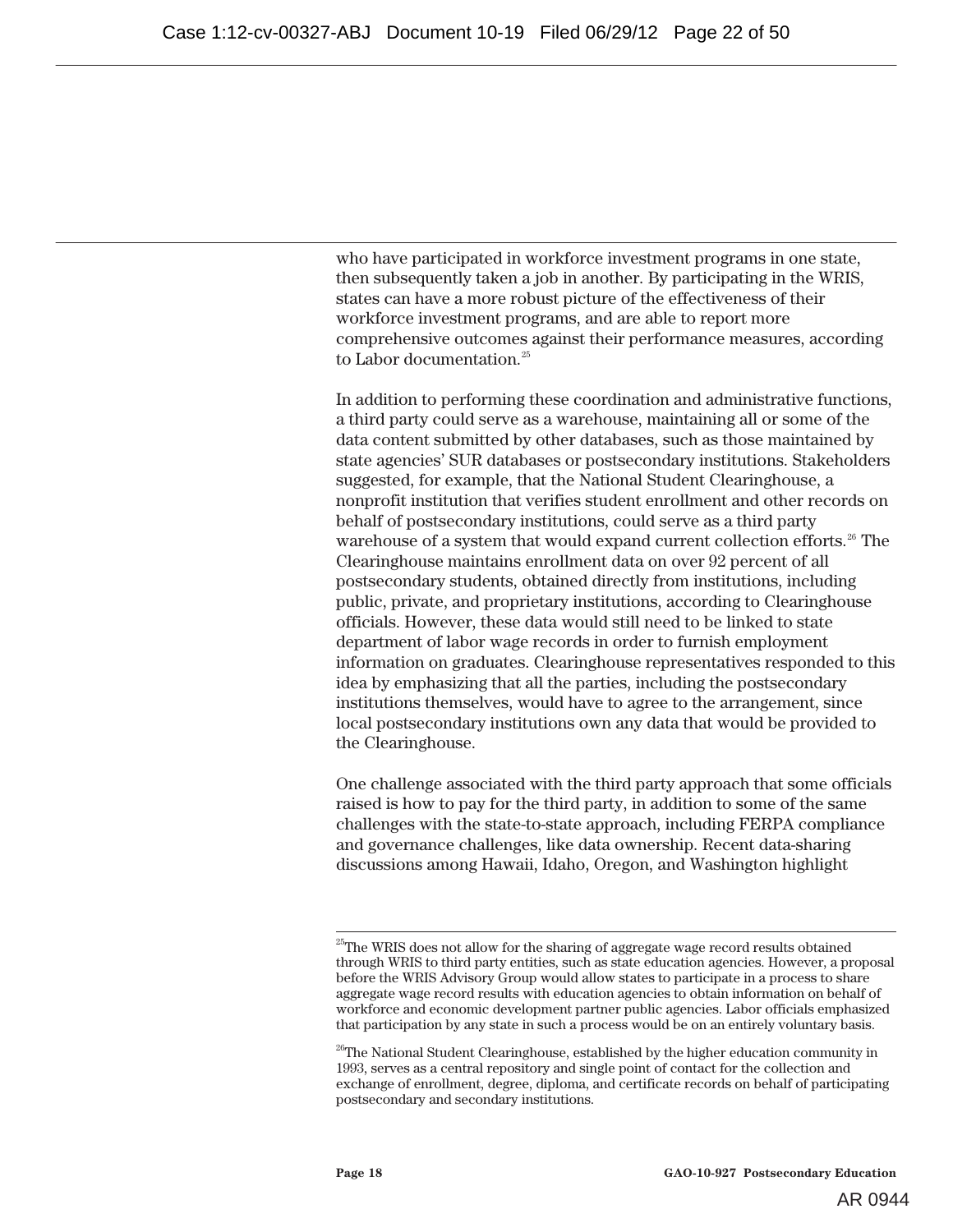governance issues in the third party context. Those states have initiated an effort to develop a "prototype" multistate data exchange to follow students from K-12 through employment, according to an official from the third party coordinating the effort, the Western Interstate Commission for Higher Education. $27$  In addition to data ownership, use, and quality, those states have discussed other governance challenges:

- How would the data system be organized (e.g., would the data reside with a third party)?
- How can the states establish a governance board in a cost-effective way, who should sit that board, what kind of authority for that board is needed (such as individual state legislation), and what kind of agreements are needed?
- How can the parties be motivated to continue working together, particularly in the event the shared data make some states appear better than others?

Likewise, states would have to resolve how to analyze results once the data system is in place. The commission's report on this data exchange effort highlighted the magnitude of governance challenges, noting that the time and effort needed to establish governance rules for data exchange systems generally will likely be significantly greater than the time and effort needed to actually match the data from one state's database to another.

 27Brian T. Prescott and Peter Ewell, *A Framework for a Multi-State Human Capital Development Data System*, Western Interstate Commission for Higher Education, 2009. While state officials met together to discuss these issues, states had not progressed past this initial discussion and, as of May 2010, were seeking funds to continue the work.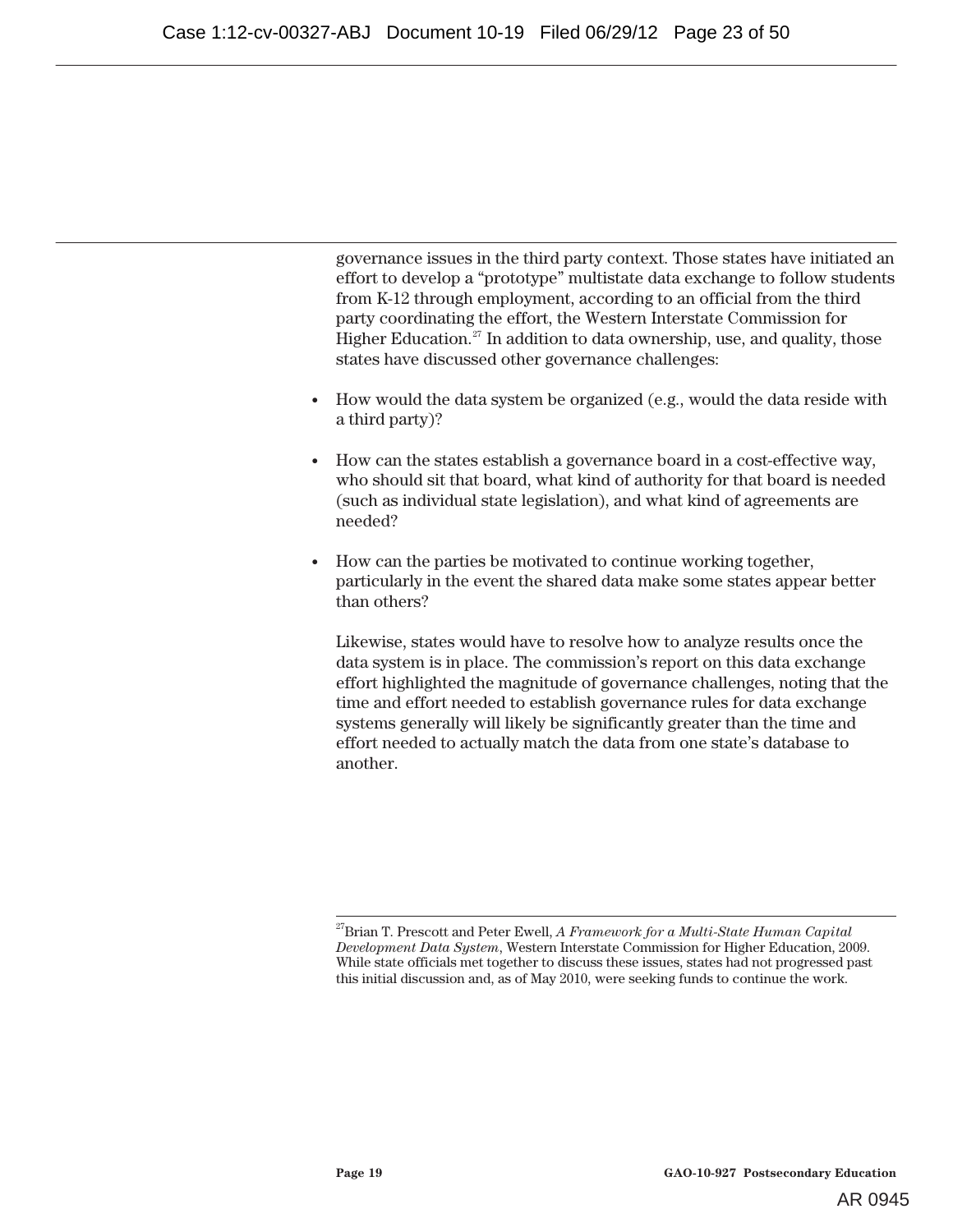### Expanding National Surveys That Track Postsecondary Education **Outcomes**

#### **National Data Collection Approach Taken by Australia and the United Kingdom**

In Australia, the primary mechanism to obtain employment outcome information on recent graduates of the country's 4-year universities and vocational education sector is a survey of all such graduates, according to Australian officials. Universities administer the survey 4 months after graduation, and information collected includes

- education (e.g., institution attended, degree earned, and major field of study),
- satisfaction with the quality of graduates' educational experience, and
- employment (e.g., employment status, job type, relation to course of study, and annual salary).

Similarly, the United Kingdom obtains outcome information from graduates of universities on whether they are employed, are taking part in further study, or are not available for employment; the type of industry they are working in; and their salary. See appendix IV for details of the information collected in these two countries.

A third potential approach for collecting more employment-related data on a larger number of postsecondary graduates is to expand existing national surveys.<sup>28</sup> Several federal agencies and private organizations conduct national surveys to gather information on numerous education and workforce topics, including graduates' postsecondary education, employment, and other life experiences. (See app. III for examples of relevant national surveys that collect information on postsecondary students and graduates.) For instance, Education's Baccalaureate and Beyond Longitudinal Study surveys a sample of graduating seniors to examine students' education and work experiences after they complete a bachelor's degree. That study gathers information on students' undergraduate experience and demographic background and follows groups of students over time to look at their workforce participation, income, and participation in graduate school programs, among other indicators. The study is designed to answer questions such as the following:

- Ten years after college, what percentage of graduates work full-time at one job?
- What percentage of recent graduates view their job as the start of a career?
- What is the unemployment rate among college graduates 1 year after graduation?

Additionally, officials we interviewed at one university mentioned that one private survey, conducted by the National Association of Colleges and Employers, already provides information on average salaries of recent

<sup>&</sup>lt;sup>28</sup>We also spoke with a few employers and national associations representing employers or for-profit institutions about surveying employers online to obtain information on employer satisfaction with graduates they hire. They said that they would be willing to complete this type of survey if it would provide them with benefits such as access to aggregated information about graduates' institutions of postsecondary education attended, degrees, or starting pay. However, one association official stated that access to this information might not be enough of an incentive to compel employers to complete the online survey.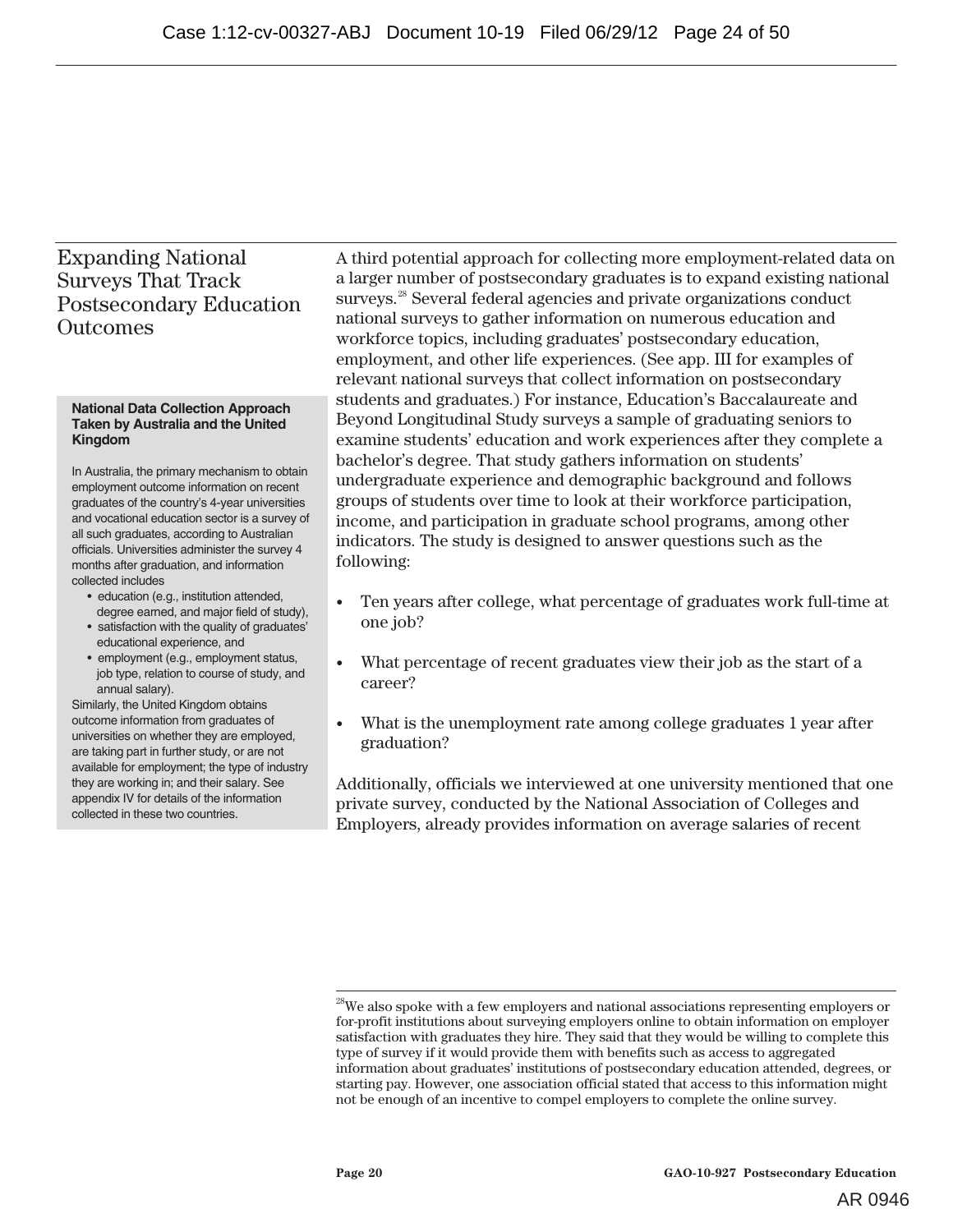graduates and has information categorized by major and institution.29 One major advantage of surveys is that because students themselves provide the information, FERPA compliance is not an issue. However, existing surveys have limitations. For example, surveys that are able to bridge postsecondary education and employment, like the Baccalaureate and Beyond Longitudinal Study, are compiled infrequently: That study has followed groups of students who graduated in 1993 and 2000, and data collection is under way for a third group of 2008 graduates. Further, the Baccalaureate and Beyond Longitudinal Study is representative for graduating seniors nationally and across all majors, but is not representative of any given state or institution, precluding analyses at those levels.<sup>30</sup> A few stakeholders also said that because surveys rely on self-reported information, they might be less reliable than other data sources. Other stakeholders noted that surveys sometimes have low response rates, and results might have significant lag time between data collection and data publication, and incur costs each time a survey is administered. (See table 2 for a summary of the various approaches.)

 $29$ The National Association of Colleges and Employers Salary Survey compiles data from career planning and placement offices of colleges and universities across the United States. The reports consist of starting salary offers made to new graduates by employing organizations in business, industry, and government, and by nonprofit and educational institutions. The figures reported are for base salaries only and do not include bonuses, fringe benefits, or overtime rates. The Salary Survey reports offers, not acceptances. It does not distinguish between single and multiple offers to individual students and, consequently, offers reported by the study cannot be equated with actual hires.

<sup>&</sup>lt;sup>30</sup>Additionally, the survey may not be representative of all majors in follow-up surveys.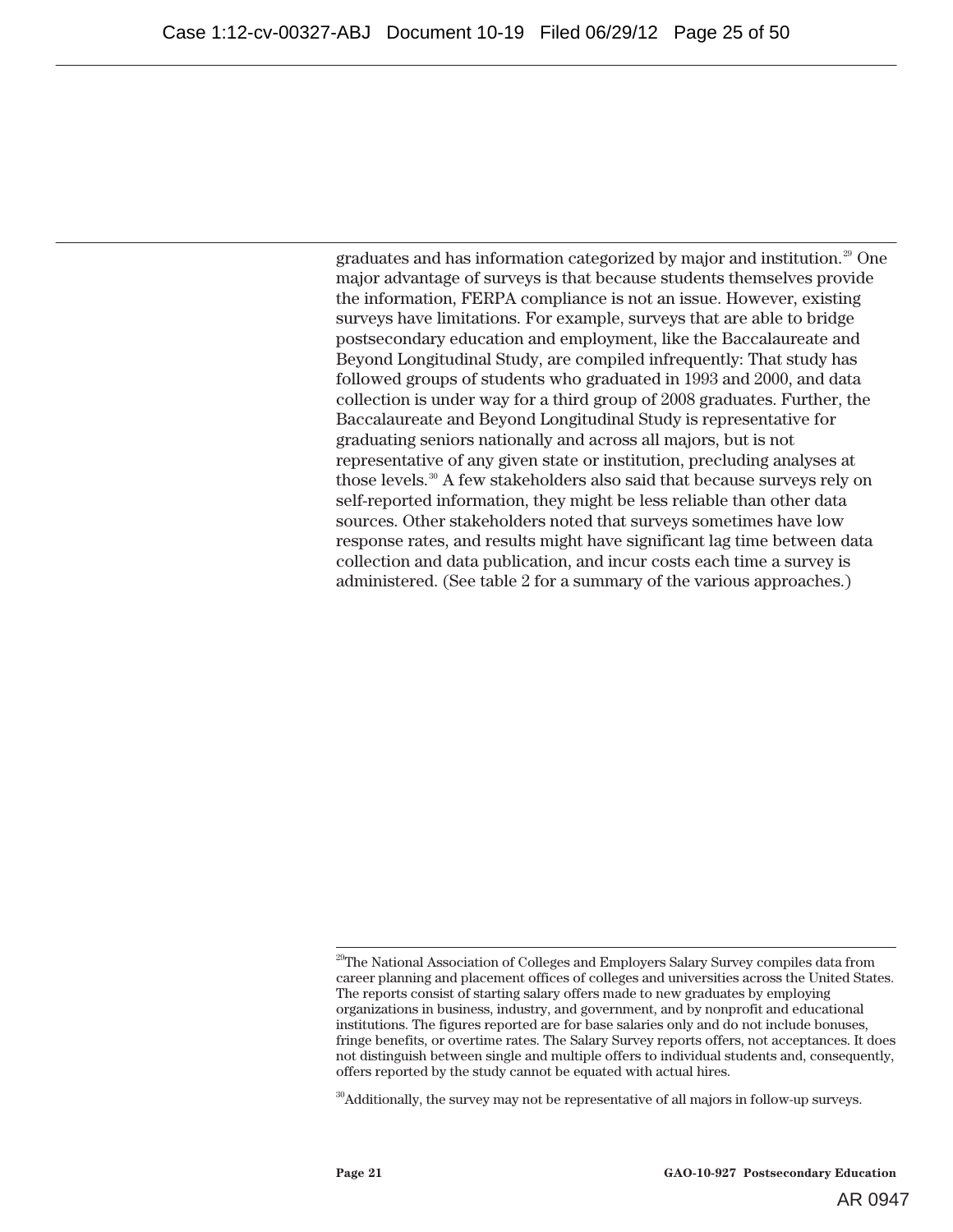#### **Table 2: Description of Selected Possible Approaches to Expand the Collection of Graduates' Employment Information**

| Possible approach                                                                                                                            | <b>Benefits of approach</b>                                                                                                                                                                                                                                                                                                                                                                                                                                                                                                         | <b>Challenges</b>                                                                                                                                                                                                                                                                                                                                                                                                                                                                                                                                                   | <b>Example of approach</b>                                                                                                                                                               |
|----------------------------------------------------------------------------------------------------------------------------------------------|-------------------------------------------------------------------------------------------------------------------------------------------------------------------------------------------------------------------------------------------------------------------------------------------------------------------------------------------------------------------------------------------------------------------------------------------------------------------------------------------------------------------------------------|---------------------------------------------------------------------------------------------------------------------------------------------------------------------------------------------------------------------------------------------------------------------------------------------------------------------------------------------------------------------------------------------------------------------------------------------------------------------------------------------------------------------------------------------------------------------|------------------------------------------------------------------------------------------------------------------------------------------------------------------------------------------|
| State-to-state data-<br>sharing agreements: link<br>one or more states'<br>individual SUR data to<br>other states' data                      | Follows individual students across<br>state lines, expanding the data<br>states have on graduates'<br>employment<br>• Builds on state systems already in<br>place<br>Makes data available at student,<br>institution, and state levels,<br>allowing for more detailed analyses.<br>Allows for flexibility and low initial<br>cost                                                                                                                                                                                                   | Compliance with FERPA and<br>differing individual state privacy<br>laws across states<br>Lack of standardization of data<br>elements across states<br>Coordination of governance<br>structure, such as who controls<br>the data and analyses<br>Limited to states with SUR data<br>systems that link graduates'<br>education and employment data<br>Limited institutional coverage of<br>many SURs with respect to<br>private and proprietary institutions<br>Paying for states to create and<br>follow these agreements                                            | Washington state has a<br>data-sharing agreement<br>with Oregon to obtain<br>employment data on its<br>graduates                                                                         |
| Third party intermediary:<br>states use third parties to<br>coordinate data sharing,<br>linking, or housing<br>graduates' employment<br>data | Follows individual students across<br>state lines, expanding the data<br>states have on graduates'<br>employment<br>Facilitates coordination of state<br>agreements and analysis of data,<br>according to some stakeholders<br>Builds on state systems already in<br>place<br>Makes data available at student,<br>institution, and state levels,<br>allowing for more detailed analyses<br>Could increase breadth of student<br>information through use of the<br>National Student Clearinghouse,<br>according to some stakeholders | Compliance with FERPA and<br>differing individual state privacy<br>laws across states and with a<br>third party<br>Coordination of governance<br>structure, including who the third<br>party will be, in addition to other<br>governance issues<br>Lack of standardization of data<br>elements across states<br>Limited to states with SUR data<br>systems that link graduates'<br>education and employment data<br>Paying for the third party<br>assistance<br>If using the Clearinghouse, might<br>need postsecondary institutions'<br>permission to use the data | Kentucky, Ohio,<br>Tennessee, and West<br>Virginia used a third party<br>to help create<br>postsecondary data sharing<br>agreements among the four<br>states, and to analyze the<br>data |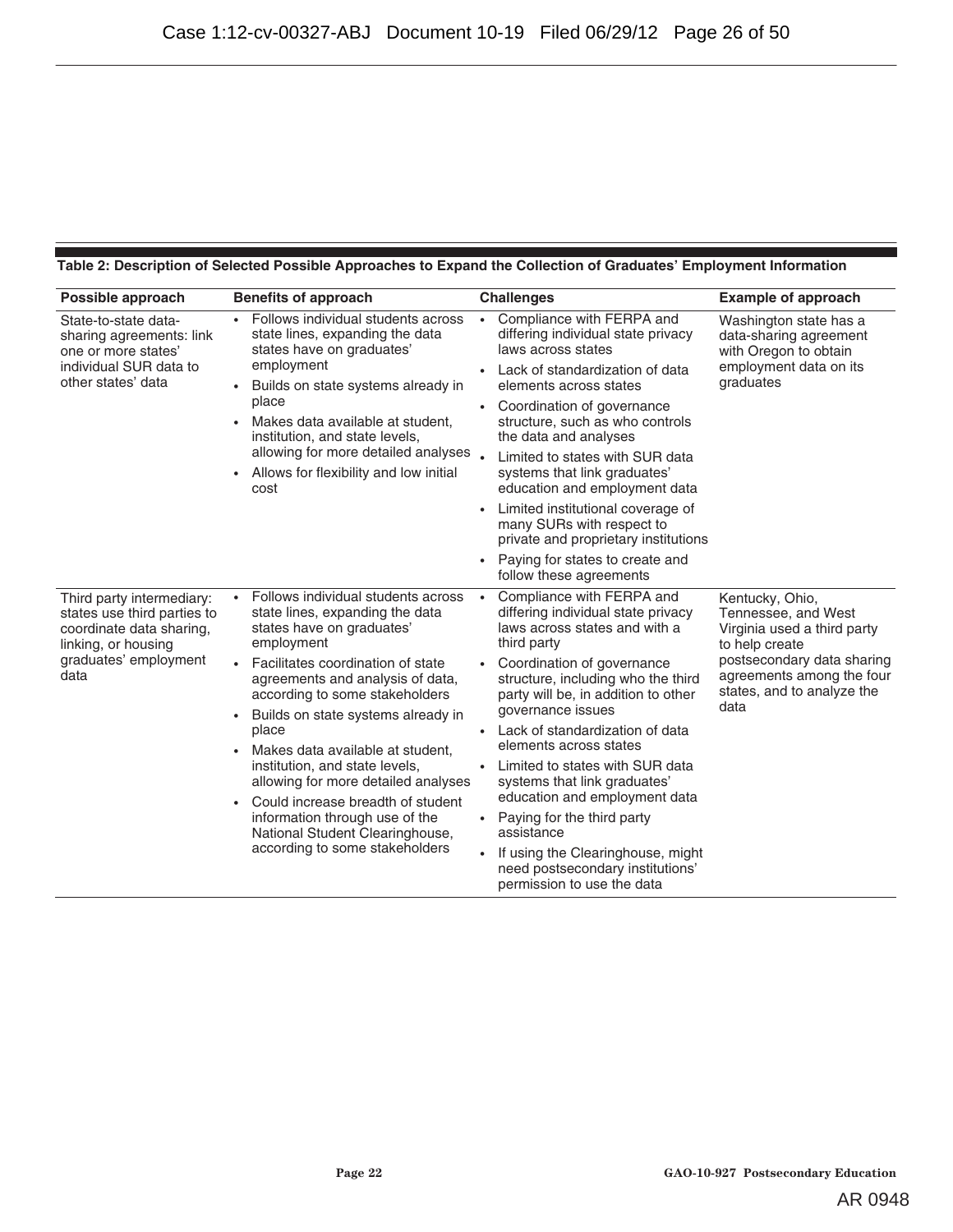| Possible approach                                     | <b>Benefits of approach</b>                                                                                                                                                                                                                                                                                                                                                                                                                          | <b>Challenges</b>                                                                                                                                                                                                                                                                                                                                                                                                                                                                              | <b>Example of approach</b>                                                                                                                                           |
|-------------------------------------------------------|------------------------------------------------------------------------------------------------------------------------------------------------------------------------------------------------------------------------------------------------------------------------------------------------------------------------------------------------------------------------------------------------------------------------------------------------------|------------------------------------------------------------------------------------------------------------------------------------------------------------------------------------------------------------------------------------------------------------------------------------------------------------------------------------------------------------------------------------------------------------------------------------------------------------------------------------------------|----------------------------------------------------------------------------------------------------------------------------------------------------------------------|
| Expand existing national<br>education-related surveys | Provides information to<br>policymakers to guide education<br>and workforce policy<br>Eliminates FERPA issue, since<br>respondents themselves voluntarily<br>provide information<br>Could provide more information<br>than could be obtained using only<br>the UI wage records linked to SUR<br>data, because UI wage records<br>generally contain only whether a<br>person is employed, the salary,<br>employer name, and industry of<br>employment | Low response rate and time delay<br>between conducting survey and<br>survey results can affect ability to<br>capture current trends of overall<br>population or generalize findings<br>to all postsecondary graduates<br>Self-reported data may be less<br>reliable than linked SUR and UI<br>information<br>Paying for the survey, which<br>incurs costs every time it is<br>administered<br>May not be representative at state<br>or institution level, precluding<br>analyses at that level | Other countries, specifically<br>Australia and the United<br>Kingdom, use surveys as a<br>main source of their<br>postsecondary graduates'<br>employment information |

Source: GAO interviews.

States and Schools Collaborate with Employers in Several Ways to Align Education and Workforce Needs

State and local workforce officials and postsecondary school representatives we interviewed said they collaborate with employers in various ways to keep abreast of workforce needs. At the state and local levels, these partnerships were generally facilitated through workforce investment boards established under the Workforce Investment Act of 1998,31 or in some cases by the state's department of labor, though other means were also used to cultivate ties with employers.

Workforce officials in some states said that local workforce investment boards use the state workforce agency's labor market analysis to project high-growth occupations by industry in order to align education and training programs with employers' anticipated needs. For example, Michigan's No Worker Left Behind initiative uses labor market information to identify occupations that are in demand and will fund training only for those occupations. The state's 25 local workforce investment boards then work with the business sector and postsecondary schools to help equip workers with skills required for those occupations. Similarly, Connecticut's Department of Labor uses labor market information to

<sup>&</sup>lt;sup>31</sup>This 1998 act required, in part, that states and localities unify federally funded employment and training programs and deliver them through a single service system known as the one-stop system.  $\S 121(a)$ , 112 Stat. 963 (codified at 29 U.S.C.  $\S 2841$ ). It also required establishment of business-led state and local workforce investment boards to assist in the development of state one-stop system plans and set policy, respectively. §§ 111(a) and 117(a), 112 Stat. 944-46 and 954 (codified at 29 U.S.C. §§ 2821 and 2832), respectively.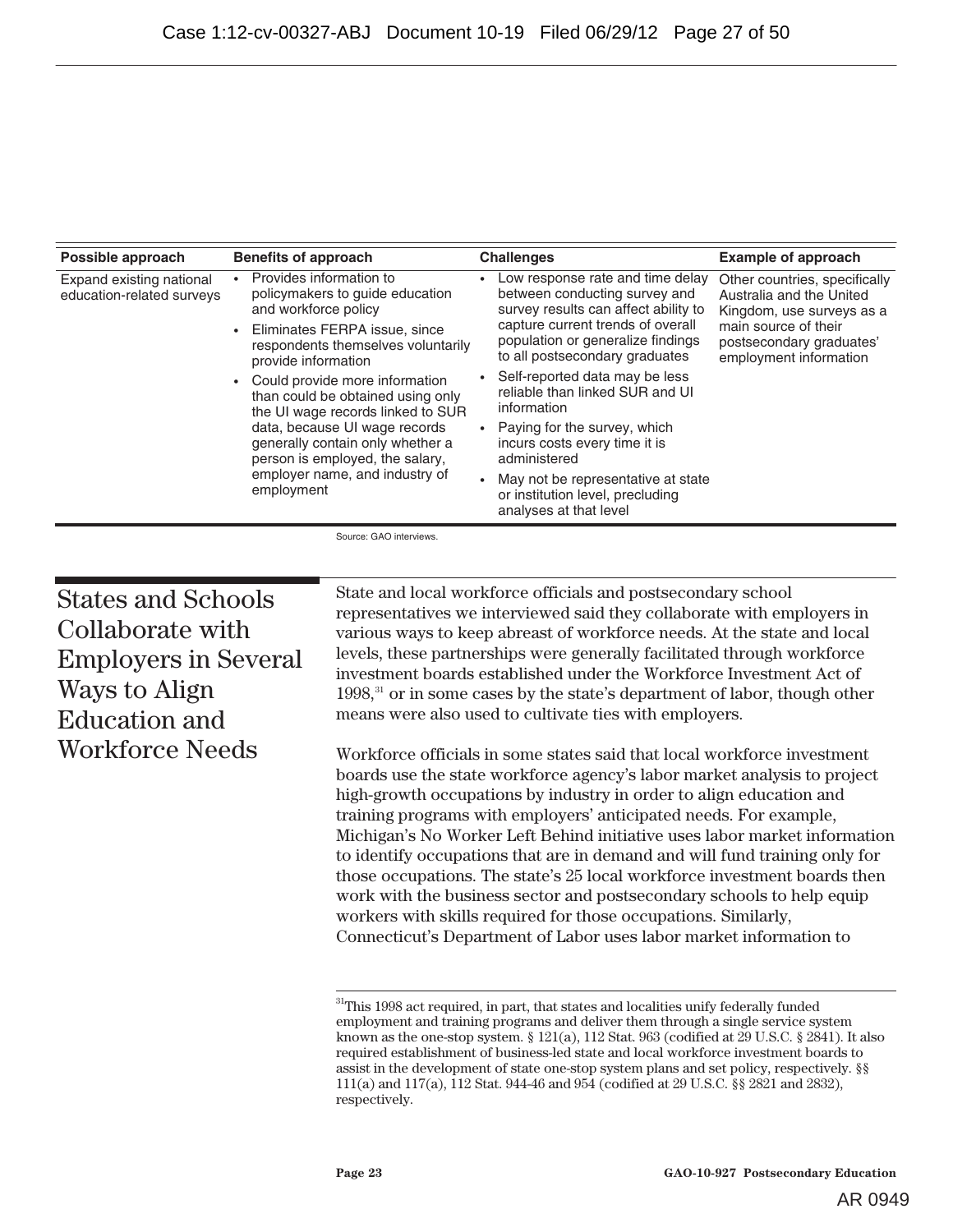project occupational needs in the state and develops a profile for each industry. Local workforce investment areas then use this information to plan their education and training programs, some of which are delivered by community colleges.<sup>32</sup>

To promote partnerships with industry, Florida set up steering committees guided by local chamber of commerce and business leaders and embedded 13 centers—known as Banner Centers—at selected postsecondary institutions to promote coordination among local economic developers, employers, and schools. In Washington, the state workforce investment board, in conjunction with the state board representing public and private postsecondary schools, conducts an assessment every 2 years of the education and training credentials required to meet employer demand. The 2009 assessment showed that the largest gaps between supply and demand were in engineering, computer science, and the medical professions. It noted that the education system will need to expand in these fields to meet employer demand as would the number of students who are interested in and prepared for pursuing careers in these fields. Washington plans to survey employers as part of all subsequent assessments. In North Dakota, the oil and gas industry collaborated with the state workforce development office to assess the industry's workforce needs in light of a projected shortage of qualified workers in the state's labor pool. The industry's trade association partnered with the state to help identify skills needed—such as well drilling—and the state college designed a program around those skills. Another state college created a power plant technology program in response to industry demand for qualified power plant operators and hired one of the employer's retirees to head up the program, given his substantial experience in the industry. In turn, the industry contributed funding and equipment, such as simulators, for the classroom. North Dakota plans to conduct similar assessments for other industries, such as information technology and manufacturing, to help ensure that employers have access to a skilled labor pool.

At the school level, the vast majority of the postsecondary schools we contacted relied on program advisory committees or informal discussions to obtain employer input in designing or updating academic programs.

 $32$ For more information on how community colleges collaborate with the workforce investment system to develop career and technical training programs that meet industry needs, see GAO, *Workforce Development: Community Colleges and One-Stop Centers Collaborate to Meet 21st Century Workforce Needs,* GAO-08-547 (Washington, D.C.: May 15, 2008).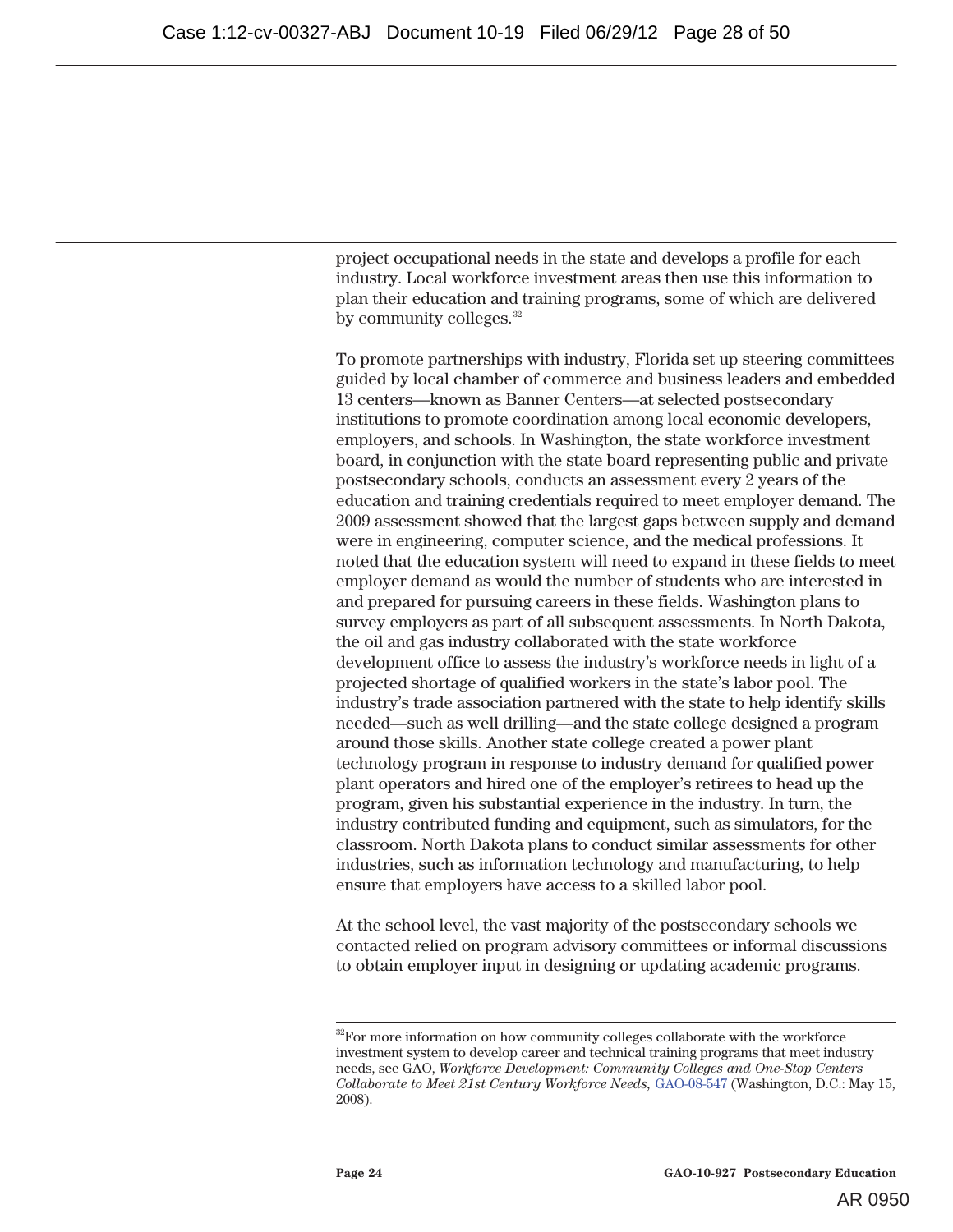Fourteen of the 25 schools also surveyed employers in part to determine skills sought and satisfaction with recently hired graduates. Such collaboration often occurred at community colleges and for-profit vocational schools, given their focus on career and technical training, compared with 4-year schools whose stated mission is to provide a broad, comprehensive education. Nevertheless, officials from one 4-year university in Colorado said that certain programs, such as engineering, used advisory boards to inform program design, while at another university, in Washington, all of its degree programs had advisory boards to ensure classes were relevant to employer needs.

- **Advisory committees.** Twenty-one of 25 postsecondary schools we contacted reported using advisory committees, which include business and industry leaders, to plan and develop their programs and curricula.33 A 4-year public school in Michigan has an employer advisory board consisting of 15 major corporations that advise the entire school and not just individual academic departments. At a private, nonprofit technical school in Washington, there is an advisory committee for each program that drives the curriculum for that program. On the basis of employer input, for example, the school discontinued its auto body program because of a lack of sufficient job opportunities and began networking with potential new employers. A for-profit school in Michigan meets with its advisory committees each year, in part to ensure that technology being used in the classroom is up to date.
- **Informal communication.** Twelve of the 25 schools we contacted said they cultivated ties with employers through informal communication. Schools maintained open lines of communication, for example, through luncheons with local business leaders to solicit feedback on the school and its graduates. The faculty of one community college in Indiana has built individual relationships with local businesses and meets directly with them. Fostering close relationships with employers enabled the faculty to incorporate employer needs into the classroom while helping students understand how classroom learning can be applied to the work world. In addition,

<sup>&</sup>lt;sup>33</sup>Secondary and postsecondary career and technical programs establish and rely on advisory committees to meet requirements under the Carl D. Perkins Career and Technical Education Act of 2006 that involve parents, faculty, guidance counselors, local business, and local labor organizations in the planning, development, implementation, and evaluation of career and technical education programs in the state. Pub. L. No.  $109-270$ ,  $\S$   $122(c)(5)$ , 120 Stat. 683, 719 (codified at 20 U.S.C. § 2342(c)(5)).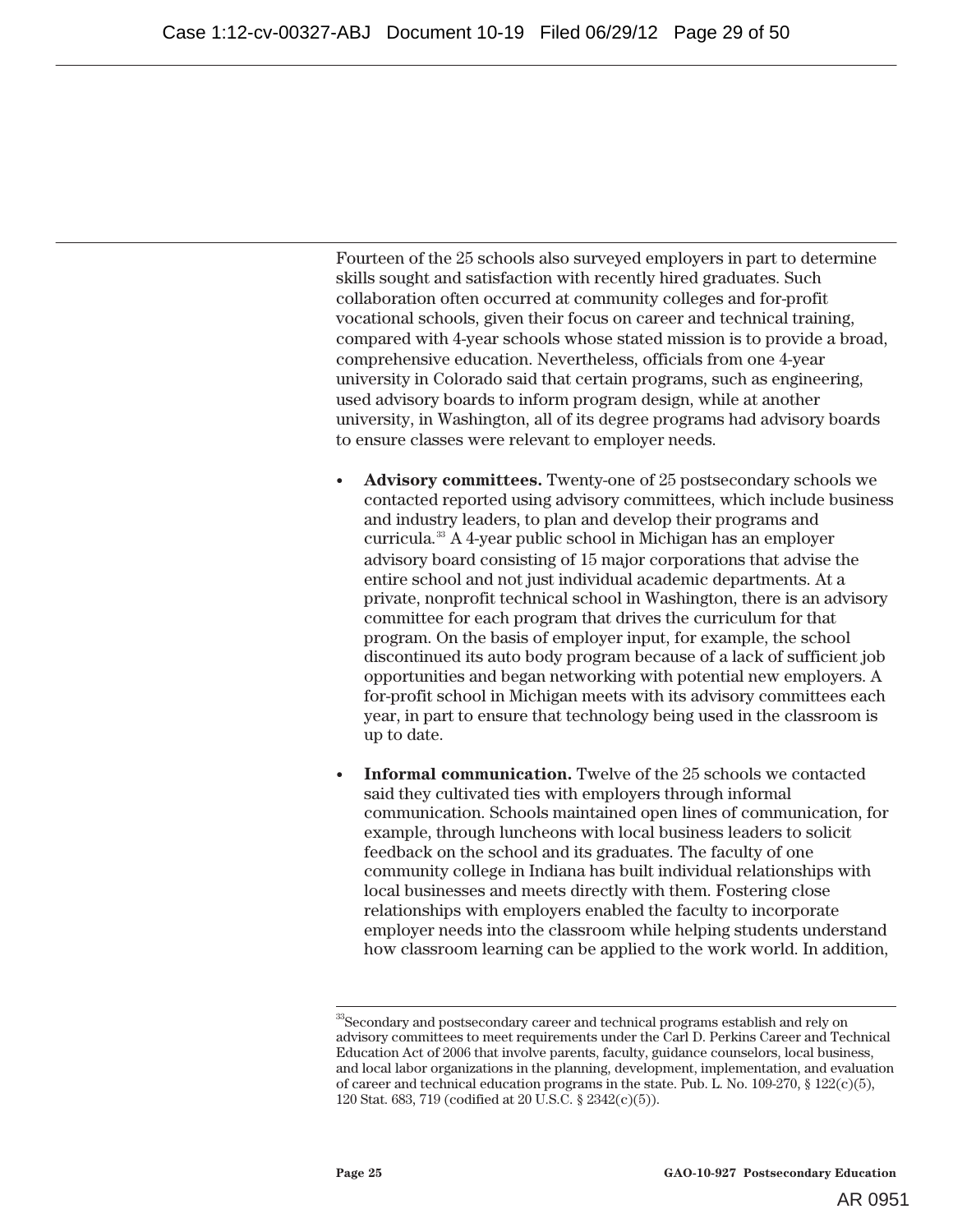#### **School and Employer Partnerships in Australia and the United Kingdom**

One university in Australia that offers vocational education categorizes its courses according to the specific industry. It then seeks input from industry representatives to inform the programs and to keep apprised of emerging skill needs. Another university obtains employer feedback on the curriculum and faculty of its biomedical and science programs, and also surveys employers on the quality of university graduates hired. An administrator at a university in the United Kingdom told us that 6-8 employers serve as members of the school's governing committee, and as many as 120 employers participate in an employer group that advises the school's career services office. The university also surveys employers and uses other means to gauge their satisfaction with graduates hired.

several employers we spoke with said they had a good working relationship with schools, enabling them to provide school administrators with informal feedback on the quality of graduates they hired and whether the curriculum needed to be adjusted to meet employer needs.

• **Employer and graduate surveys.** Surveying employers was a commonly used method among schools to determine what skills employers sought and employers' perception of how adequately recently hired graduates were prepared. In Indiana, a for-profit school surveyed its graduates to gauge how satisfied they were with the guidance they had received in preparing for and obtaining employment, while a community college surveyed graduates on how beneficial their coursework had been in helping them prepare to enter the job market. A community college in Indiana developed a workplace readiness certificate after survey results showed that employers' biggest demand was that graduates possess soft skills—the nontechnical skills and traits needed to function in a job, such as punctuality, teamwork, and work ethic. A for-profit school also in Indiana said it offers remedial training for graduates if employers are dissatisfied with their skills.

Some community college officials said that once employer input is obtained, the colleges can adjust their curricula and add new training or degree programs very quickly (e.g., anywhere from under 2 months to 1 year) to respond to employer needs. For example, officials at a community college in Indiana said they developed a new industrial technology program that met employers' needs for courses in advanced manufacturing. In contrast, officials at a 4-year school said that faculty, particularly if they are tenured, can be resistant to changing their program because their focus is on teaching rather than on the quality of jobs their graduates obtain.

## **Conclusions**

In an era of increasing focus on educational accountability and on U.S. competitiveness in a global economy, there are many merits to collecting employment data on postsecondary graduates and expanding on existing state data collection efforts. For example, collecting employment information on students that moved out of state could help close a knowledge gap when they obtain employment in another state. Some state officials and subject matter experts agree that such enhanced information could provide a more comprehensive picture, across states, of what happens to graduates when they enter the workforce, shedding light on the outcomes of education programs. A system that provides detailed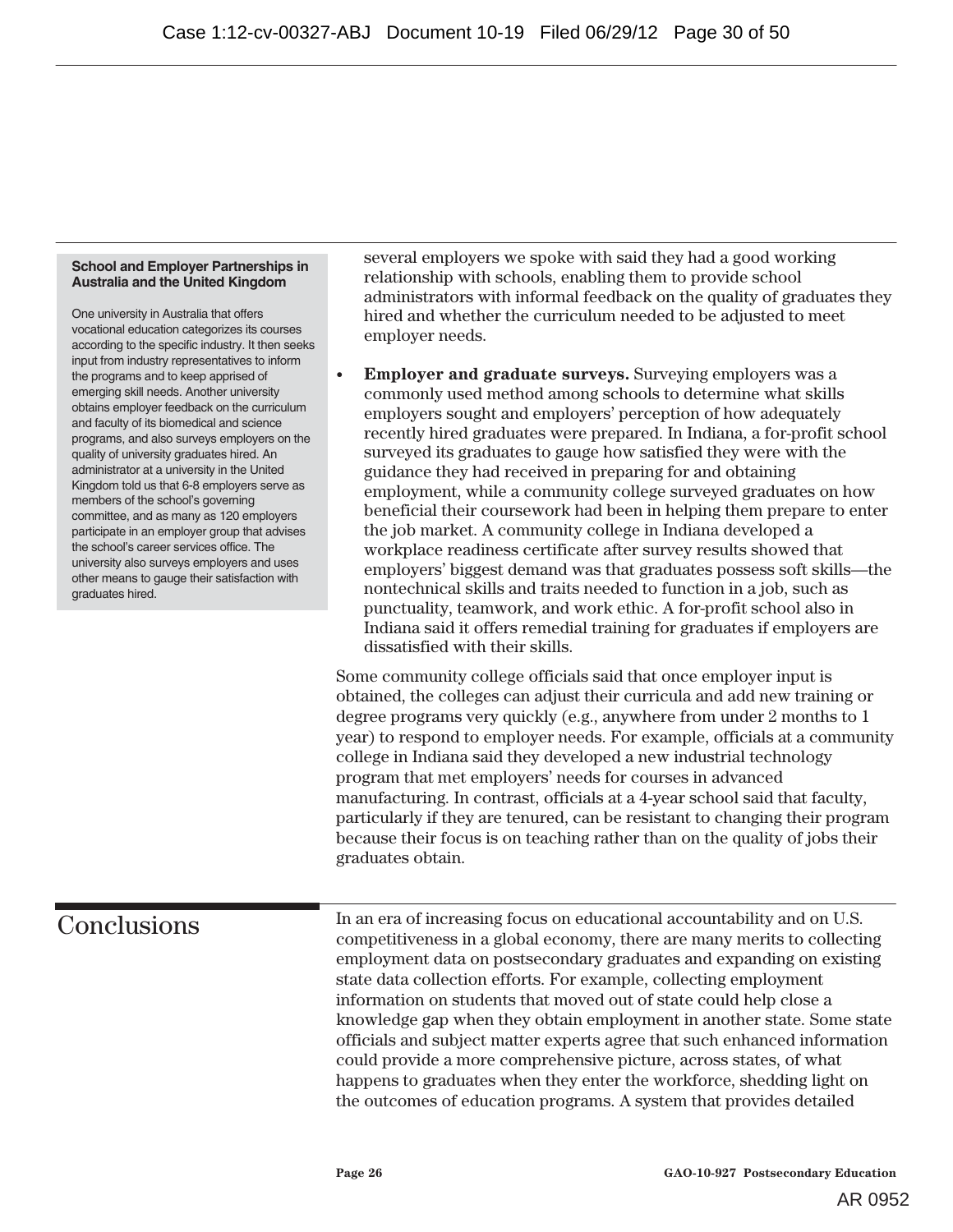|                                               | information on the percentage of a school's graduates that land jobs,<br>average starting salary, and whether they are employed in another state<br>could also raise consumer awareness about education and employment<br>outcomes, as long as this information is made public, for example, by<br>posting the information on the state's or school's Web site. Just over half<br>of the states collect employment information on their postsecondary<br>graduates, and while there could be significant advantages in expanding<br>current data collection efforts, there are also several inherent challenges<br>in doing so. In particular, many states are unsure about how to collect and<br>share the information while still protecting student privacy under FERPA.<br>Education is planning to take several steps to clarify FERPA guidance and<br>provide technical assistance. These are positive steps toward improving<br>guidance, but it is not clear when the guidance will be available and<br>whether it will specifically address states' concerns regarding how to<br>develop or broaden their existing data collection systems in accordance<br>with FERPA. Developing such guidance is important to addressing<br>ongoing confusion and is particularly needed in view of federal grants that<br>require states to specify how they will link their education and |
|-----------------------------------------------|-----------------------------------------------------------------------------------------------------------------------------------------------------------------------------------------------------------------------------------------------------------------------------------------------------------------------------------------------------------------------------------------------------------------------------------------------------------------------------------------------------------------------------------------------------------------------------------------------------------------------------------------------------------------------------------------------------------------------------------------------------------------------------------------------------------------------------------------------------------------------------------------------------------------------------------------------------------------------------------------------------------------------------------------------------------------------------------------------------------------------------------------------------------------------------------------------------------------------------------------------------------------------------------------------------------------------------------------------------------------------------------------|
|                                               | employment systems. Until such guidance is in place, the full potential of<br>collecting longitudinal data within and across multiple states, while still<br>ensuring necessary privacy protections, cannot be realized.                                                                                                                                                                                                                                                                                                                                                                                                                                                                                                                                                                                                                                                                                                                                                                                                                                                                                                                                                                                                                                                                                                                                                                |
| Recommendation for<br><b>Executive Action</b> | To help address states' information needs, we recommend that the<br>Secretary of Education develop and disseminate guidance that clarifies the<br>means by which state education agencies can share student records to<br>facilitate obtaining graduates' employment information while ensuring<br>appropriate privacy protection under FERPA. In addition to establishing a<br>time frame for implementation, this guidance should include how student<br>records could be shared with state labor agencies, and how states can<br>share data with one another.                                                                                                                                                                                                                                                                                                                                                                                                                                                                                                                                                                                                                                                                                                                                                                                                                        |
| <b>Agency Comments</b><br>and Our Evaluation  | We provided a draft of this report to officials at the Departments of Labor<br>and Education for their review and comment. Labor had no comments.<br>Education provided a response, which is included as appendix V of this<br>report, and technical comments, which we incorporated as appropriate. In<br>its comments, Education agreed with our recommendation and noted that<br>it has started several initiatives that are in various stages of action.<br>Specifically, Education intends to propose amendments to FERPA<br>regulations to clarify what is permissible under FERPA. According to<br>Education, these amendments, if adopted, would clarify how states can<br>effectively develop and use data in statewide longitudinal data systems                                                                                                                                                                                                                                                                                                                                                                                                                                                                                                                                                                                                                              |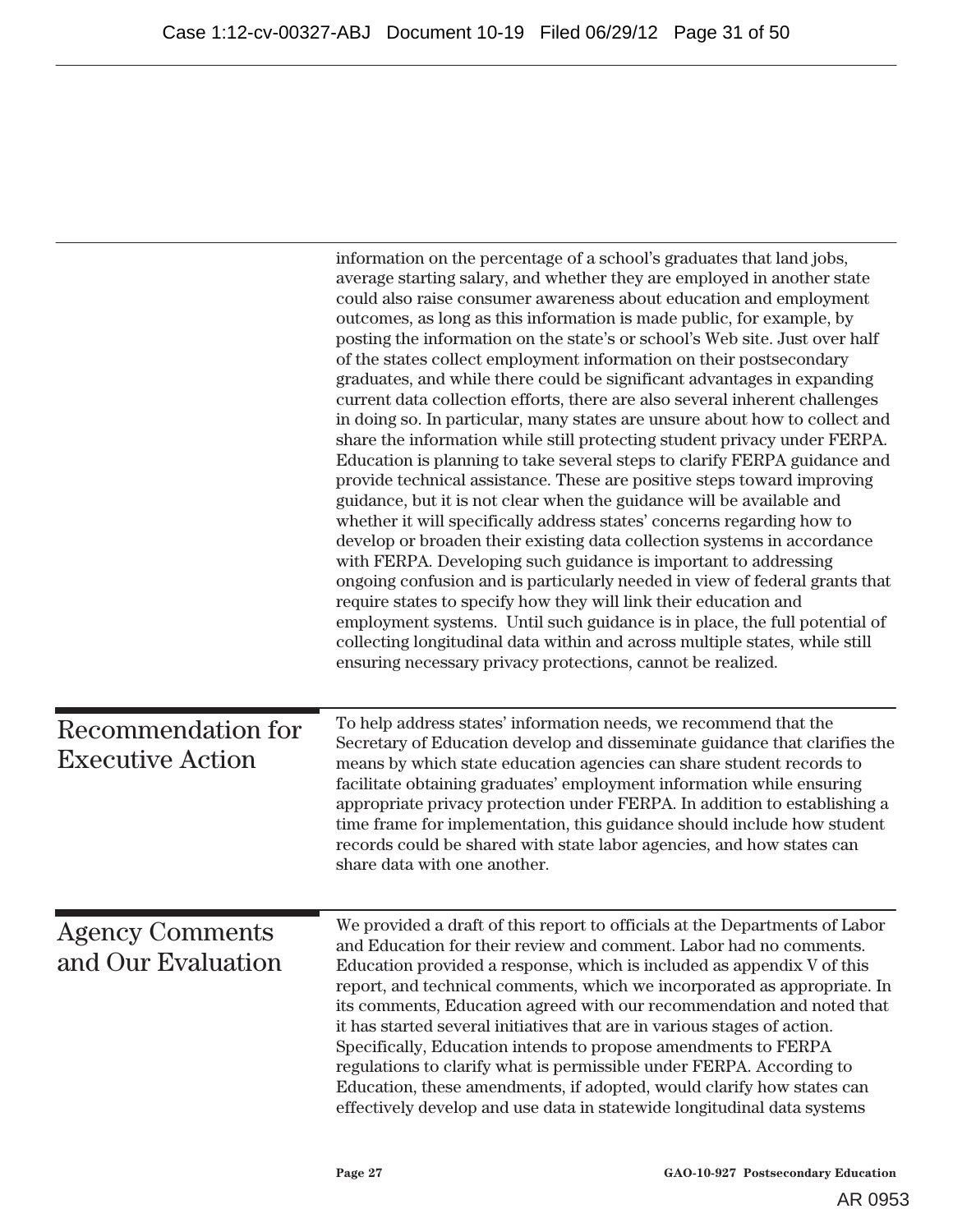while ensuring protection of individual privacy under FERPA. Education also stated it was creating a Chief Privacy Officer position and establishing a Privacy Technical Assistance Center to serve as a one-stop shop for state educational agencies and others for questions related to protecting privacy, confidentiality, and data security. In addition, Education is planning to release a new series of technical briefs on various issues related to the protection of personally identifiable information in student education records.

We are sending copies of this report to the Secretaries of Education and Labor, as well as to relevant congressional committees. In addition, this report will also be available at no charge on GAO's Web site at http://www.gao.gov/. Contact points for our Office of Congressional Relations and Public Affairs may be found on the last page of this report. Major contributors to this report are listed in appendix VI.

Katherine Oritini

Katherine M. Iritani Acting Director, Education, Workforce, and Income Security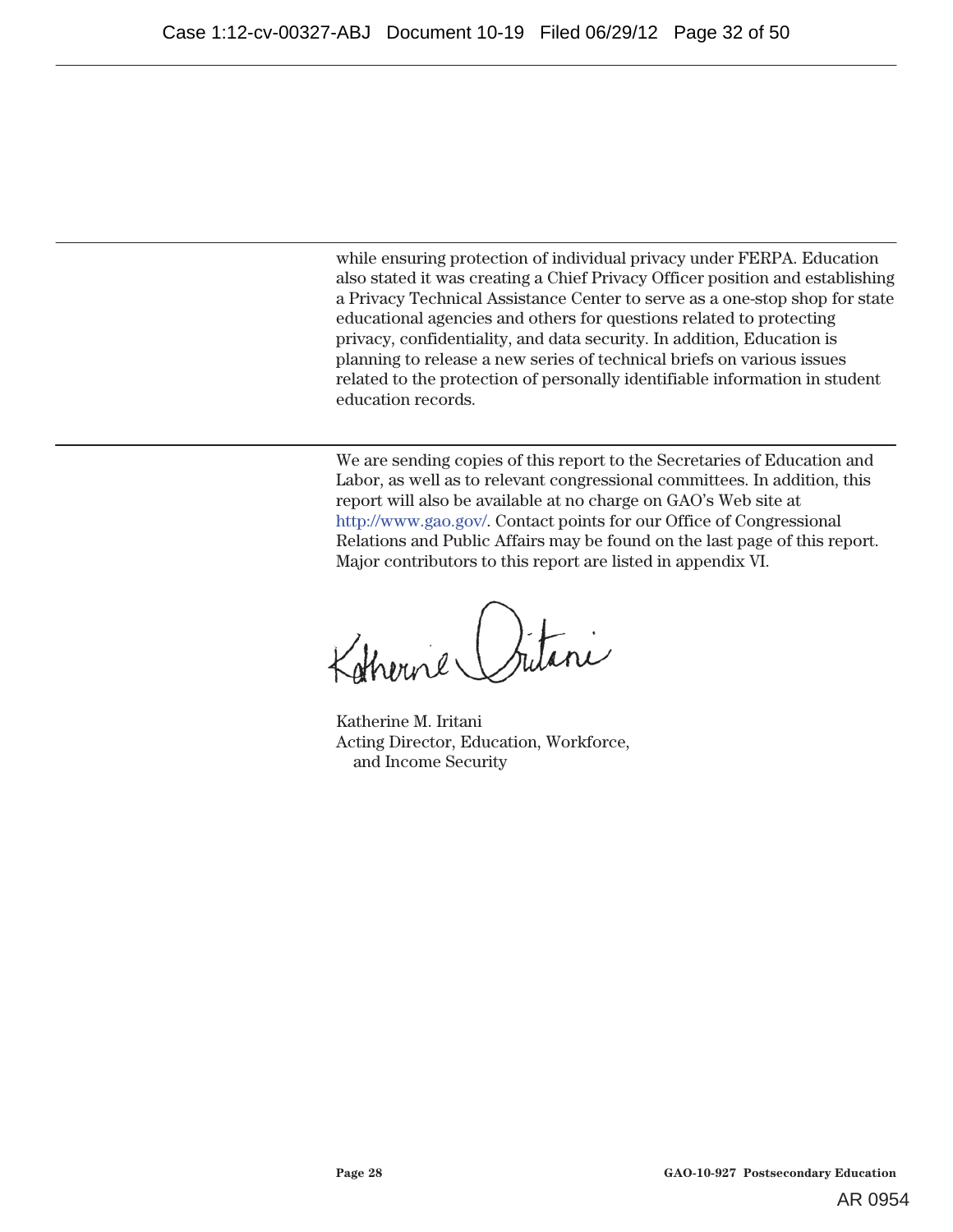To address the objectives of this study, we used a variety of methods. Our overall approach included a review of relevant federal laws, literature, studies, and reports, as well as interviews with state education and workforce agency officials, representatives at all types of postsecondary education institutions (i.e., vocational, 2-year, and 4-year schools that were either public, private not-for-profit, or private for-profit), employers, and database and postsecondary education experts. To provide an international context for our work, we reviewed relevant reports and studies and obtained recommendations from postsecondary education experts to identify countries that collect significant information on postsecondary students and that may have strong workforce development programs in place. We judgmentally selected seven states and two countries—Australia and the United Kingdom—where we spoke with officials from relevant education and workforce agencies, as well as postsecondary institutions, to help us understand their methods of data collection and workforce development planning. In conducting our review of states and other countries, we did not conduct independent reviews of their laws, but rather relied on statements attributable to government officials from those states and countries and reliable secondary sources, such as selected researchers, subject matter experts, and employers. We also contacted two accrediting bodies for their perspectives on our work.

To identify the extent to which and for what purposes states collect employment-related information on postsecondary graduates, we identified a sample of seven states for site visits and telephone interviews and, within these states, interviewed state education and labor officials to determine what information is available on the employment outcomes of college graduates and how states are capturing this information. We also met with selected postsecondary education institutions to discuss the types of outcome data they report to the state, any additional outcome information they collect for internal purposes, and the methods used to collect such information. Additionally, we asked state officials, postsecondary institution representatives, and other subject matter experts about how states and institutions collect graduates' employment outcome information, any barriers or challenges they face in doing so, how this information is displayed, and for what purposes the information is used.

To select our sample of states for review, we primarily relied on recommendations from postsecondary education experts and information from an external report published in 2007 by the Lumina Foundation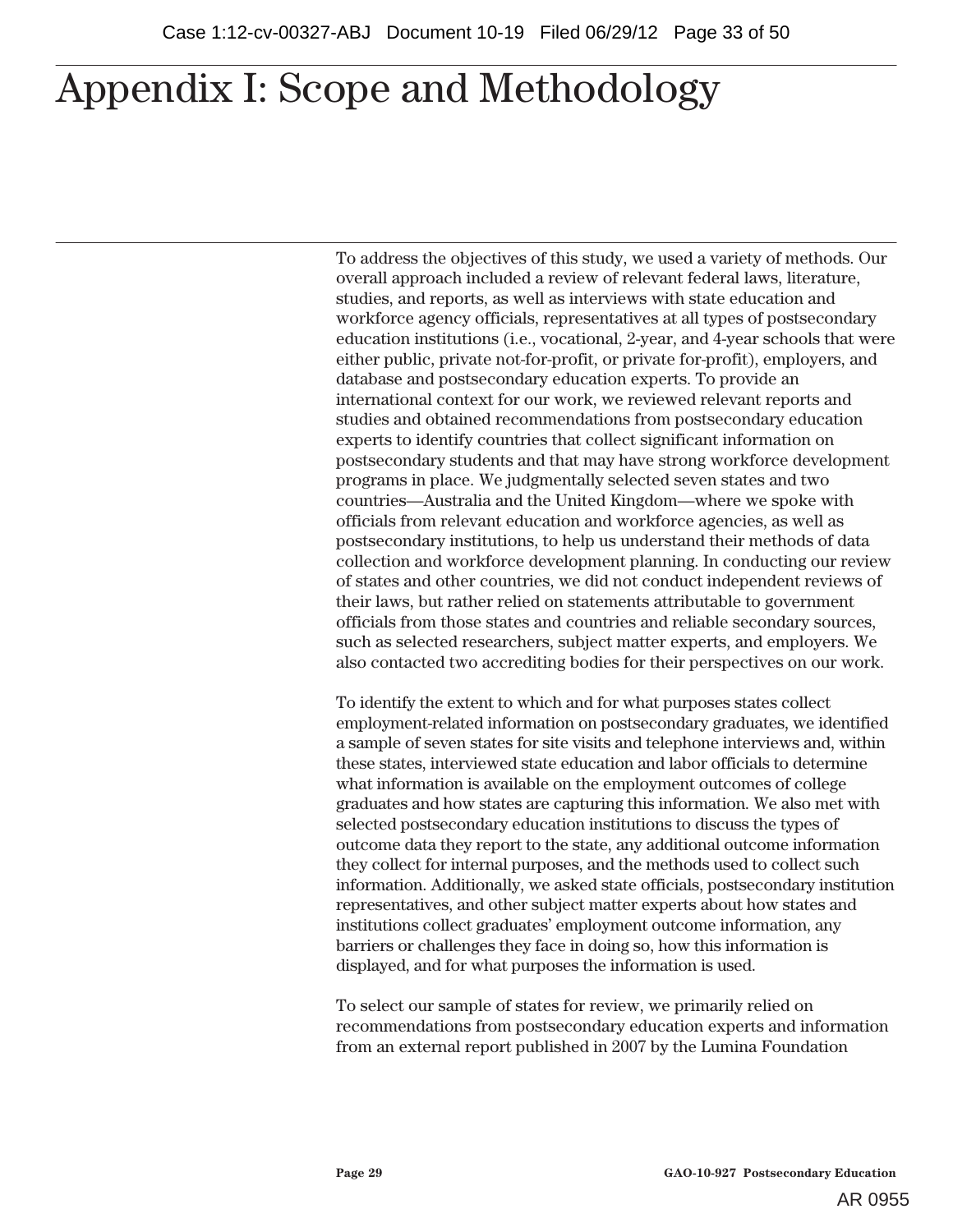entitled *Critical Connections: Linking States' Unit Record Systems to Track Student Progress*. 1 This report is based on the results of a 50-state survey completed in 2006 by the National Center for Higher Education Management Systems that identifies the states that have postsecondary student unit record databases, the ability of these databases to link to employment-related data systems such as states' unemployment insurance wage records, and other data sources such as military records, federal employment data, and department of social services data, that provide employment outcome information. On the basis of a review of the Lumina Foundation report's state survey results, we grouped the states into the following four categories according to their data system capabilities:

**(1) Advanced data capabilities.** States in this category had an operational student unit record data system for postsecondary students, experience linking student data to unemployment insurance wage records, and experience linking student data to additional sources that provide employment outcome information.

**(2) Emerging data capabilities**. States in this category had an operational student unit record data system for postsecondary students and experience linking student data to unemployment insurance wage records, but did not have experience linking student data to other additional sources that provide employment outcome information.

**(3) Minimal capability.** States in this category had an operational student unit record data system for postsecondary students, but did not have experience linking to unemployment insurance wage records or other sources that provide employment outcome information.

**(4) No capabilities.** States in this category did not have an operational student unit record data system.

In selecting our sample of states, we also considered additional database functionality (such as including data from private and proprietary institutions), state participation in a regional data sharing agreement, and geographic and demographic diversity (e.g., rural, urban, and makeup of student population). On the basis of these considerations, we judgmentally

<sup>|&</sup>lt;br>1 Peter Ewell and Marianne Boeke, *Critical Connections: Linking States' Unit Record Systems to Track Student Progress*, New Agenda Series, Lumina Foundation for Education, National Center for Higher Education Management Systems (January 2007).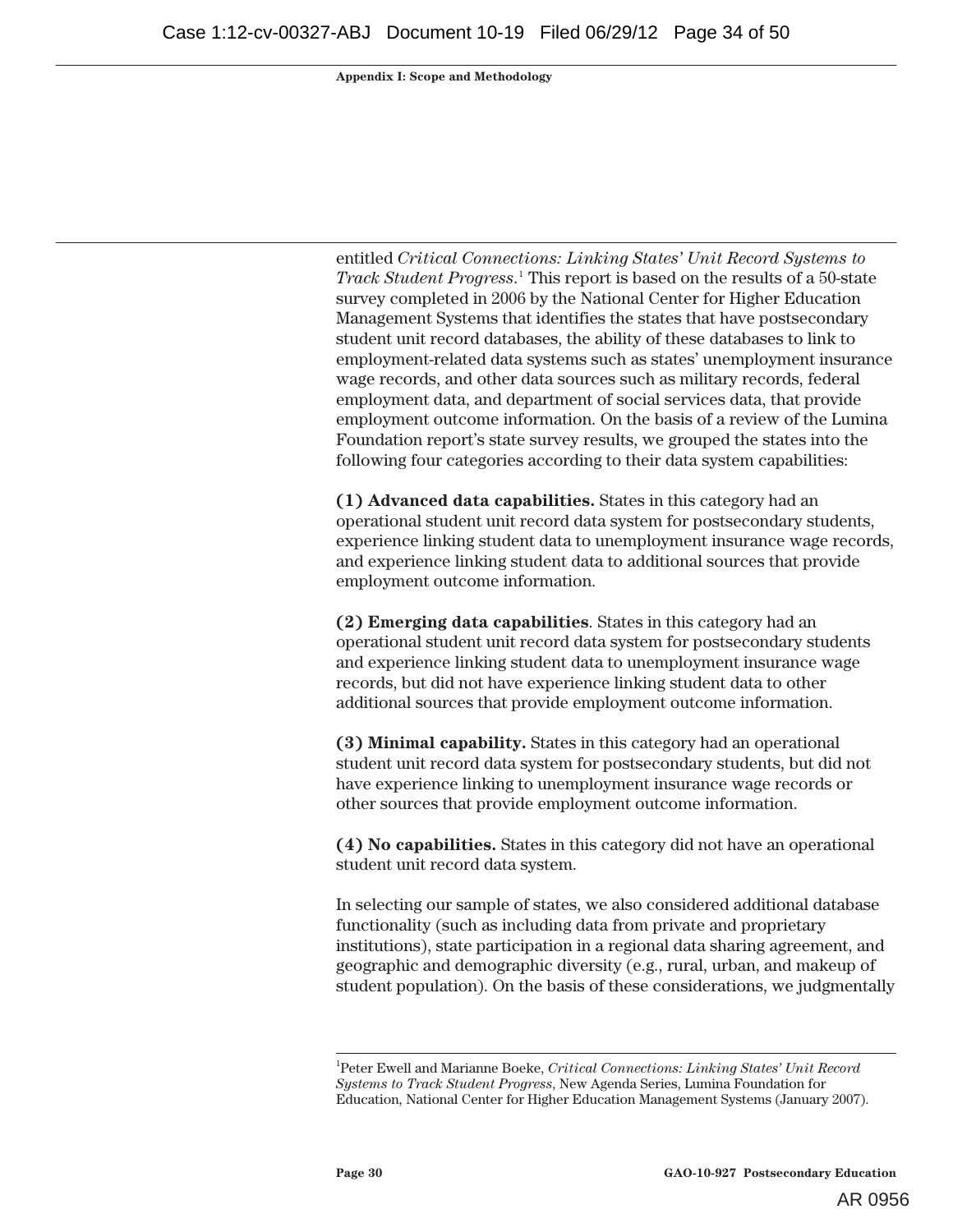selected seven states with a range of capabilities for in-depth review: Colorado, Connecticut, Florida, Indiana, Michigan, North Dakota, and Washington. We used the information gathered from these states for illustrative purposes only, and that information is not generalizable to a larger group of states, including a group of states with similar database capabilities or attributes. Additionally, while we asked states about what they did to validate the data they collect on students, we did not use data collected by states to substantiate any of our findings. We supplemented this information with findings from the July 2010 report by the State Higher Education Executive Officers (SHEEO), *Strong Foundations: The State of State Postsecondary Data Systems,* which updated and expanded similar information in the 2007 Lumina report.<sup>2</sup> We corroborated the SHEEO report findings for the seven states we selected for in-depth review. However, we did not corroborate the findings for any other state.

To describe the potential approaches and challenges to expanding the collection of graduates' employment information, we interviewed state officials and subject matter experts. In conjunction with those stakeholders, we identified a number of nationally administered surveys, including surveys administered by federal agencies such as the U.S. Department of Education, the Bureau of Labor Statistics, the National Science Foundation, and others. We examined the extent to which these surveys include education and employment information and whether they could be expanded to collect certain outcome information on graduates. In addition, we analyzed the Family Educational Rights and Privacy Act. We did not examine whether these potential approaches are consistent with all requirements of FERPA, because such a review was beyond the scope of our work.

To identify how selected states and postsecondary institutions collaborate with employers and use graduates' employment-related information to align education and workforce needs, we relied on our state site visits and interviews with expert stakeholders. Because the Workforce Investment Act is the primary vehicle for delivering federally funded employment and training services, we also reviewed relevant information and provisions of that act. In addition, we reviewed prior GAO work on community colleges and workforce development to understand coordinated efforts between postsecondary education and workforce systems to meet employers'

 $\frac{1}{2}$ Tanya I. Garcia and Hans Peter L'Orange, *Strong Foundations: The State of State Postsecondary Data Systems*, State Higher Education Executive Officers (July 2010).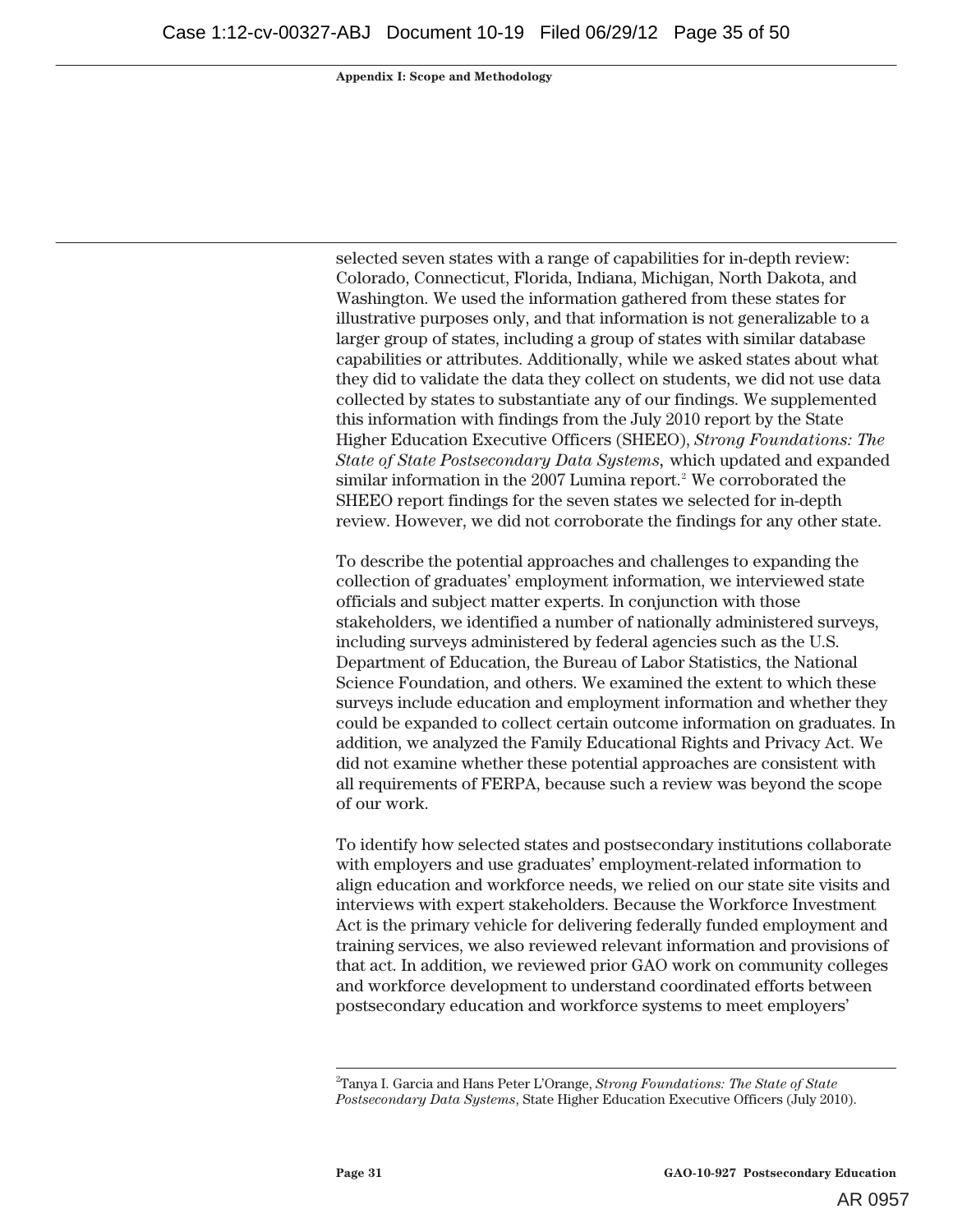needs. Within the selected states, we interviewed state education and labor officials, representatives from 25 postsecondary institutions, and 16 employers. We asked these stakeholders how, if at all, state and local governments identified workforce needs and developed partnerships between employers and postsecondary institutions to meet those needs. Our meetings with employers and postsecondary institutions also focused on how local postsecondary institutions have tried to serve the needs of employers.

Overall, we conducted this performance audit from July 2009 to September 2010 in accordance with generally accepted government auditing standards. Those standards require that we plan and perform the audit to obtain sufficient, appropriate evidence to provide a reasonable basis for our findings and conclusions based on our audit objectives. We believe that the evidence obtained provides a reasonable basis for our findings and conclusions based on our audit objectives.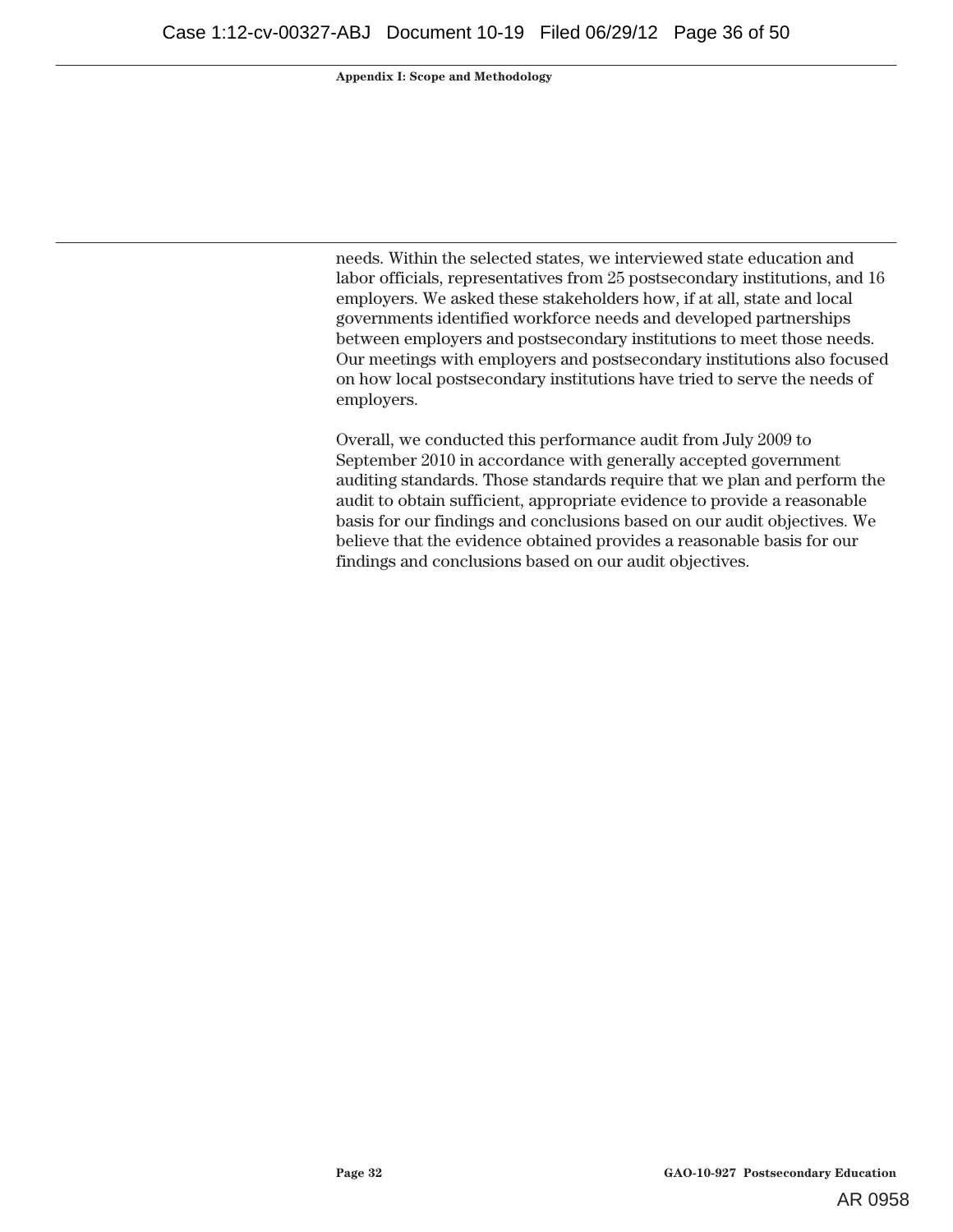## $\mathbf{1}_{\text{c}}$  at a  $\mathbf{1}$   $\mathbf{1}_{\text{c}}$  and  $\mathbf{1}_{\text{c}}$ **States' Postsecondary Student Unit Record**  Appendix II: Selected Characteristics of States' Postsecondary Student Unit Record Data Systems

|                      |                                                                     |                   | <b>Links</b>      |                      |                           |                                                    |
|----------------------|---------------------------------------------------------------------|-------------------|-------------------|----------------------|---------------------------|----------------------------------------------------|
| <b>State</b>         | <b>Established</b><br>postsecondary student<br>unit record database | Public,<br>4-year | Public.<br>2-year | Nonprofit<br>private | For-profit<br>proprietary | postsecondary<br>student data to<br>workforce data |
| Alabama              | Yes                                                                 | Yes               | Yes               | Yes                  | No                        | <b>No</b>                                          |
| Alaska               | Yes                                                                 | Yes               | Yes               | No                   | <b>No</b>                 | Yes                                                |
| Arizona              | Yes                                                                 | Yes               | Yes               | No                   | No                        | No                                                 |
| Arkansas             | Yes                                                                 | Yes               | Yes               | Yes                  | No                        | No                                                 |
| California           | Yes                                                                 | Yes               | Yes               | No                   | No                        | Yes                                                |
| Colorado             | Yes                                                                 | Yes               | Yes               | Yes                  | No                        | No                                                 |
| Connecticut          | Yes                                                                 | Yes               | Yes               | No                   | No                        | No                                                 |
| Delaware             | No                                                                  | N/A               | N/A               | N/A                  | N/A                       | N/A                                                |
| District of Columbia | Yes                                                                 | Yes               | Yes               | Yes                  | <b>No</b>                 | <b>No</b>                                          |
| Florida              | Yes                                                                 | Yes               | Yes               | No                   | No                        | Yes                                                |
| Georgia              | Yes                                                                 | Yes               | Yes               | No                   | No                        | Yes                                                |
| Hawaii               | Yes                                                                 | Yes               | Yes               | No                   | No                        | No                                                 |
| Idaho                | No                                                                  | N/A               | N/A               | N/A                  | N/A                       | N/A                                                |
| Illinois             | Yes                                                                 | Yes               | Yes               | Yes                  | No                        | <b>No</b>                                          |
| Indiana              | Yes                                                                 | Yes               | Yes               | <b>No</b>            | No                        | Yes                                                |
| Iowa                 | No                                                                  | N/A               | N/A               | N/A                  | N/A                       | N/A                                                |
| Kansas               | Yes                                                                 | Yes               | Yes               | No                   | Yes                       | Yes                                                |
| Kentucky             | Yes                                                                 | Yes               | Yes               | Yes                  | No                        | Yes                                                |
| Louisiana            | Yes                                                                 | Yes               | Yes               | Yes                  | No                        | No                                                 |
| Maine                | Yes                                                                 | Yes               | <b>No</b>         | No                   | No                        | Yes                                                |
| Maryland             | Yes                                                                 | Yes               | Yes               | Yes                  | <b>No</b>                 | Yes                                                |
| Massachusetts        | Yes                                                                 | Yes               | Yes               | Yes                  | Yes                       | <b>No</b>                                          |
| Michigan             | No                                                                  | N/A               | N/A               | N/A                  | N/A                       | N/A                                                |
| Minnesota            | Yes                                                                 | Yes               | Yes               | Yes                  | Yes                       | Yes                                                |
| Mississippi          | Yes                                                                 | Yes               | No                | No                   | No                        | Yes                                                |
| Missouri             | Yes                                                                 | Yes               | Yes               | <b>No</b>            | Yes                       | Yes                                                |
| Montana              | Yes                                                                 | Yes               | Yes               | No                   | No                        | Yes                                                |
| Nebraska             | $\mathsf{No}$                                                       | N/A               | N/A               | N/A                  | N/A                       | N/A                                                |
| Nevada               | Yes                                                                 | Yes               | Yes               | No                   | No                        | Yes                                                |
| New Hampshire        | No                                                                  | N/A               | N/A               | N/A                  | N/A                       | N/A                                                |
| New Jersey           | Yes                                                                 | Yes               | Yes               | Yes                  | No                        | No                                                 |
| New Mexico           | Yes                                                                 | Yes               | Yes               | Yes                  | No                        | Yes                                                |
| New York             | Yes                                                                 | Yes               | Yes               | Yes                  | Yes                       | No                                                 |
| North Carolina       | Yes                                                                 | Yes               | Yes               | $\mathsf{No}$        | $\mathsf{No}$             | Yes                                                |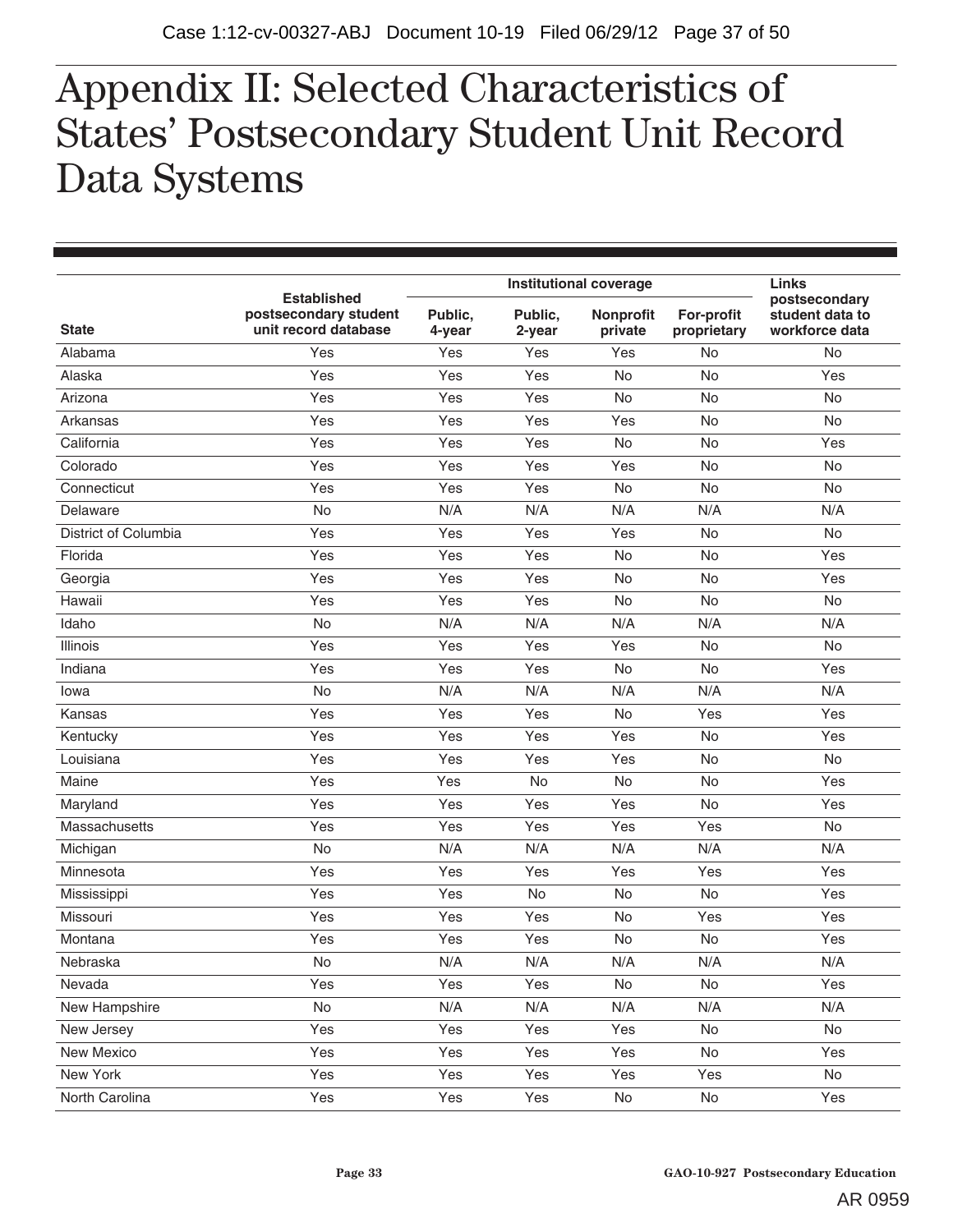**Appendix II: Selected Characteristics of States' Postsecondary Student Unit Record Data Systems** 

|                | <b>Established</b><br>postsecondary student<br>unit record database | <b>Institutional coverage</b> |                      |                             |                                  | <b>Links</b>                                       |
|----------------|---------------------------------------------------------------------|-------------------------------|----------------------|-----------------------------|----------------------------------|----------------------------------------------------|
| <b>State</b>   |                                                                     | Public.<br>4-year             | Public.<br>$2$ -year | <b>Nonprofit</b><br>private | <b>For-profit</b><br>proprietary | postsecondary<br>student data to<br>workforce data |
| North Dakota   | Yes                                                                 | Yes                           | Yes                  | <b>No</b>                   | <b>No</b>                        | Yes                                                |
| Ohio           | Yes                                                                 | Yes                           | Yes                  | No                          | No                               | Yes                                                |
| Oklahoma       | Yes                                                                 | Yes                           | Yes                  | Yes                         | No                               | Yes                                                |
| Oregon         | Yes                                                                 | Yes                           | Yes                  | <b>No</b>                   | <b>No</b>                        | Yes                                                |
| Pennsylvania   | Yes                                                                 | Yes                           | Yes                  | Yes                         | No                               | No                                                 |
| Rhode Island   | Yes                                                                 | Yes                           | Yes                  | No                          | No                               | Yes                                                |
| South Carolina | Yes                                                                 | Yes                           | Yes                  | Yes                         | Yes                              | No                                                 |
| South Dakota   | Yes                                                                 | Yes                           | No                   | No                          | No                               | No                                                 |
| Tennessee      | Yes                                                                 | Yes                           | Yes                  | Yes                         | <b>No</b>                        | No                                                 |
| Texas          | Yes                                                                 | Yes                           | Yes                  | Yes                         | Yes                              | Yes                                                |
| Utah           | Yes                                                                 | Yes                           | Yes                  | No                          | No                               | Yes                                                |
| Vermont        | Yes                                                                 | Yes                           | Yes                  | No                          | No                               | No                                                 |
| Virginia       | Yes                                                                 | Yes                           | Yes                  | Yes                         | <b>No</b>                        | Yes                                                |
| Washington     | Yes                                                                 | Yes                           | Yes                  | No                          | No                               | Yes                                                |
| West Virginia  | Yes                                                                 | Yes                           | Yes                  | No                          | No                               | Yes                                                |
| Wisconsin      | Yes                                                                 | Yes                           | Yes                  | No                          | <b>No</b>                        | No                                                 |
| Wyoming        | Yes                                                                 | Yes                           | Yes                  | No                          | No                               | No                                                 |

Source: State profiles from the State Higher Education Executive Officers (SHEEO) report, Strong Foundations: The State of State<br>Postsecondary Data Systems, SHEEO (July 2010), and GAO analysis.

Note: N/A stands for Not Applicable, because the state did not have a postsecondary student unit record database.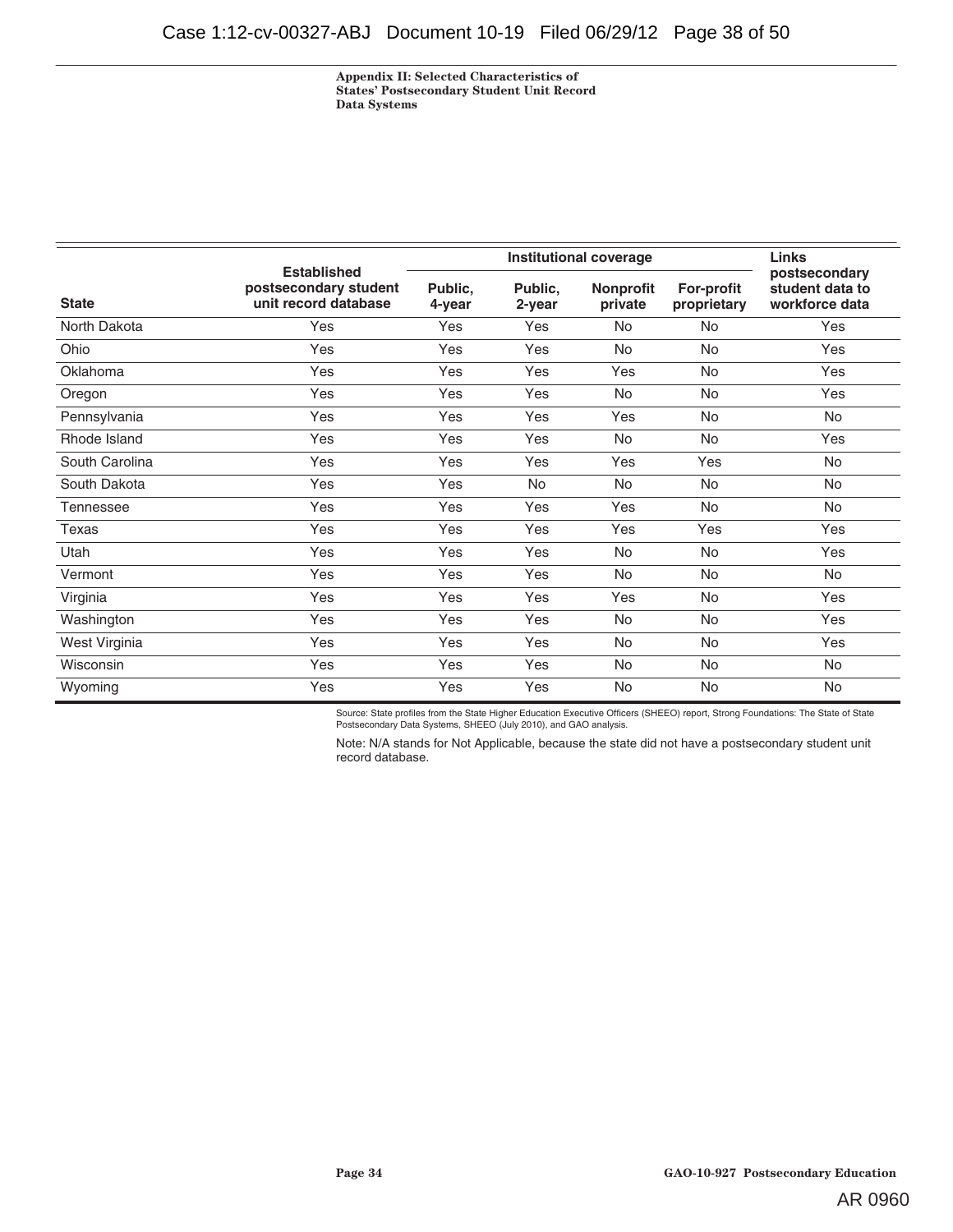## $\mathbf{L}$ **Surveys of Postsecondary Education Students**  Appendix III: Examples of Selected National Surveys of Postsecondary Education Students

| Name of survey                                                 | <b>Sponsoring entity</b>                                                                                | <b>Survey information and analysis</b>                                                                                                                                                                                                                                                                                                                                                                                                                                                                                                                                                                                                                                                                                                                                                                                                                                                                                                                                                             |
|----------------------------------------------------------------|---------------------------------------------------------------------------------------------------------|----------------------------------------------------------------------------------------------------------------------------------------------------------------------------------------------------------------------------------------------------------------------------------------------------------------------------------------------------------------------------------------------------------------------------------------------------------------------------------------------------------------------------------------------------------------------------------------------------------------------------------------------------------------------------------------------------------------------------------------------------------------------------------------------------------------------------------------------------------------------------------------------------------------------------------------------------------------------------------------------------|
|                                                                |                                                                                                         |                                                                                                                                                                                                                                                                                                                                                                                                                                                                                                                                                                                                                                                                                                                                                                                                                                                                                                                                                                                                    |
| National Postsecondary<br>Student Aid Study                    | Department of Education's<br>National Center for Education<br><b>Statistics</b>                         | A recurring survey that examines how students and their families pay for<br>postsecondary education. It includes nationally representative samples of<br>undergraduate and graduate students enrolled at all types of<br>postsecondary institutions. Compiles a comprehensive research dataset,<br>based on student-level records, on financial aid provided by the federal<br>government, the states, postsecondary institutions, employers, and private<br>agencies, along with student demographic and enrollment data.                                                                                                                                                                                                                                                                                                                                                                                                                                                                         |
| Baccalaureate and<br><b>Beyond Longitudinal</b><br>Study (B&B) | Department of Education's<br>National Center for Education<br><b>Statistics</b>                         | Examines students' education and work experiences after they complete a<br>bachelor's degree, with a special emphasis on the experiences of new<br>elementary and secondary teachers. Follows several cohorts of graduating<br>seniors over time. The most recent B&B study, in summer 2009, surveyed<br>more than 17,000 bachelor's degree recipients from 1,100 U.S. colleges<br>and universities, and collected information about these graduates'<br>demographic background, postsecondary education, employment, and<br>other life experiences since leaving college in 2008. In 2012, the survey will<br>contact the same graduates to find out about their longer-term experiences.                                                                                                                                                                                                                                                                                                         |
| Students (BPS)<br><b>Longitudinal Study</b>                    | Beginning Postsecondary Department of Education's<br>National Center for Education<br><b>Statistics</b> | Captures a national perspective of persistence, multiple enrollment,<br>transfer, and attainment using students as the unit of analysis. This survey<br>follows several cohorts of students who enrolled in postsecondary<br>education for the first time. The study collects data on student persistence<br>in and completion of postsecondary education programs, their transition to<br>employment, demographic characteristics, and changes over time in their<br>goals, marital status, income, and debt, among other indicators. BPS draws<br>its initial cohorts from the National Postsecondary Student Aid Study and<br>then they are surveyed through BPS 2 and 5 years after their first<br>enrollment in postsecondary education.                                                                                                                                                                                                                                                      |
| <b>Education Longitudinal</b><br>Study of 2002 (ELS)           | Department of Education's<br>National Center for Education<br><b>Statistics</b>                         | The study is designed to monitor the transition of a national sample of<br>young people as they progress from 10th grade through high school and<br>into postsecondary education and/or their careers. The ELS is a<br>longitudinal study, which means that the same individuals are surveyed<br>repeatedly over time, and the information is collected from multiple<br>respondent populations that represent students, their parents, their<br>teachers, their librarians, and their schools. As a longitudinal study, ELS<br>2002 follows a nationally representative cohort of students from the time<br>they were high school sophomores through the rest of their high school<br>careers. By surveying the same young people over time, it is possible to<br>record the changes taking place in their lives and help to explain these<br>changes—that is, to help understand the ways in which earlier<br>achievements, aspirations, and experience influence what happens to them<br>later. |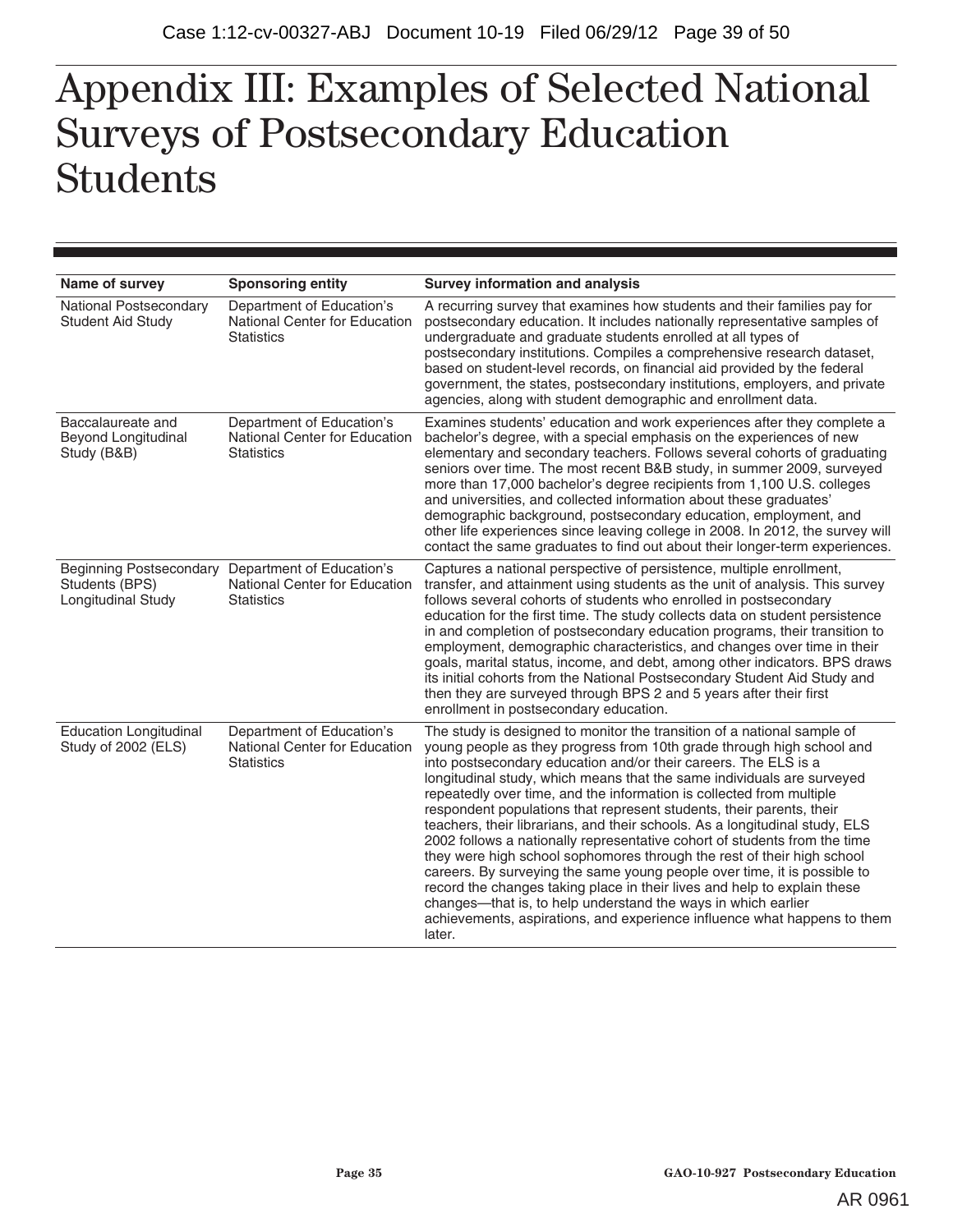**Appendix III: Examples of Selected National Surveys of Postsecondary Education Students** 

| Name of survey                                               | <b>Sponsoring entity</b>                                 | <b>Survey information and analysis</b>                                                                                                                                                                                                                                                                                                                                                                                                                                                                                                                                                                                                                                                                                                                                                                                                      |
|--------------------------------------------------------------|----------------------------------------------------------|---------------------------------------------------------------------------------------------------------------------------------------------------------------------------------------------------------------------------------------------------------------------------------------------------------------------------------------------------------------------------------------------------------------------------------------------------------------------------------------------------------------------------------------------------------------------------------------------------------------------------------------------------------------------------------------------------------------------------------------------------------------------------------------------------------------------------------------------|
| The National Survey of<br><b>Recent College</b><br>Graduates | National Science Foundation                              | Provides information about individuals who recently obtained bachelor's or<br>master's degrees in a science, engineering, or health field. Represents<br>individuals who have recently made the transition from school to the<br>workplace. It also provides information about individuals attending graduate<br>school. The survey results are used by educational planners and<br>employers to understand and predict trends in employment opportunities<br>and salaries in science, engineering, and health fields for recent graduates<br>and to evaluate the effectiveness of equal opportunity efforts. The survey<br>sample is a two-stage sample, in which a sample of institutions is selected<br>at the first stage and a sample of graduates is selected at the second stage<br>from lists provided by the sampled institutions. |
| National Survey of<br><b>College Graduates</b>               | National Science Foundation                              | Longitudinal survey designed to provide data on the number and<br>characteristics of individuals with education and/or employment in science,<br>engineering, and related fields in the United States. The survey provides<br>information on various characteristics of college-educated individuals in the<br>workforce such as salaries, whether the college-educated population was<br>working in their highest degree field of study, specific occupations, and a<br>gender breakdown of the workforce.                                                                                                                                                                                                                                                                                                                                 |
| Survey of Earned<br>Doctorates                               | National Science Foundation                              | Annual survey, begun in 1957–1958, that collects data continuously on the<br>number and characteristics of all individuals receiving research doctoral<br>degrees from accredited U.S. institutions. The results are used to assess<br>characteristics and trends in doctorate education and degrees. Each<br>accredited U.S. graduate school is responsible for providing the survey to<br>its graduates and then submitting completed forms to the survey contractor<br>for editing and processing.                                                                                                                                                                                                                                                                                                                                       |
| <b>Salary Survey</b>                                         | National Association of<br><b>Colleges and Employers</b> | Compiles data from career planning and placement offices of colleges and<br>universities across the United States. The reports consist of starting salary<br>offers made to new graduates by employing organizations in business,<br>industry, government, and nonprofit and educational institutions. The<br>Salary Survey reports base salary and the number of offers, not<br>acceptances. It does not distinguish between single and multiple offers to<br>individual students, and therefore offers cannot be equated with actual<br>hires.                                                                                                                                                                                                                                                                                            |

Source: GAO analysis of surveys administered to students and graduates on a nationwide basis.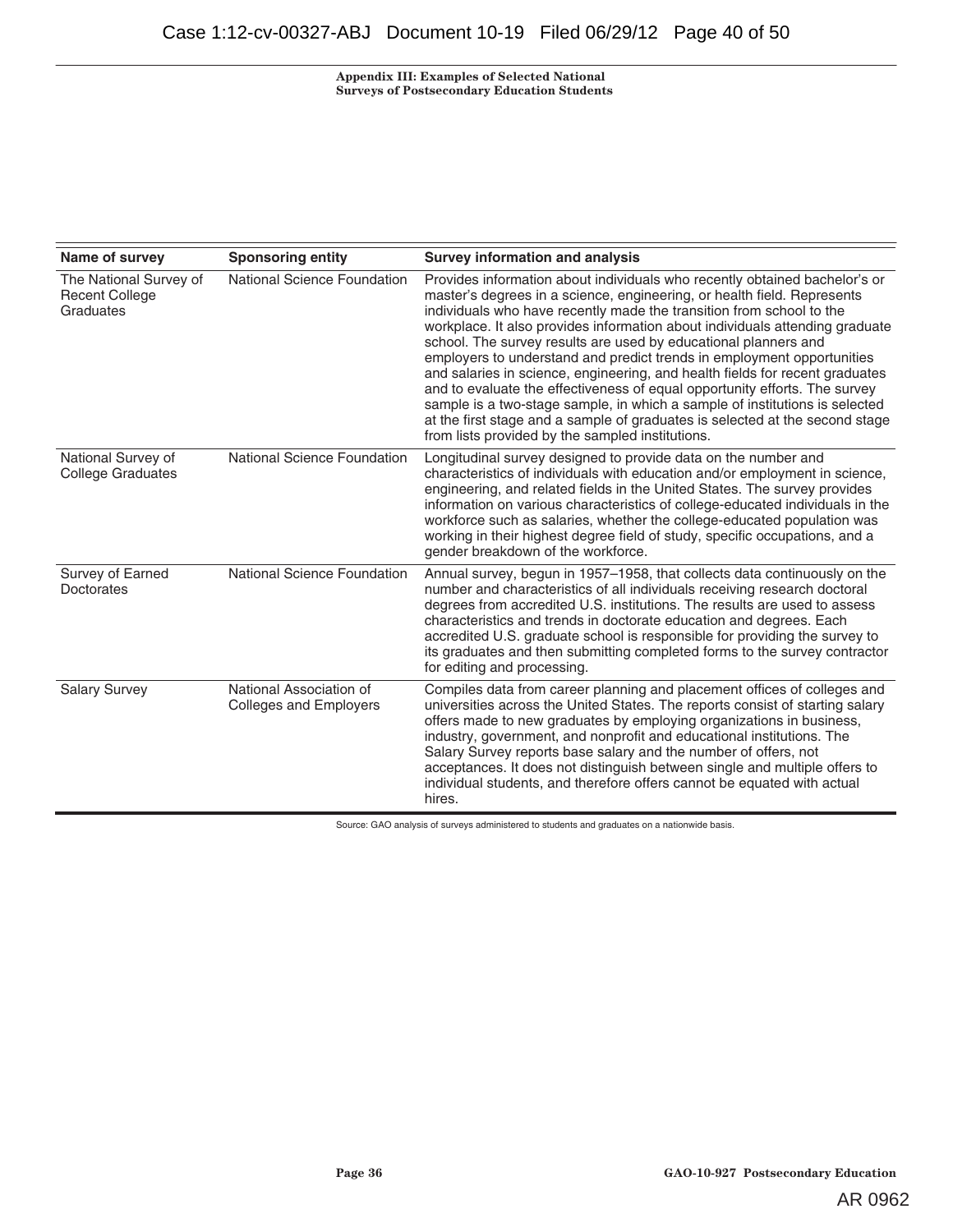#### **Appendix IV: St Educ and Data Co**  $\mathbf{r}$   $\mathbf{r}$   $\mathbf{r}$   $\mathbf{r}$   $\mathbf{r}$ **ation in Australia and United Kingdom**  Appendix IV: Structure of Postsecondary Education in Australia and United Kingdom and Data Collection Methods

| Australia                               |                                                                                                                                                                                                                                                                                                                                                                                                                                                                                                                                                                                                                 |
|-----------------------------------------|-----------------------------------------------------------------------------------------------------------------------------------------------------------------------------------------------------------------------------------------------------------------------------------------------------------------------------------------------------------------------------------------------------------------------------------------------------------------------------------------------------------------------------------------------------------------------------------------------------------------|
| Postsecondary education<br>structure    | Australia's postsecondary education system is made up of a university<br>system that is managed and funded primarily at the Commonwealth level,<br>and a vocational education and training sector that is managed and funded<br>primarily by state governments.                                                                                                                                                                                                                                                                                                                                                 |
| <b>System size</b>                      | The university system includes 39 universities, of which 37 are public and<br>2 are private. According to government officials, there are about 4,000<br>providers of vocational education of various sizes in Australia. Of these<br>providers, 85 percent of the training is provided through about 58 public<br>institutions, known as Training and Further Education (TAFE) institutes,<br>which are funded and operated through the state governments.                                                                                                                                                     |
| Postsecondary data<br>collection method | The university and vocational systems each maintain a student<br>information data system to track students while they are enrolled in<br>school. According to government officials, all universities and vocational<br>institutions that receive government funding must collect data on their<br>students. These data systems, however, do not track students beyond the<br>point of program completion, and thus provide no employment outcome<br>information on graduates. To capture employment outcome information<br>on graduates, each educational system conducts its own national graduate<br>surveys. |
| University system                       | According to officials we interviewed, the Australian Graduate Survey is<br>the primary mechanism through which the Australian government obtains<br>outcome information on university graduates. All of the universities<br>participate in the survey.                                                                                                                                                                                                                                                                                                                                                         |
| $\bullet$                               | Each university is responsible for administering the survey to its graduates<br>4 months after they complete an undergraduate program, and the<br>responses are sent to Graduate Careers Australia, a nonprofit entity, for<br>processing.                                                                                                                                                                                                                                                                                                                                                                      |
| $\bullet$                               | The institutional response rate of 70 percent is desirable and achievable,<br>but data cannot be disclosed publicly or published if the response rate<br>falls below 50 percent.                                                                                                                                                                                                                                                                                                                                                                                                                                |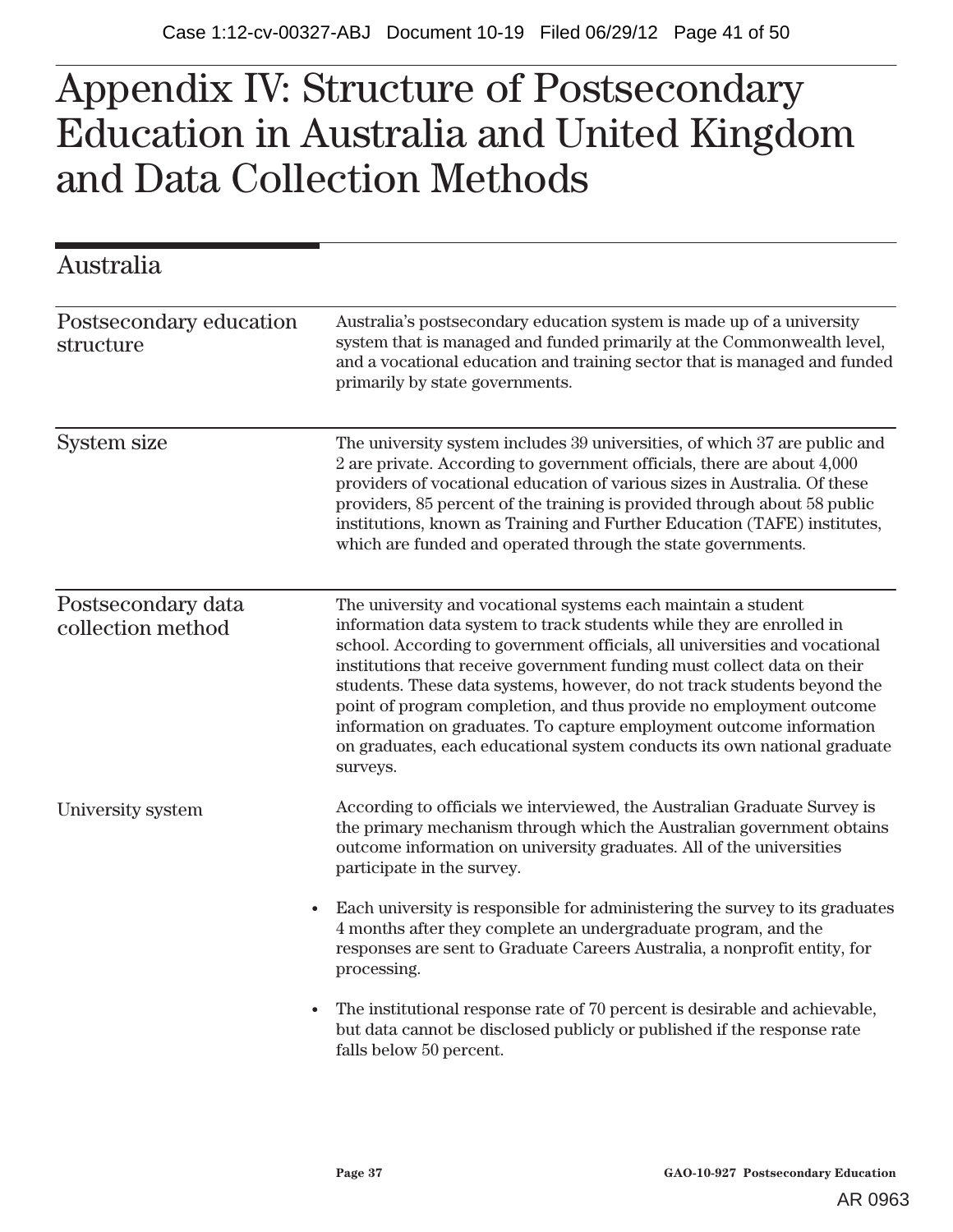**Appendix IV: Structure of Postsecondary Education in Australia and United Kingdom and Data Collection Methods** 

|                   | Education data collected include institution attended, degree earned, and<br>major field of study, as well as satisfaction with the quality of graduates'<br>educational experience.                                                                                                                                                                                                            |
|-------------------|-------------------------------------------------------------------------------------------------------------------------------------------------------------------------------------------------------------------------------------------------------------------------------------------------------------------------------------------------------------------------------------------------|
|                   | Employment outcome data collected include employer name, industry of<br>employment, job title, primary job tasks, annual salary, hours worked per<br>week, importance of major course of study to the current employment,<br>and satisfaction with course experience.                                                                                                                           |
| Vocational system | According to government officials, the Student Outcomes Survey is the<br>primary mechanism through which the Australian government obtains<br>outcome information on the vocational education and training sector<br>graduates. This survey is a sample survey conducted annually to assess the<br>success of the vocational education and training sector in improving<br>employment outcomes. |
|                   | Australia's National Centre for Vocational Education Research (NCVER) is<br>$\bullet$<br>responsible for administering the survey, which is sent to graduates 6-9<br>months after they complete training programs.                                                                                                                                                                              |
|                   | The response rate is about 40 percent.                                                                                                                                                                                                                                                                                                                                                          |
|                   | Employment outcome data collected include industry of employment, job<br>title, primary job tasks, salary, relevance of training to current<br>employment, and overall satisfaction with the training.                                                                                                                                                                                          |
|                   | These data are available through the NCVER Vocational Education and<br>$\bullet$<br>Training Provider Collection (released on an annual basis) and the NCVER<br>Apprentice and Training Statistics collection (released on a quarterly and<br>annual basis).                                                                                                                                    |
|                   | Employer survey: Every 2 years, the National Centre for Vocational<br>Education Research uses a contractor to survey a sample of Australian<br>employers over the phone. This survey helps officials determine why<br>employers do or do not use the vocational education system.                                                                                                               |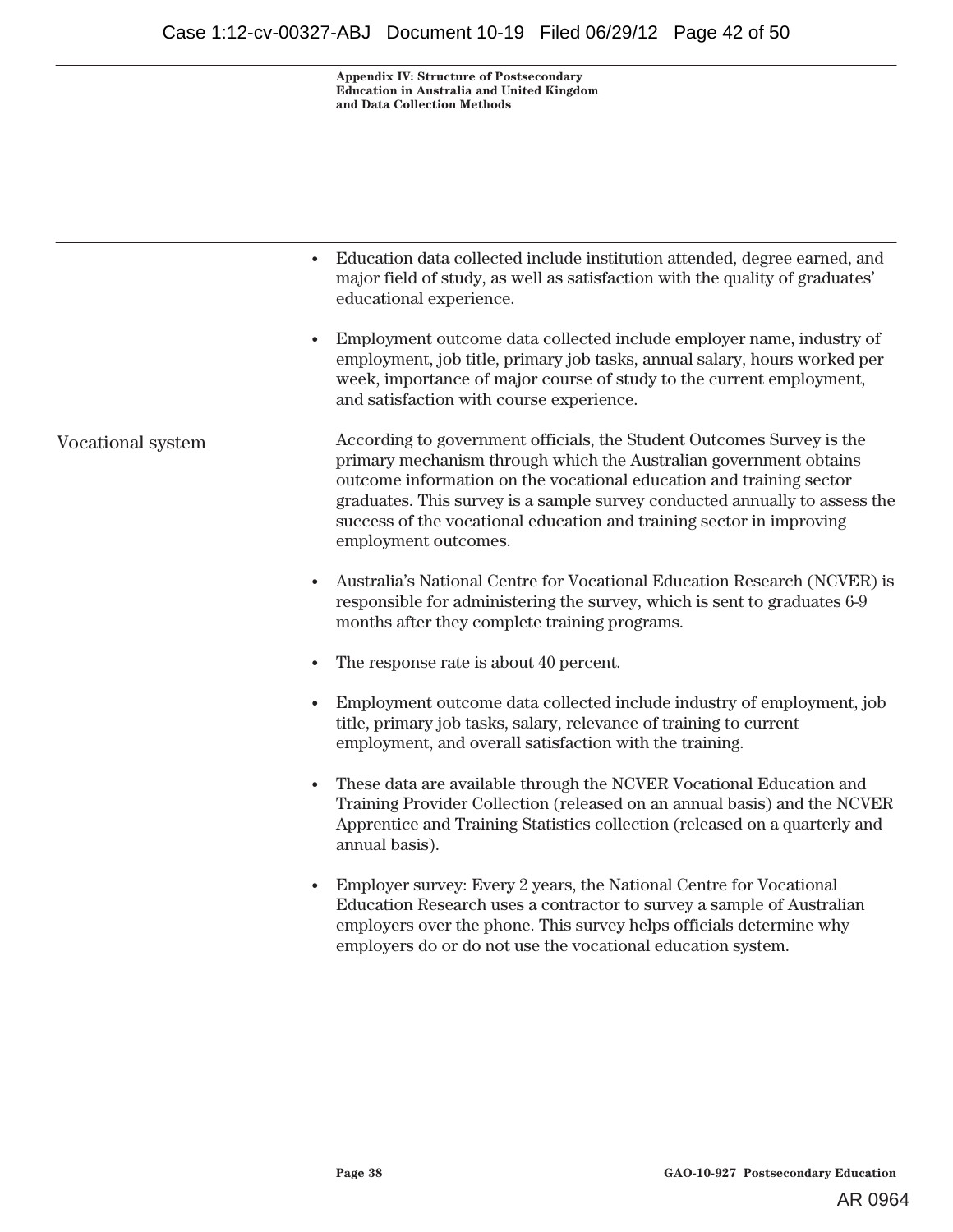**Appendix IV: Structure of Postsecondary Education in Australia and United Kingdom and Data Collection Methods** 

## United Kingdom

| Postsecondary education<br>structure    | The United Kingdom's postsecondary system consists of a higher<br>education system (universities and colleges similar to those in the United<br>States) and a further education system (institutes of further education,<br>similar to community colleges or vocational schools in the United States),<br>according to officials from the United Kingdom Department for Business<br>Innovation and Skills. Officials said that both parts of postsecondary<br>education are primarily federally funded, though the individual countries<br>(England, Northern Ireland, Scotland, and Wales), and local areas also<br>have some control over postsecondary education.                                                                                                 |
|-----------------------------------------|----------------------------------------------------------------------------------------------------------------------------------------------------------------------------------------------------------------------------------------------------------------------------------------------------------------------------------------------------------------------------------------------------------------------------------------------------------------------------------------------------------------------------------------------------------------------------------------------------------------------------------------------------------------------------------------------------------------------------------------------------------------------|
| System size                             | The higher education system is composed of 165 universities and higher<br>education colleges. According to the Business Innovation and Skills<br>officials, there are approximately 430 further education colleges in the<br>United Kingdom. <sup>1</sup>                                                                                                                                                                                                                                                                                                                                                                                                                                                                                                            |
| Postsecondary data<br>collection method | According to officials from the United Kingdom Department for Business<br>Innovation and Skills, annual national surveys are conducted of<br>postsecondary education leavers, as well as an employer satisfaction<br>survey.                                                                                                                                                                                                                                                                                                                                                                                                                                                                                                                                         |
| Higher education system                 | The United Kingdom's Higher Education Statistics Agency conducts its<br>Destinations of Leavers from Higher Education survey in two stages.<br>In the first stage, every higher education institution surveys all students 6<br>months after they graduate. Information is gathered on their current<br>activity: employed, unemployed, in further study, or something else/not<br>available for employment. Employment data collected include graduates'<br>area of employment, occupation, salary, and whether the education was<br>necessary for the job obtained, and reasons the student took the job.<br>In the second stage, the country's Higher Education Statistics Agency uses<br>a private contractor to send a survey to a sample of graduates 3½ years |
|                                         | $1_{A}$ $1_{A}$ and $1_{A}$ and $e^{a}$ is the function of $B$ and $e^{a}$ and $f$ and $f$ and $f$ and $f$ and $f$ and $f$ and $f$ and $f$ and $f$ and $f$ and $f$ and $f$ and $f$ and $f$ and $f$ and $f$ and $f$ and $f$ and                                                                                                                                                                                                                                                                                                                                                                                                                                                                                                                                       |

According to officials from the Department for Business Innovation and Skills, approximately 10 percent of higher education is carried out within further education colleges, and generally overseen by a higher education institution.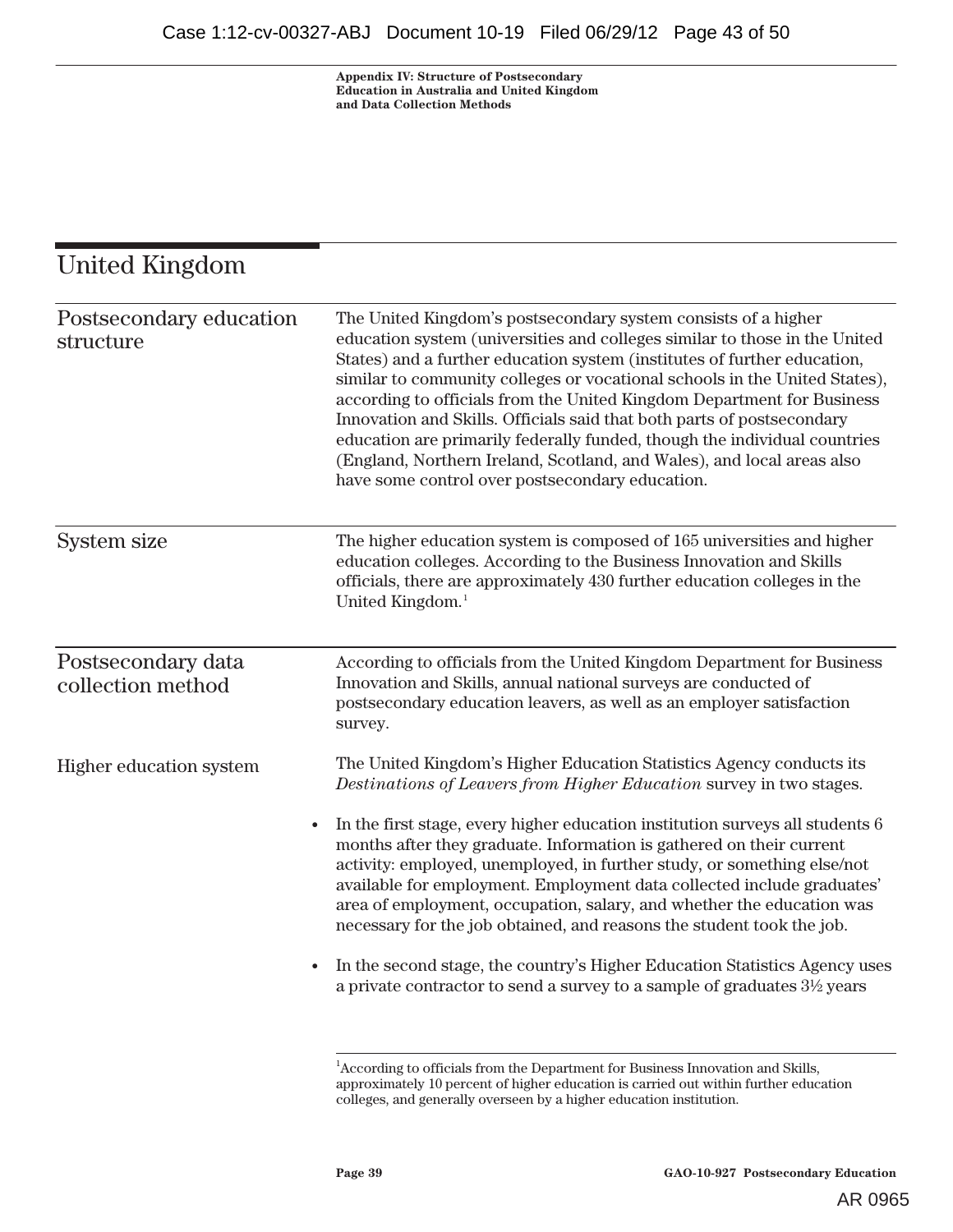**Appendix IV: Structure of Postsecondary Education in Australia and United Kingdom and Data Collection Methods** 

|                          | after graduation, and collects similar employment outcome data. This is<br>not an annual survey; there have been two such longitudinal surveys, and a<br>third one is under way as of September 2010, according to officials at the<br>Department for Business Innovation and Skills.<br>The target response rate for each institution is 80 percent for full-time<br>students (and 70 percent for part-time).                                                                                                                                                                                                                                                           |  |  |  |
|--------------------------|--------------------------------------------------------------------------------------------------------------------------------------------------------------------------------------------------------------------------------------------------------------------------------------------------------------------------------------------------------------------------------------------------------------------------------------------------------------------------------------------------------------------------------------------------------------------------------------------------------------------------------------------------------------------------|--|--|--|
| Further education system | According to officials from the United Kingdom Department for Business<br>Innovation and Skills, the United Kingdom surveys all further education<br>leavers who complete a substantial amount of learning and/or basic skills<br>programs and asks them about the impact of that coursework. Officials<br>said that the survey asks, for example, about whether leavers are<br>continuing their education or have obtained employment or better<br>employment and whether the course was essential to that outcome. The<br>surveys are conducted by phone. The results of the survey can be used to<br>evaluate each institution's performance, according to officials. |  |  |  |
| <b>Employer survey</b>   | Employment information is obtained through surveys of university and<br>college graduates, and the results are publicly available through the Web<br>sites of the agencies that administer the surveys. The United Kingdom<br>Commission for Employment and Skills administers the National<br>Employer Skills Survey, which asks, among other things, employers to<br>evaluate how well prepared these postsecondary graduates are for their<br>occupations. Other areas the survey asks employers about include<br>recruitment difficulties and skill gaps. The results for the 2009 National<br>Employer Skills Survey for England were published in March 2010.      |  |  |  |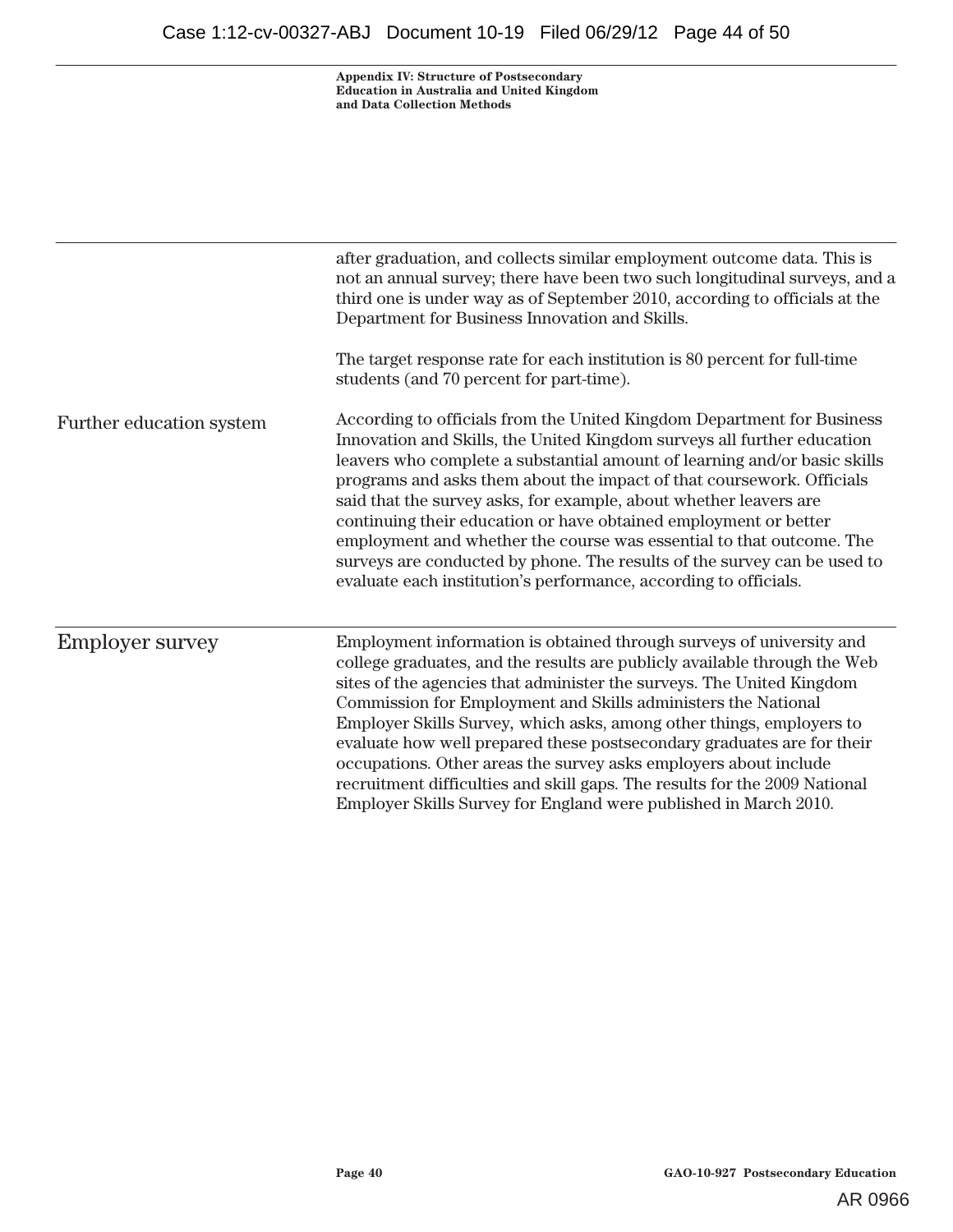## Appendix V: Comments from the Department of Education

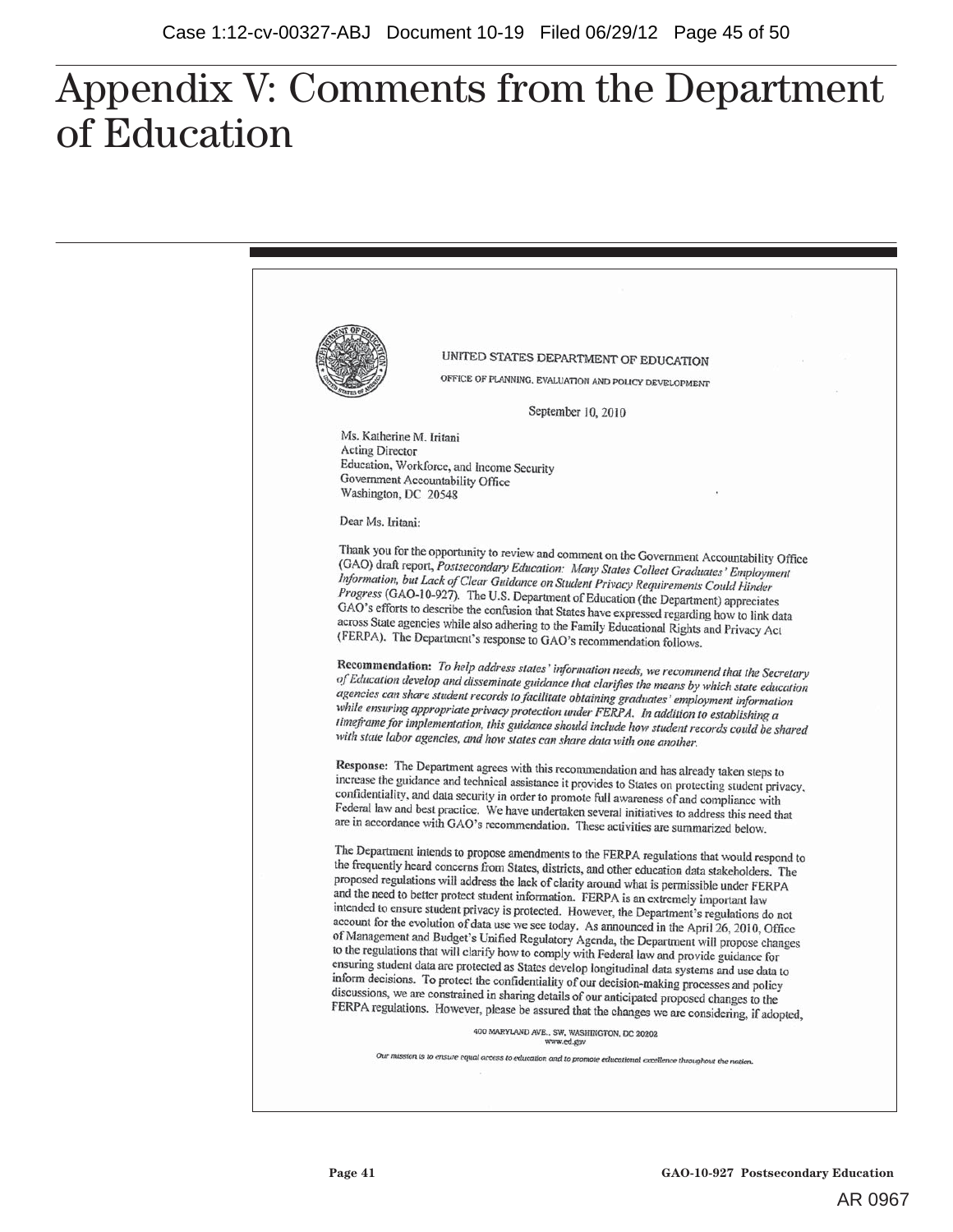**Appendix V: Comments from the Department of Education** 

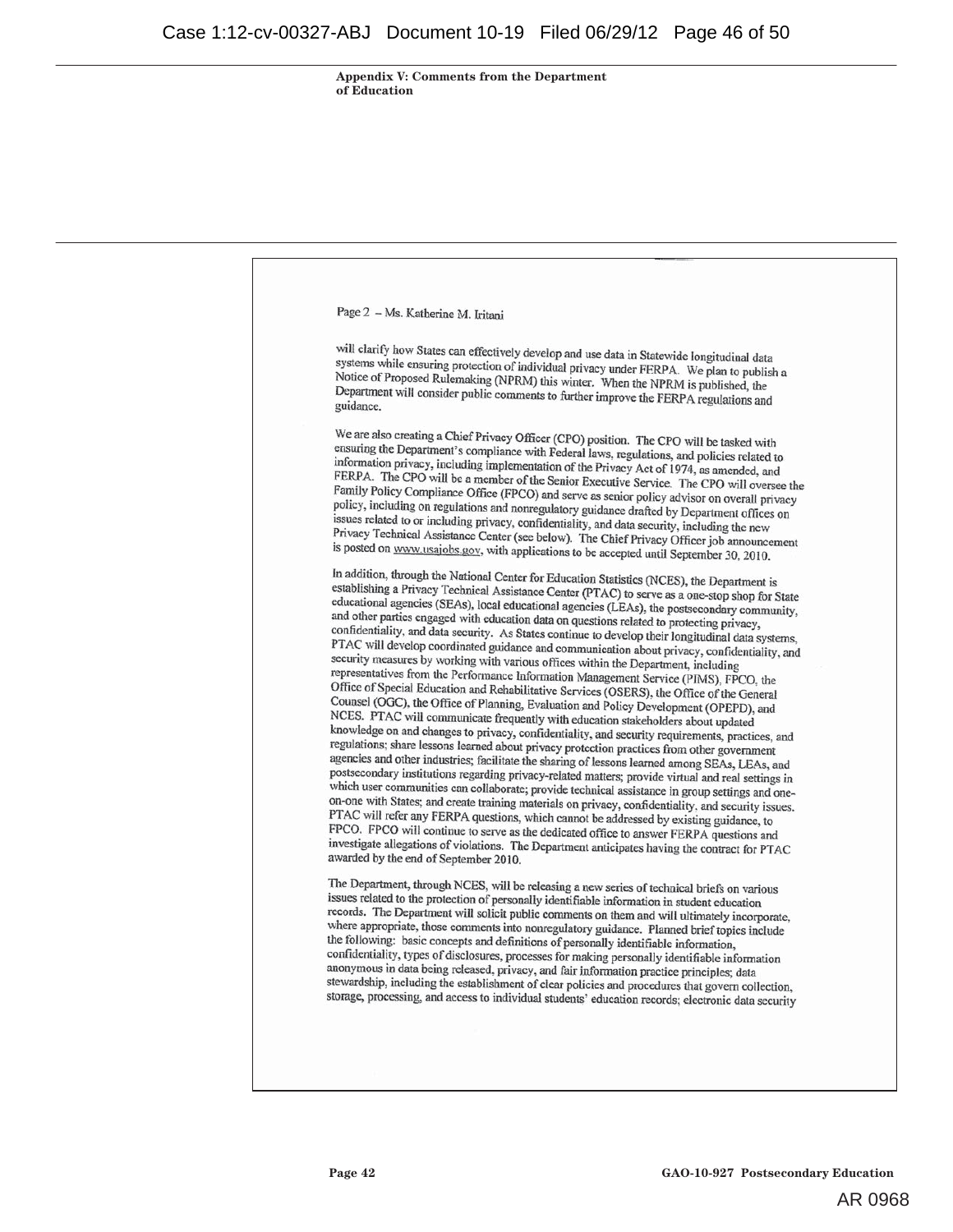**Appendix V: Comments from the Department of Education** 

Page 3 - Ms. Katherine M. Iritani related to the transmission of data with personally identifiable information between different<br>entities: statistical methods to protect the identity of the distribution entities; statistical methods to protect the identity of individual students in publicly available<br>information: recommended to protect the identity of individual students in publicly available information; recommended components of written agreements that permit State and local<br>information; recommended components of written agreements that permit State and local<br>educational authorities to redisclose newspall, i. educational authorities to redisclose personally identifiable information from education records to organizations conducting studies pursuant to the terms of FERPA; and privacy and confidentiality training needs for relevant staff at the State, district, and school levels, including<br>disclosure limitation procedures and intervals and school levels, including disclosure limitation procedures and internal access rules. NCES will create additional briefs in response to public requests for guidance on related topics. The briefs will be released as individual documents for each topic over time, starting fall 2010. We believe that we must remain vigilant about safeguarding data and protecting privacy as the reliance on using data to inform docisions were reliance on using data to inform decisions grows and as States expand their longitudinal data systems. The above-listed initiatives are the first steps in what will be continuous development<br>and improvement of the technical scaling states in what will be continuous development and improvement of the technical assistance and guidance that the Department will provide to ensure that States, districts, and schools are safeguarding personally identifiable information in<br>data systems and complying with Eederal minor than the personally identifiable information in data systems and complying with Federal privacy laws. Although we agree with GAO's recommendation for executive action, there are several technical<br>points of clarification needed in the duck research of the studies action, there are several technical points of clarification needed in the draft report related to the Department and FERPA. Enclosed is an addendum outlining these points, which I trust GAO will find useful. Thank you for the opportunity to provide comments on the draft report. Sincerely,  $0$  Mart Carmel Martin **Assistant Secretary** Enclosure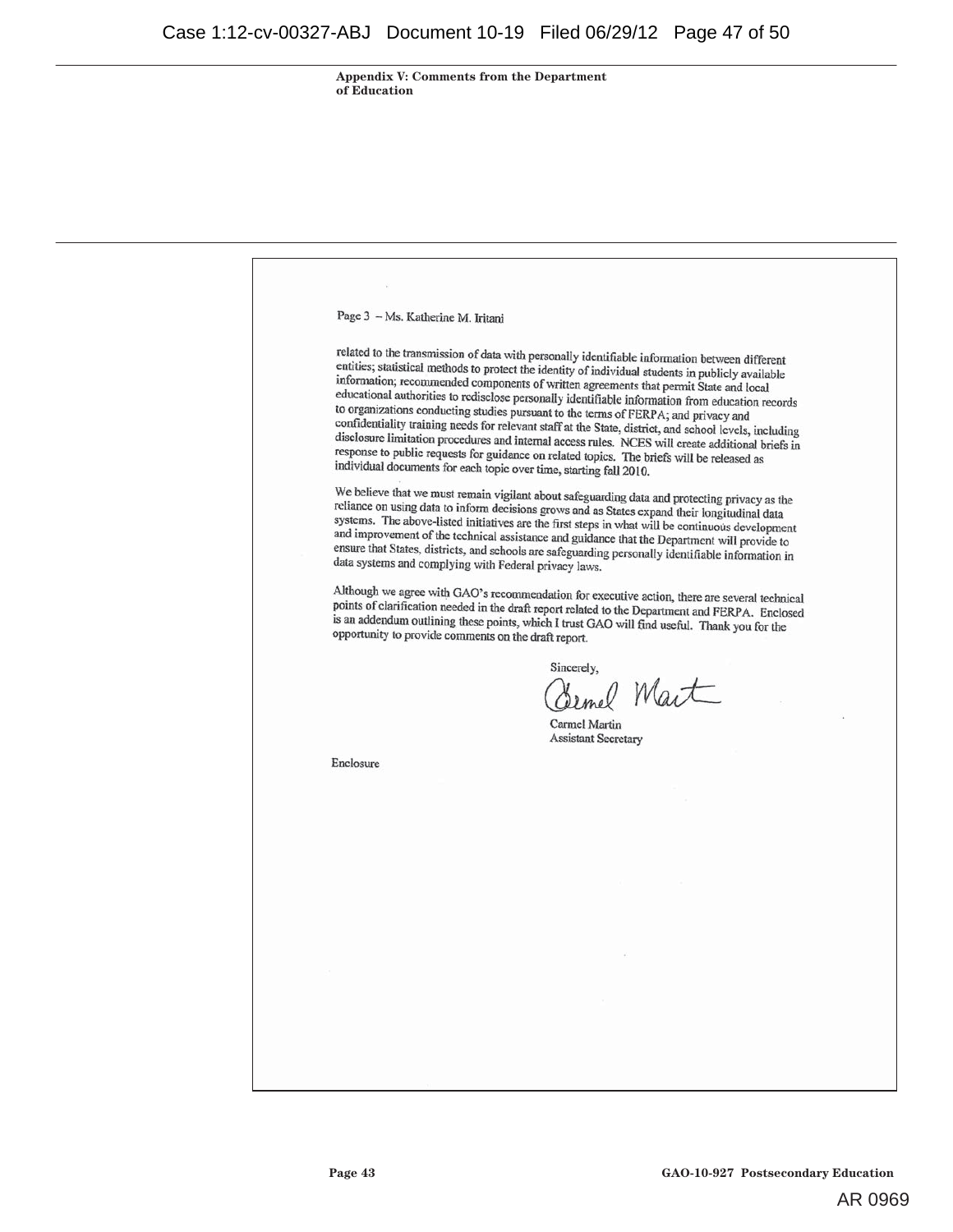#### $\Lambda \cap \Lambda$ **A GAO Contacts and Staff cknowledgments**  Appendix VI: GAO Contacts and Staff Acknowledgments

| <b>GAO</b> Contact              | Katherine M. Iritani, Acting Director, (202) 512-7215 or iritanik@gao.gov                                                                                                                                                                                                                                                                                                                                                                                                                                               |
|---------------------------------|-------------------------------------------------------------------------------------------------------------------------------------------------------------------------------------------------------------------------------------------------------------------------------------------------------------------------------------------------------------------------------------------------------------------------------------------------------------------------------------------------------------------------|
| <b>Staff</b><br>Acknowledgments | In addition to the contact named above, Meeta Engle, Assistant Director,<br>and Susan Chin, Analyst-in-Charge, managed all aspects of the assignment.<br>Jason Holsclaw, Andrew Nelson, Nancy Purvine, and Katy Trenholme<br>made significant contributions to this report in all aspects of the work.<br>Kate Van Gelder contributed to writing this report. Ronald Fecso and<br>Luann Moy provided technical support, and Craig Winslow provided legal<br>support. Mimi Nguyen developed the graphics for the report. |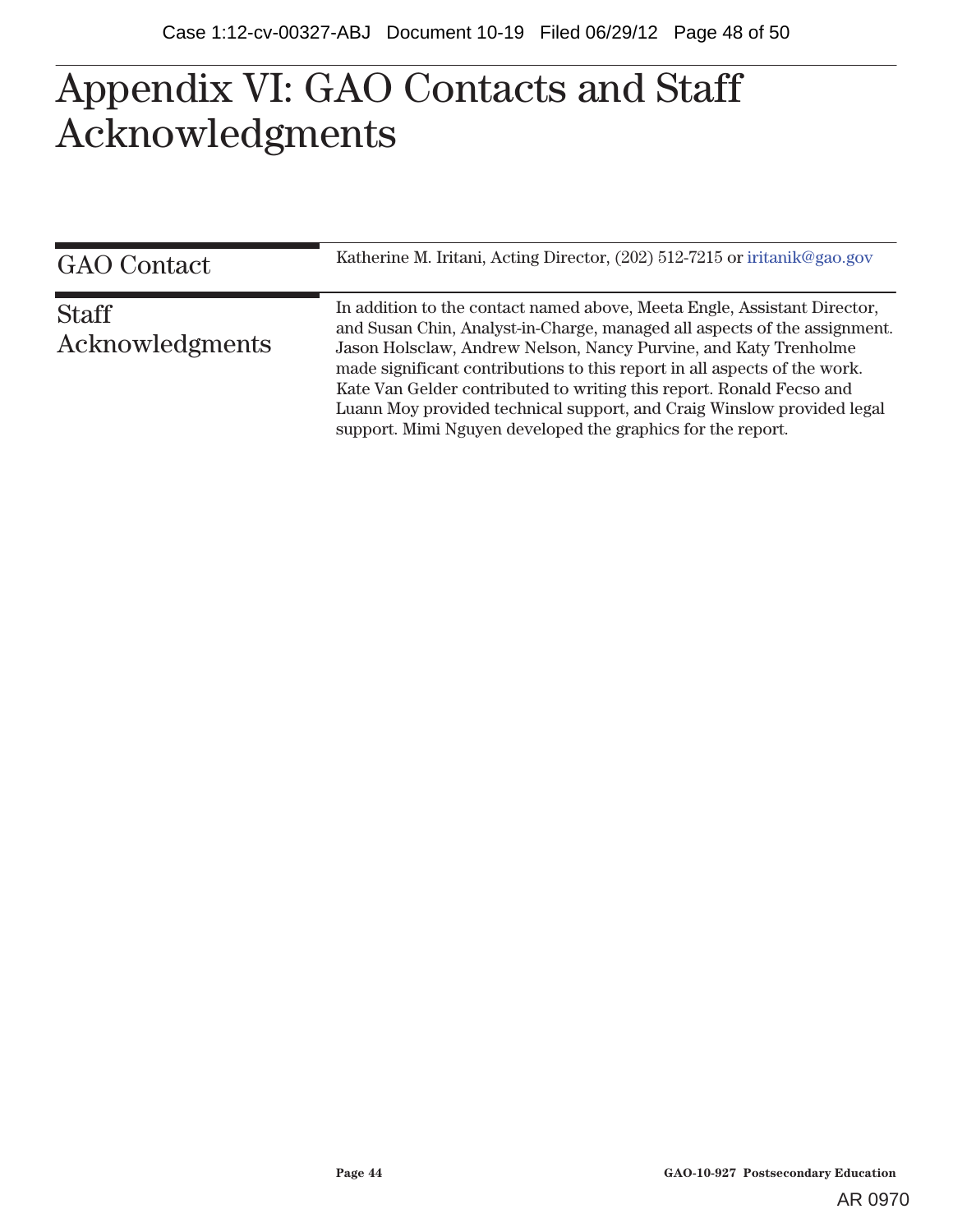## **Related GAO Products**

*Career and Technical Education: States Have Broad Flexibility in Implementing Perkins IV.* GAO-09-683. Washington, D.C.: July 29, 2009.

*Workforce Development: Community Colleges and One-Stop Centers Collaborate to Meet 21st Century Workforce Needs.* GAO-08-547. Washington, D.C.: May 15, 2008.

*Workforce Investment Act: State and Local Areas Have Developed Strategies to Assess Performance, but Labor Could Do More to Help.* GAO-04-657. Washington, D.C.: June 1, 2004.

*Workforce Investment Act: Improvements Needed in Performance Measures to Provide a More Accurate Picture of WIA's Effectiveness*. GAO-02-275. Washington, D.C.: February 1, 2002.